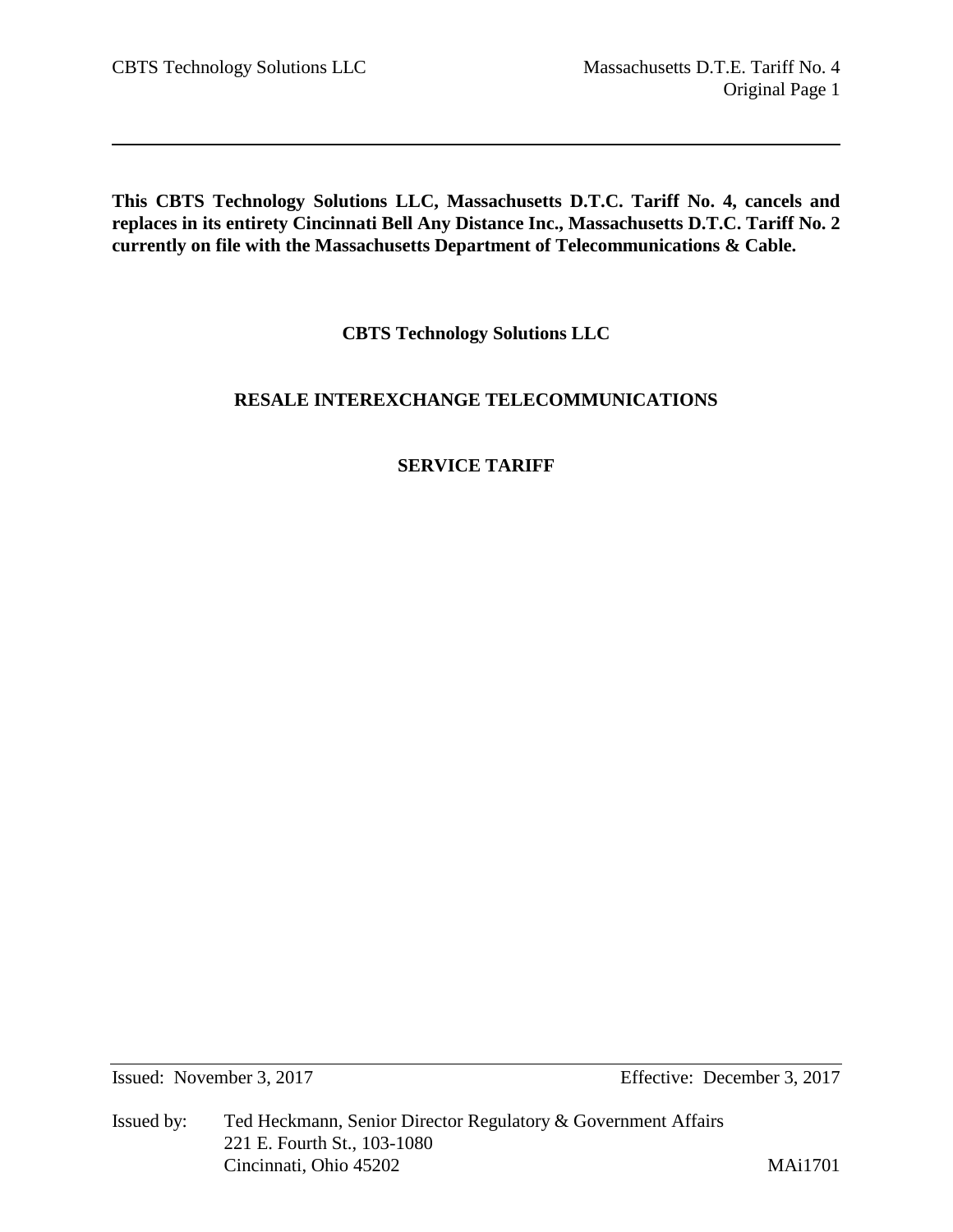# CHECK SHEET

Pages of this tariff, as indicated below, are effective as of the date shown at the bottom of the respective pages. Original and revised pages, as named below, comprise all changes from the original tariff and are currently in effect as of the date on the bottom of this page.

| <b>PAGE</b>    | <b>REVISION</b> |        | PAGE | <b>REVISION</b> |        | PAGE | <b>REVISION</b> |        |
|----------------|-----------------|--------|------|-----------------|--------|------|-----------------|--------|
| $\mathbf{1}$   | Original        | $\ast$ | 27   | Original        | ∗      | 53   | Original        | $\ast$ |
| $\overline{2}$ | Original        | ∗      | 28   | Original        | ∗      | 54   | Original        | $\ast$ |
| 3              | Original        | ∗      | 29   | Original        | $\ast$ |      |                 |        |
| $\overline{4}$ | Original        | ∗      | 30   | Original        | $\ast$ |      |                 |        |
| 5              | Original        | ∗      | 31   | Original        | $\ast$ |      |                 |        |
| 6              | Original        | ∗      | 32   | Original        | $\ast$ |      |                 |        |
| 7              | Original        | ∗      | 33   | Original        | $\ast$ |      |                 |        |
| 8              | Original        | $\ast$ | 34   | Original        | $\ast$ |      |                 |        |
| 9              | Original        | ∗      | 35   | Original        | $\ast$ |      |                 |        |
| 10             | Original        | ∗      | 36   | Original        | $\ast$ |      |                 |        |
| 11             | Original        | ∗      | 37   | Original        | $\ast$ |      |                 |        |
| 12             | Original        | ∗      | 38   | Original        | ∗      |      |                 |        |
| 13             | Original        | ∗      | 39   | Original        | $\ast$ |      |                 |        |
| 14             | Original        | $\ast$ | 40   | Original        | $\ast$ |      |                 |        |
| 15             | Original        | ∗      | 41   | Original        | $\ast$ |      |                 |        |
| 16             | Original        | ∗      | 42   | Original        | $\ast$ |      |                 |        |
| 17             | Original        | ∗      | 43   | Original        | $\ast$ |      |                 |        |
| 18             | Original        | ∗      | 44   | Original        | $\ast$ |      |                 |        |
| 19             | Original        | ∗      | 45   | Original        | $\ast$ |      |                 |        |
| 20             | Original        | ∗      | 46   | Original        | ∗      |      |                 |        |
| 21             | Original        | ∗      | 47   | Original        | $\ast$ |      |                 |        |
| 22             | Original        | ∗      | 48   | Original        | ∗      |      |                 |        |
| 23             | Original        | ∗      | 49   | Original        | $\ast$ |      |                 |        |
| 24             | Original        | ∗      | 50   | Original        | ∗      |      |                 |        |
| 25             | Original        | ∗      | 51   | Original        | $\ast$ |      |                 |        |
| 26             | Original        | $\ast$ | 52   | Original        | $\ast$ |      |                 |        |

\* - indicates those pages included with this filing

Issued: November 3, 2017 Effective: December 3, 2017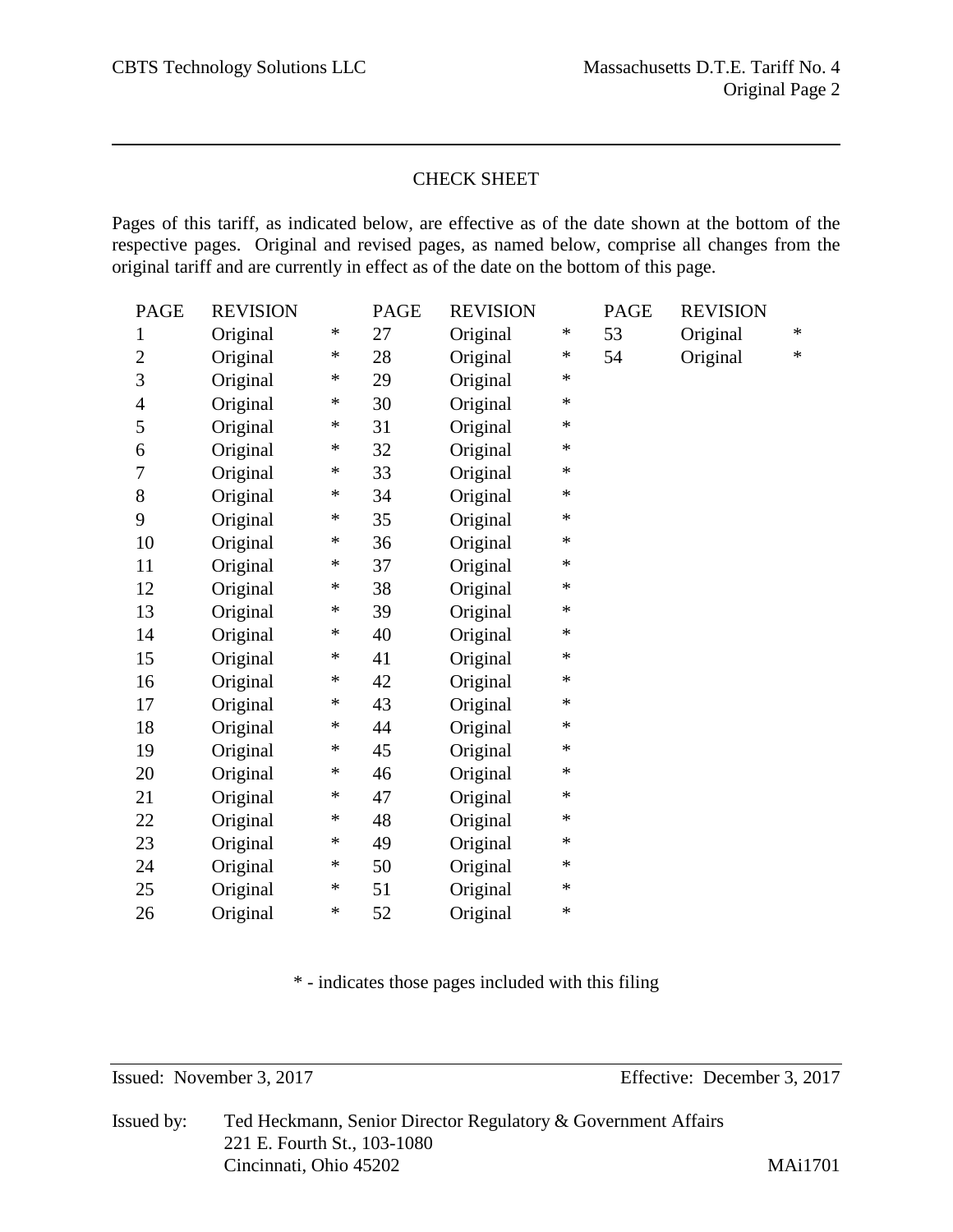# TABLE OF CONTENTS

Issued: November 3, 2017

Effective: December 3, 2017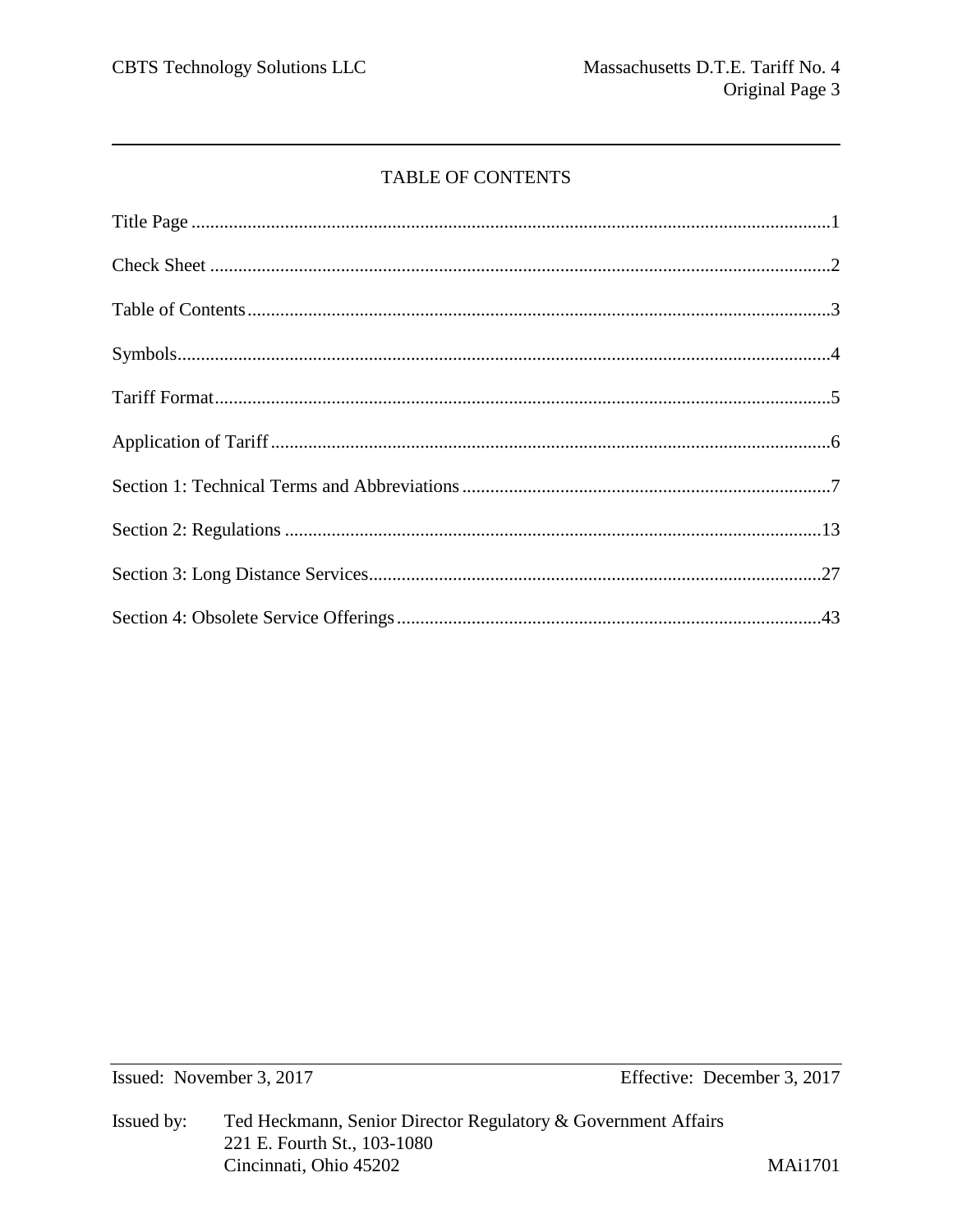# SYMBOLS

The following are the only symbols used for the purposes indicated below:

- (C) To signify a changed regulation.
- (D) To signify a discontinued rate or regulation.
- (I) To signify an increase in rate or charge.
- (M) To signify material relocated from one page to another without change.
- (N) To signify a new rate or regulation.
- (R) To signify a reduced rate or charge.
- (S) To signify a correction or reissued matter.
- (T) To signify a change in text but no change in rate or regulation.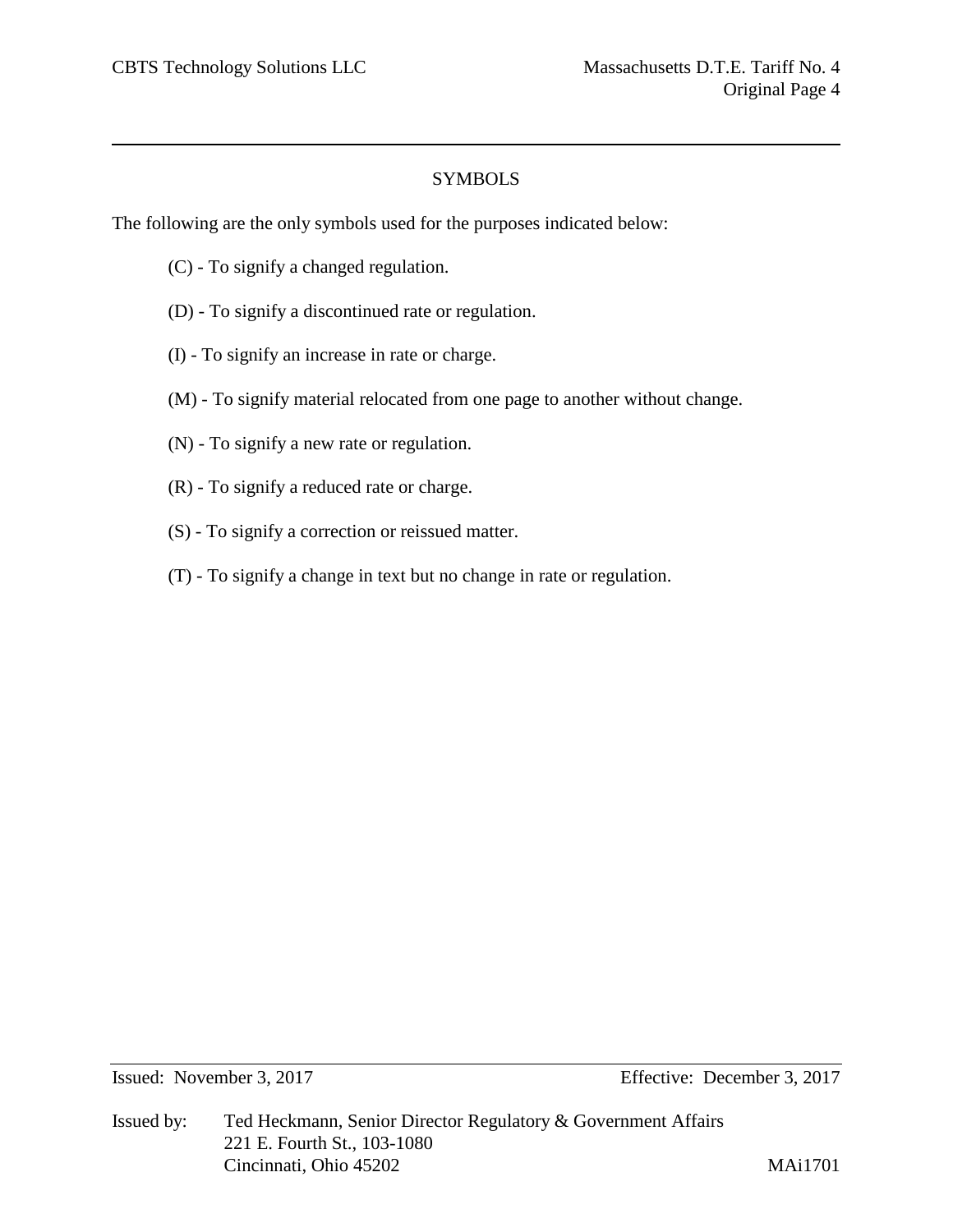# TARIFF FORMAT

- A. Page Numbering Page numbers appear in the upper right corner of the sheet. Pages are numbered sequentially. However, new pages are occasionally added to the tariff. When a new page is added between existing pages with whole numbers, a decimal is added. For example, a new page added between pages 34 and 35 would be page 34.1.
- B. Page Revisions Revision numbers also appear in the upper right corner of the page. These numbers are used to determine the most current page version on file with the Commission. For example, 4th Revised Page 34 cancels the 3rd Revised Page 34. Consult the check sheet for the page currently in effect.
- C. Paragraph Numbering Sequence There are nine levels of paragraph coding. Each level of coding is subservient to its next higher level of coding.
	- 2 2.1 2.1.1 2.1.1.A 2.1.1.A.1 2.1.1.A.1.(a) 2.1.1.A.1.(a).I 2.1.1.A.1.(a).I.(i)
- D. Check Sheet When a tariff is filed with the commission, an updated check sheet accompanies the filing. The check sheet lists the tariff pages, with a cross reference to the current revision number. When new sheets are added, the check sheet is changed to reflect the revision. All revisions made in a given filing are designated by an asterisk (\*). There will be no other symbols used on this sheet if these are the only changes made. The tariff user should refer to the latest check sheet to find out if a particular page is the most current on file with the Commission.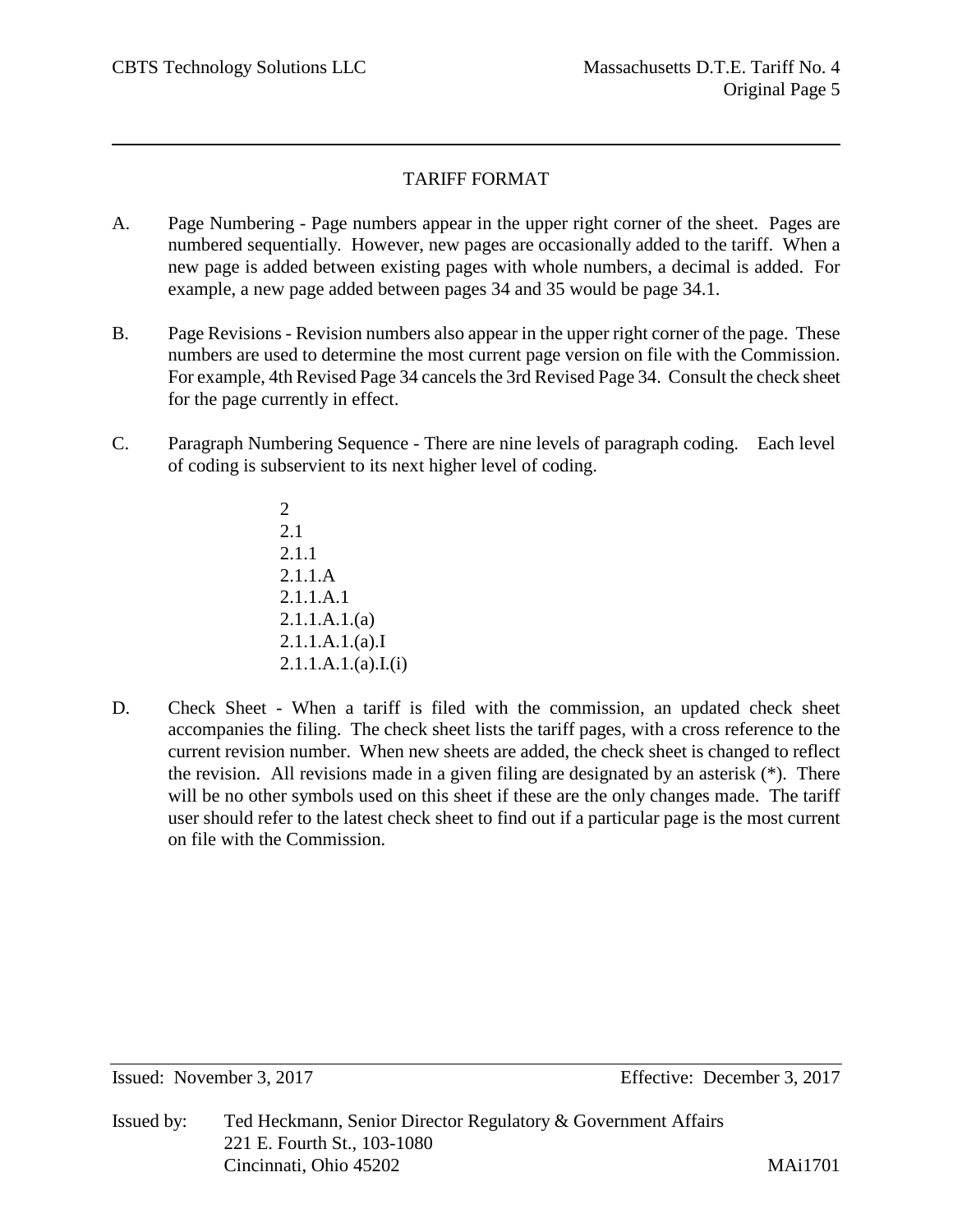# APPLICATION OF TARIFF

This tariff contains the regulations, rates and charges applicable to the provision of interexchange telecommunications services by CBTS Technology Solutions LLC, within the Commonwealth of Massachusetts, subject to the jurisdiction of the Massachusetts Department of Public Utilities ("Department").

For services rendered to residential customers, the Company agrees to comply with the requirements as set forth in M.D.T.E. 18448, Rules and Practices Relating to Telephone Service to Residential Customers.

This tariff is available for public inspection during normal business hours at the main office of CBTS Technology Solutions LLC, located at 221 E. Fourth St., 103-1080, Cincinnati, Ohio 45202.

Issued: November 3, 2017 Effective: December 3, 2017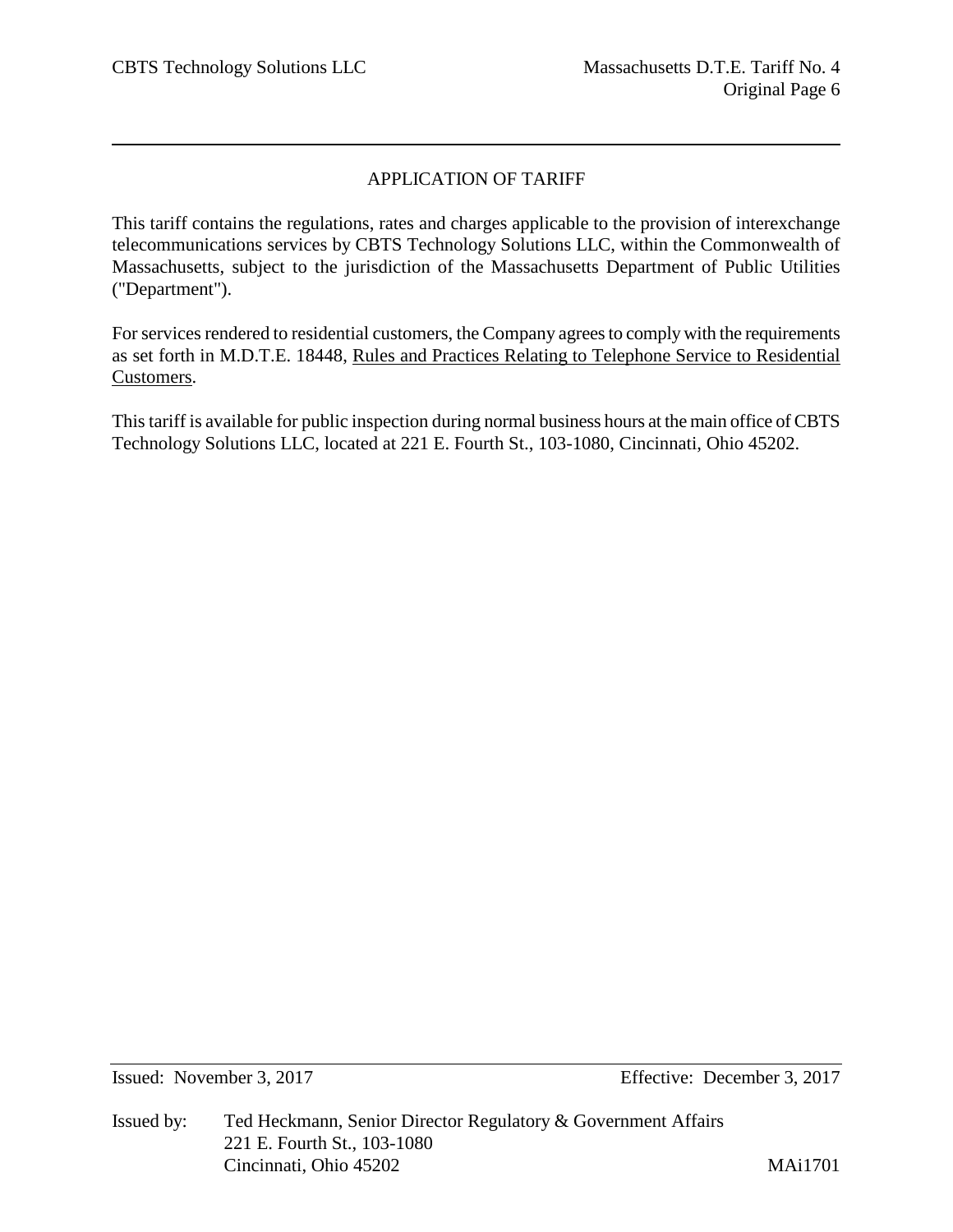# SECTION 1 - TECHNICAL TERMS AND ABBREVIATIONS

#### 1.1 Definitions

Application for Service - a standard order form which includes all pertinent billing, technical and other descriptive information which will enable the carrier to provide the communication service.

ASR (Access Service Request) - Service order processed to the underlying local exchange or interexchange carrier.

Authorization Code - a numerical code, one or more of which are assigned to a customer to enable a reseller to identify use of service on its account and to bill the customer accordingly for such service. Multiple authorization codes may be assigned to a customer to identify individual users or groups of users on its account.

Authorized User - a person, firm, corporation or other entity authorized by the customer to receive or send communications.

Automatic Dialing Device - an apparatus provided by the carrier which, when attached to customer's telephone equipment, dials the carrier's facilities, emits an authorization code, and forwards the called number to the carrier's facilities.

Bandwidth - the total frequency band allocated for a channel.

Business Customer - any Customer of the Company who is not a Residential Customer as described herein.

Busy Hour - the two consecutive half hours during which the greatest volume of traffic is handled.

Cancellation of Order - a customer-initiated request to discontinue processing a service order, either in part or in its entirety, prior to its completion.

Carrier - CBTS Technology Solutions LLC, unless specifically stated otherwise.

Issued: November 3, 2017 Effective: December 3, 2017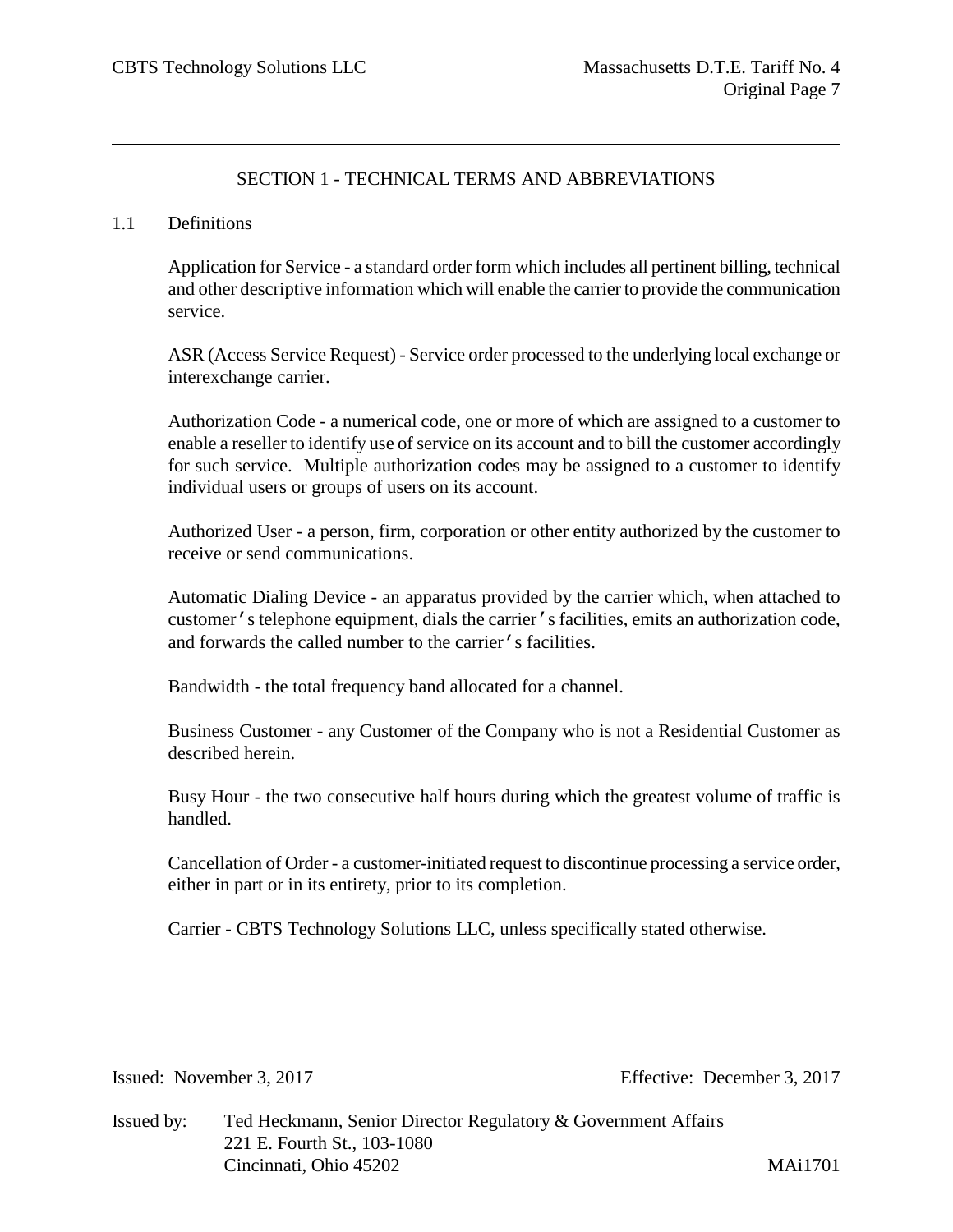#### 1.1 Definitions: (continued)

Company - CBTS Technology Solutions LLC, sometimes referred to as "carrier".

Completed Calls - calls answered at the distance end. If a customer is charged for an incomplete call, the Company will issue a one minute credit upon the customer's request.

Custom Account Coding - key, legend or table created by the customer for a unique project or account numbers for its private use.

Customer - the person, firm, corporation or other entity that orders or uses service and is responsible for payment of the rates and charges under a contract or this tariff.

Customer Premises Equipment - communications equipment located at the customer's premises. Such equipment may be provided by the customer or by The Company.

Day Rate Period - unless otherwise specified in this tariff, the Day Rate Period applies during the hours of 8:00 a.m. to, but not including 5:00 p.m., Monday through Friday.

Dedicated Port - a port on reseller's switch which is dedicated, at extra charge, to customer's exclusive use, and which is connected to the customer's premises by a private line furnished by the customer or the customer's serving local exchange company.

Delinquent or Delinquency - an account for which a bill or payment agreement for services or equipment has not been paid in full on or before the due date. Amounts due and unpaid after the due date may be subject to a late payment charge.

Disconnect - to render inoperable or to disable circuitry thus preventing outgoing and incoming toll communications service.

Dialed Number Information Service (DNIS) - A toll free service option, under which Carrier electronically transmits to Customer, identifying digits (up to 10 digits) that indicate which number was dialed when multiple numbers terminate on the same trunk group.

Issued: November 3, 2017 Effective: December 3, 2017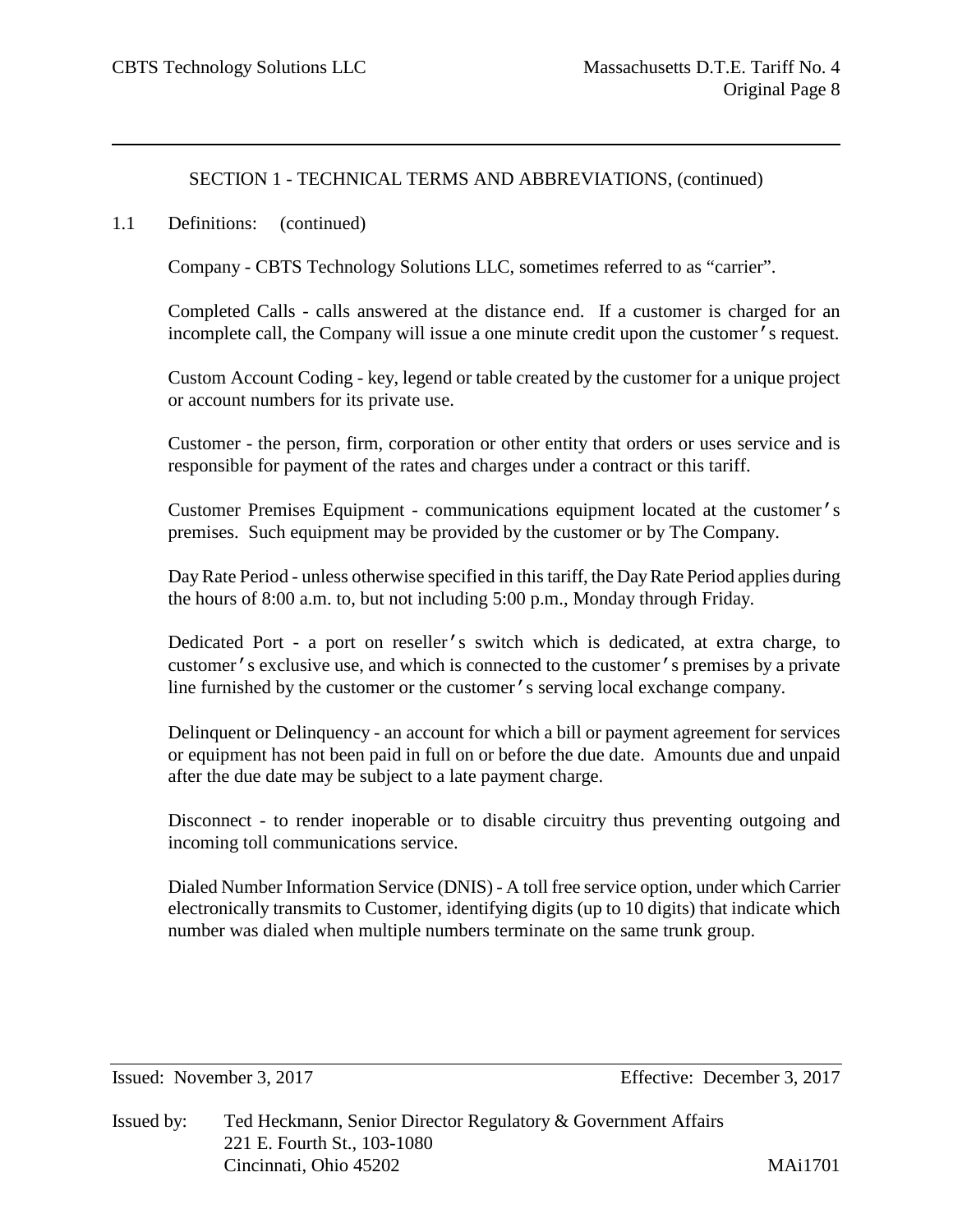#### 1.1 Definitions: (continued)

Evening Rate Period - unless otherwise specified in this tariff, the Evening Rate Period applies during the hours of 5:00 p.m. to, but not including 11:00 p.m., Sunday through Friday.

Excessive Call Attempt - a customer attempt to call over the carrier's network using an invalid authorization code during a measured 15 minute period, within which 10 or more incomplete call attempts are made by the customer from the same customer line, and where those attempts do not complete because the customer has not used a valid authorization code.

Expedite - The best effort acceleration of the installation date in advance of commitment date provided by the Company.

Holidays - for the purposes of this tariff recognized holidays are New Year's Day, Memorial Day, Independence Day, Labor Day, Thanksgiving Day and Christmas day.

Holiday Rate Period - the evening rate will apply to calls made on the Company recognized holidays, provided, however, that calls made on holidays during the Night/Weekend Rate Period shall be billed at the lower of the Evening Rate and the Night/Weekend Rate.

Interexchange Utility - a utility, resale carrier or other entity that provides intrastate telecommunications services and facilities between exchanges within the state, without regard to how such traffic is carried. A local exchange utility that provides exchange service may also be considered an interexchange utility.

Local Distribution Area - metropolitan locations served by the Company which have been defined by the local exchange telephone company as a local calling area under its local exchange tariff.

Measured Use Service - the provision of long distance measured time communications telephone service to customers who access the carrier's services at its switching and call processing equipment by means of access facilities obtained from another carrier by the customer or otherwise provided at its own expense (the customer is responsible for arranging for the access line).

Issued: November 3, 2017 Effective: December 3, 2017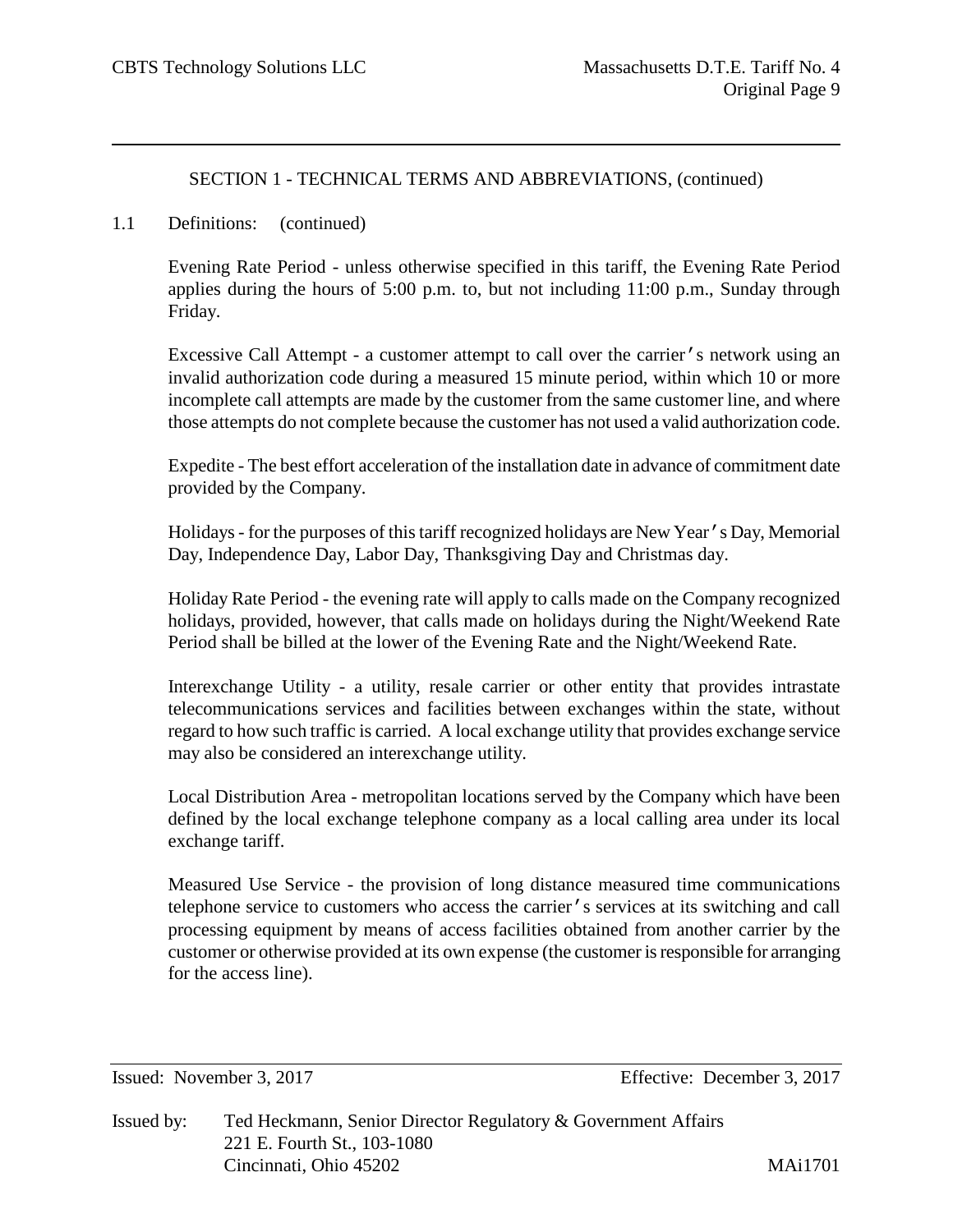#### 1.1 Definitions: (continued)

Message - a completed telephone call by a customer or end user.

Network Terminal - any location where the Company provides services described herein.

Night/Weekend Rate Period - unless otherwise specified in this tariff, the Night/Weekend Rate Period applies during the hours of 11:00 p.m. to, but not including 8:00 a.m., Monday through Friday; all day Saturday; and from 8:00 a.m. to, but not including 5:00 p.m. Sunday.

Normal Business Hours - the hours of 8:00 a.m. to 5:00 p.m., Monday through Friday, excluding holidays.

Physical Change - the modification of a circuit, dedicated access line, or port at the request of the customer requiring an actual material change.

Post-engineering - After provisioning of service elements.

Pre-engineering - Prior to provisioning of service elements.

Premises - the space occupied by an individual customer in a building, in adjoining buildings occupied entirely by that customer, or on contiguous property occupied by the customer separated only by a public thoroughfare, a railroad right of way or a natural barrier.

Rate - money, charge, fee or other recurring assessment billed to customers for services or equipment.

Residential Customer - For the purpose of this tariff, a Residential Customer is a Customer of the Company whose primary use of the Company's service is for personal use in a house, apartment or other residential dwelling. A Residential Customer is also a Customer who accesses the Company's service using an access line that has not been assigned a business class of service by the local service provider.

Issued: November 3, 2017 Effective: December 3, 2017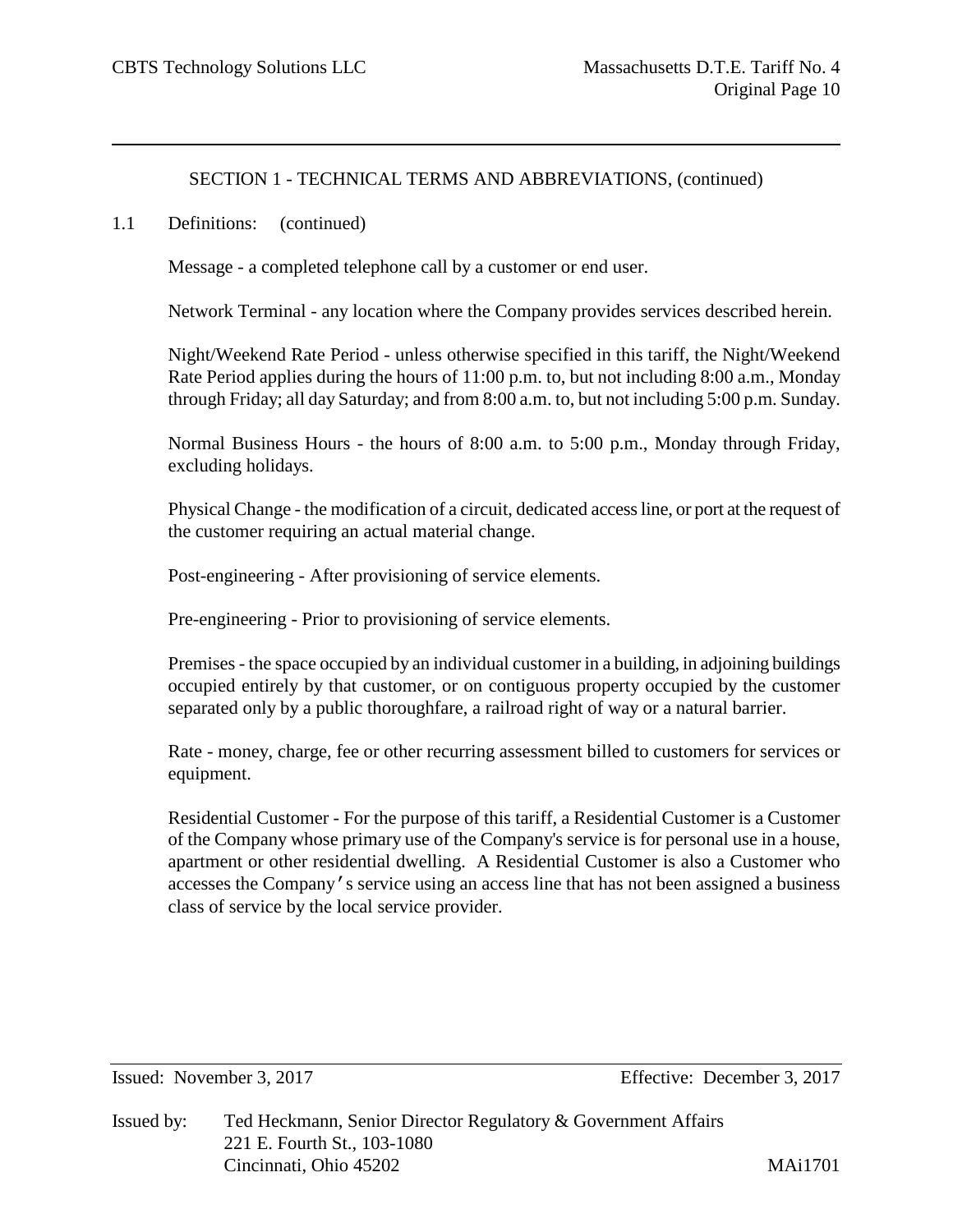1.1 Definitions: (continued)

Routing Function - terminating number for toll free service may be designated by time of day, day of the week, region of originating ANI or percentage of calls.

Suspension - temporary disconnection or impairment of service which disables either outgoing or incoming toll communications services provided by the Company.

Speed Number - a signaling arrangement by which a customer may elect to dial a preprogrammed four-digit number in place of a designated ten-digit number.

Terminal Equipment - telephone instruments, including pay telephone equipment, the common equipment of large and small key and PBX systems and other devices and apparatus, and associated wiring, which are intended to be connected electrically, acoustically or inductively to the telecommunication system.

Toll Free Service - a service that provides long distance calling to a predesignated destination where charges are the responsibility of the call terminated party.

United States - the forty-eight contiguous United States and the District of Columbia.

Validated Account Codes - account codes that have restricted access.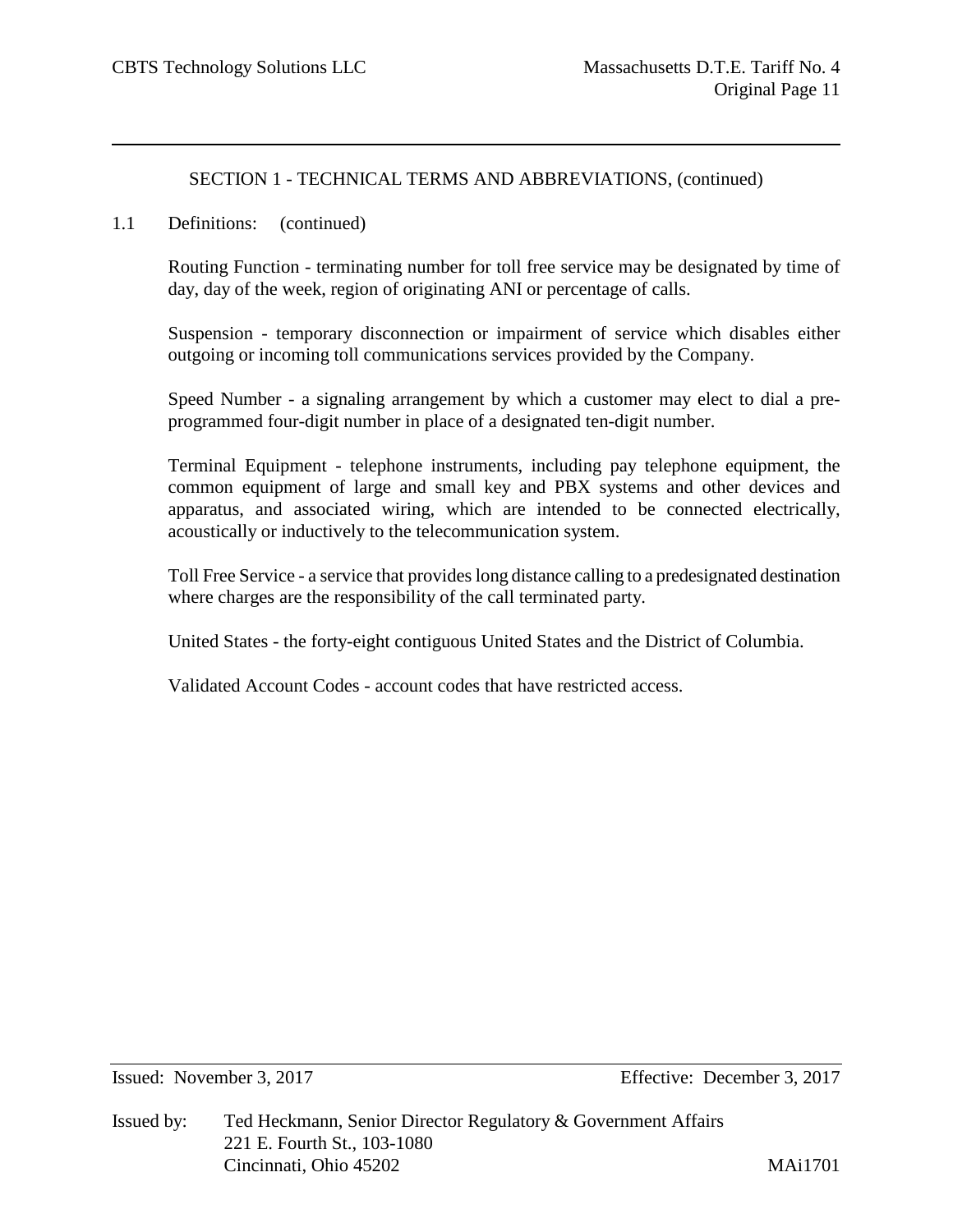- 1.2 Abbreviations:
	- CPE Customer Premises Equipment
	- LATA Local Access and Transport Area
	- LDA Local Distribution Area
	- LEC Local Exchange Carrier
	- MTS Message Telecommunications Service
	- NSF Non-sufficient funds
	- PBX Private Branch Exchange
	- SAL Special Access Line
	- V&H Vertical and Horizontal Coordinates
	- WATS Wide Area Telephone Service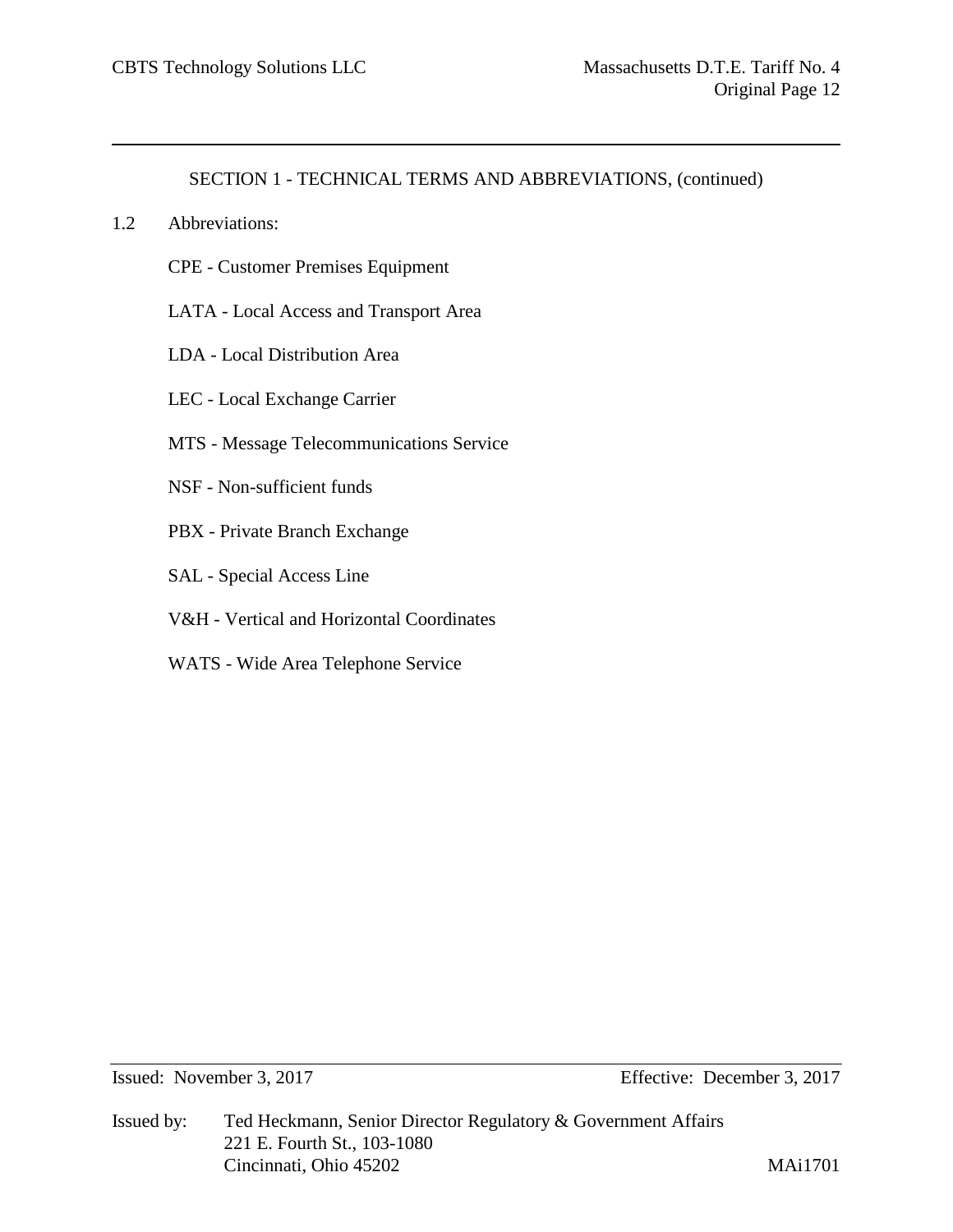# SECTION 2 - REGULATIONS

2.1 Undertaking of the Company

The Company provides long distance message telecommunications service to customers for their direct transmission of voice, data and other types of telecommunications.

Communications originate when the customer accesses the Company directly or through the facilities of another carrier via one or more access lines, equal access or on a dial-up basis. The Company may act as the customer's agent for ordering access connection facilities provided by other carriers or entities when authorized by the customer, to allow connection of a customer's location to the Company's network. The customer shall be responsible for all charges due for such service arrangements.

The Company's services are provided on a monthly basis, unless otherwise stated in this tariff. Services are available twenty-four (24) hours per day, seven (7) days per week.

- 2.2 Limitations on Service
	- 2.2.1 Service is offered subject to the availability of the necessary facilities and/or equipment and subject to the provisions of this tariff.
	- 2.2.2 The Company reserves the right to discontinue furnishing service upon written notice, when necessitated by conditions beyond its control or when the customer is using the service in violation of the provisions of this tariff or in violation of the law.
	- 2.2.3 To the extent that any conflict arises between the terms and conditions of a service agreement or other contract and the terms and conditions of this tariff, the tariff shall prevail.
	- 2.2.4 Title to all equipment provided by the Company under this tariff remains with the Company.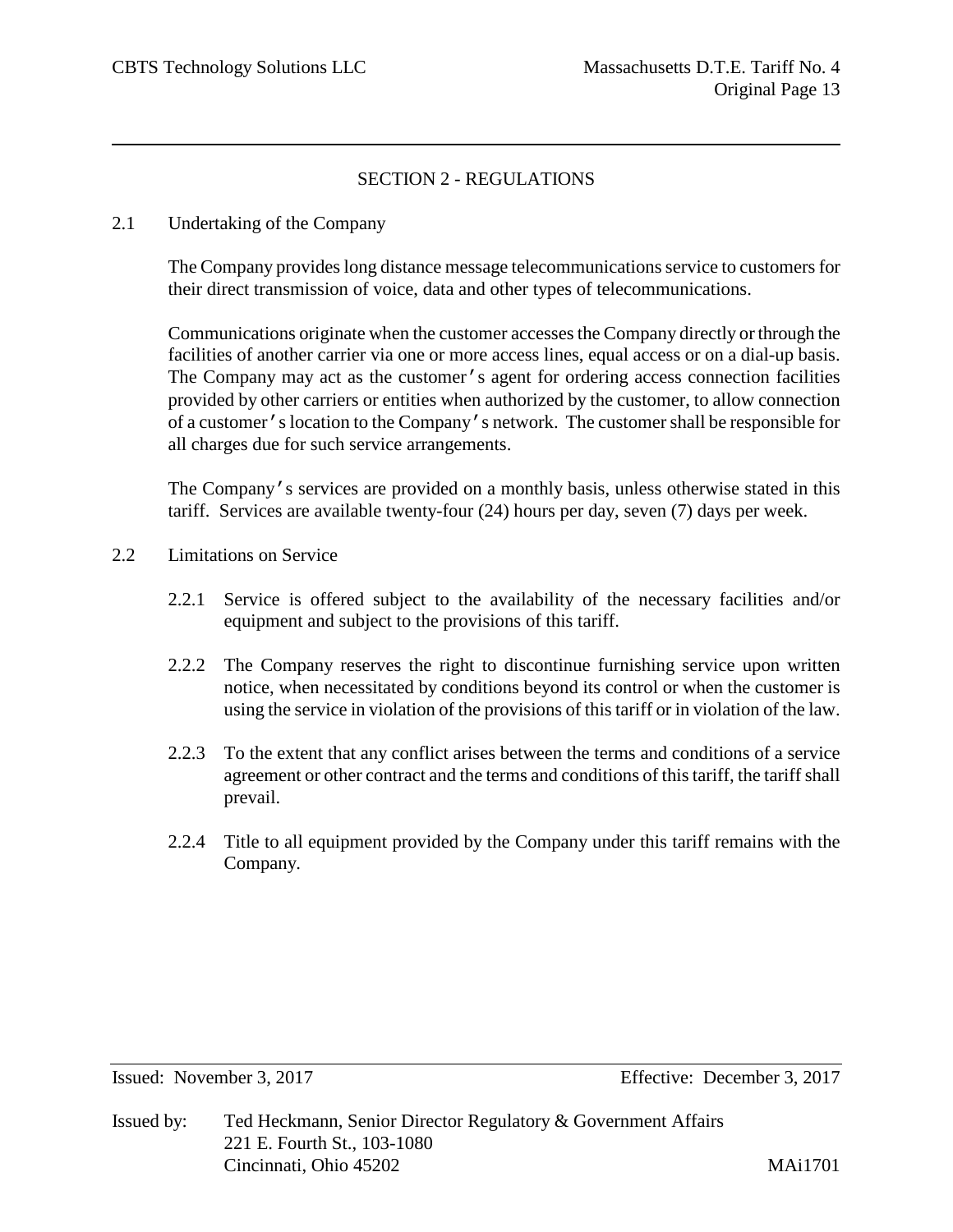- 2.2 Limitations on Service, (continued)
	- 2.2.5 The customer may not transfer or assign the use of service provided under this tariff except with the prior written consent of the Company. Such transfer or assignment shall only apply where there is no interruption in the use or location of the service, and all regulations and conditions contained in this tariff, as well as all conditions for service, shall apply to all such permitted assignees or transferees.
	- 2.2.6 Customer may request Carrier to assign one or more sub-accounts for billing purposes, and to direct sub-account invoices to customer's affiliates or other designated entities for payment. Such requests shall not affect the liability of the customer, who shall remain solely liable to the Company for payment of all invoices for service requested and obtained by customer, whether invoiced by the Company to the customer, the customer's affiliates, or other designated entities.
- 2.3 Use of Service

Service may not be used for any unlawful purposes or for any purpose for which any payment or other compensation is received by the customer, except where the customer is a duly authorized and regulated common carrier.

- 2.4 Limitation of Liability
	- 2.4.1 In view of the fact that the customer has exclusive control of its communications over the facilities furnished by the Company, and other uses for which facilities may be furnished by the Company, and because of the unavoidableness of errors incident to the services and to the use of such facilities of the Company, the services and facilities furnished by the Company are subject to the regulations and limitations specified herein.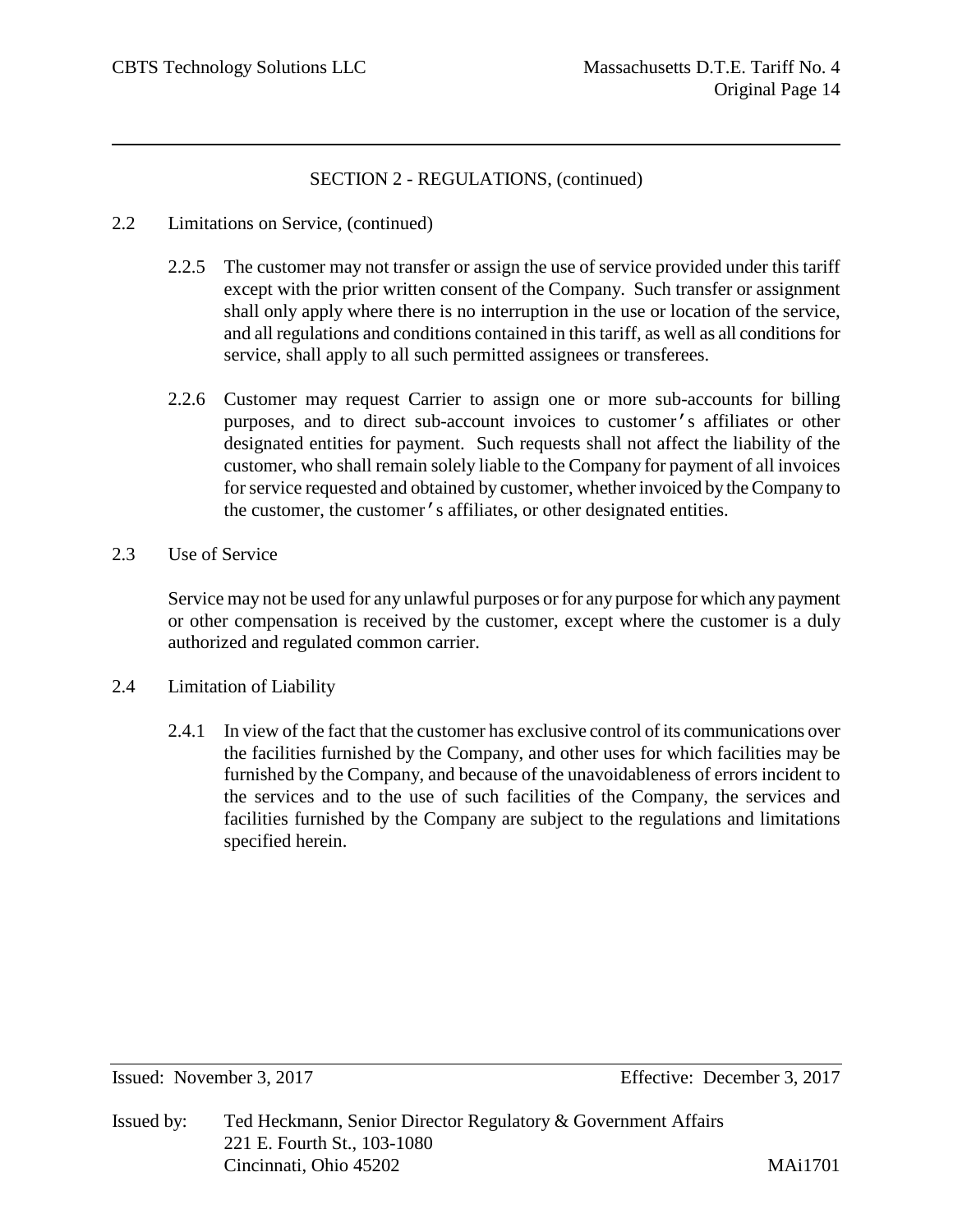- 2.4 Limitation of Liability, (continued)
	- 2.4.2 The Company's failure to provide or maintain facilities under this tariff shall be excused by labor difficulties, governmental orders, civil commotions, acts of God and other circumstances beyond the Company's reasonable control, subject to the interruption allowance provisions under this tariff.
	- 2.4.3 Defacement of premises No liability shall attach to the Company by reason of any defacement or damage to the customer's premises resulting from the existence of the Company's equipment or facilities on such premises, or by the installation or removal thereof, when such defacement or damage is not the result of the negligence of the Company or its employees.
	- 2.4.4 Indemnification The Company's liability, if any, for its gross negligence or willful misconduct is not limited by this tariff. With respect to any other claim or suit by a customer or by any others, the customer indemnifies and saves harmless the Company against claims, losses or suits for injury to or death of any person, or damage to any property which arises from the use, placement or presence of the Company's equipment, facilities and associated wiring of the customer's premises and further the customer indemnifies and saves harmless the Company against claims for libel, slander, invasion of privacy or the infringement of copyright arising directly or indirectly from the material transmitted over the facilities of the Company or the use thereof by the customer; against claims for infringement of patents arising from combining with or using in connection with, facilities furnished by the Company and apparatus, equipment and systems provided by the customer; and against all other claims arising out of any act or omission of the customer in connection with the services or facilities provided by the Company. No agents or employees of other carriers shall be deemed to be agents or employees of the Company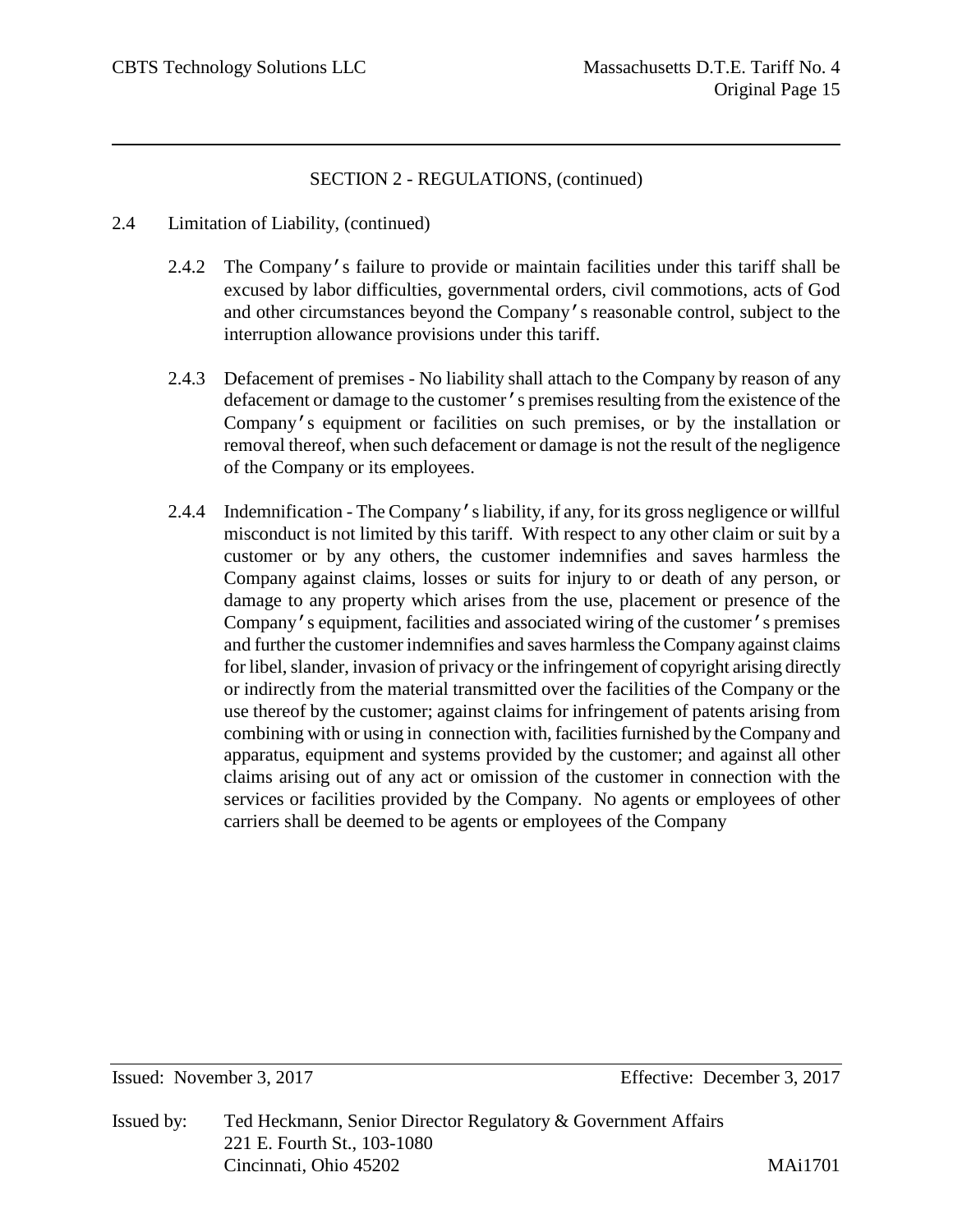- 2.4 Limitation of Liability, (continued)
	- 2.4.5 The Company's liability, if any, for its gross negligence or willful misconduct is not limited by this tariff. With respect to any other claim or suit, by a customer or any others, for damages arising out of mistakes, omissions, interruptions, delays or errors, or defects in transmission occurring in the course of furnishing service hereunder, the Company's liability, if any, shall not exceed an amount equivalent to the proportionate charge to the customer for the period of service during which such mistake, omission, interruption, delay, error, or defect in transmission or service occurs and continues. This liability shall be in addition to any amounts that may otherwise be due to the customer under this tariff as an allowance for interruptions. However, any such mistakes, omission, interruptions, delays, errors, or defects in transmission or service which are caused or contributed to by the negligence or willful act of the customer, or authorized user, or joint user, or which arise from the use of customer provided facilities or equipment shall not result in the imposition of any liability whatsoever upon the Company.
	- 2.4.6 The Company shall not be liable for any damages, including usage charges, that the customer may incur as a result of the unauthorized use of authorization codes or communications equipment. The unauthorized use of communications equipment includes, but is not limited to, the placement of calls from the customer's premises, and the placement of calls through equipment controlled and/or provided by the customer, that are transmitted over the Company's network without the authorization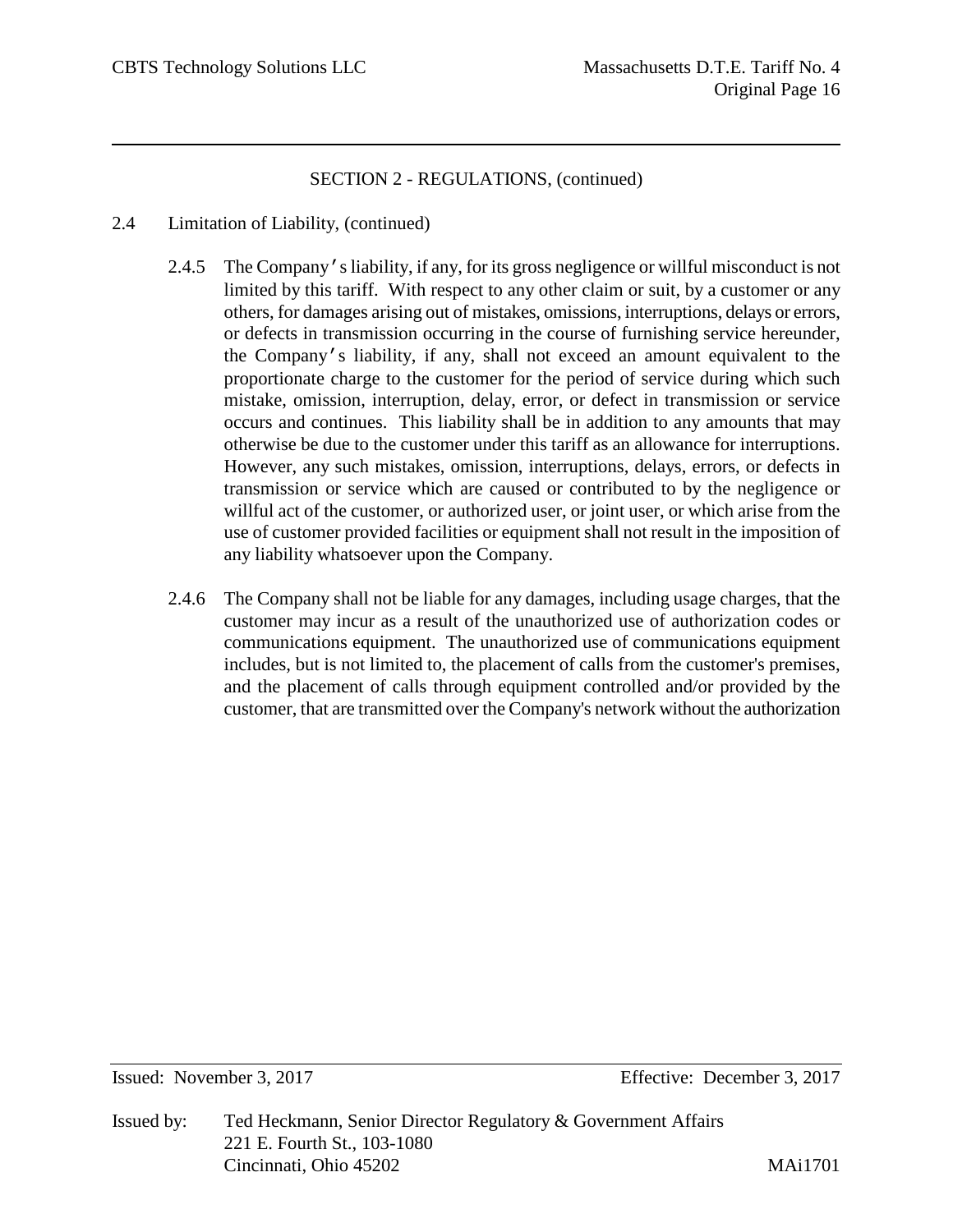#### 2.5 Interruption of Service

- 2.5.1 If a customer's service is interrupted other than by the negligence or willful act of the customer, and it remains out of order for eight normal working hours or longer after access to the premises is made available and after being reported to be out of order, appropriate adjustments or refunds shall be made to the customer. The amount of adjustment or refund shall be determined on the basis of the known period of interruption, generally beginning from the time the service interruption is first reported. The refund to the customer shall be a pro rata part of the monthly recurring charges (but not for per minute or per call charges) for the period of days and that portion of the service facilities rendered useless or inoperative. The refund may be accomplished by a credit on a subsequent bill for the service.
- 2.5.2 A credit allowance for interruptions of service which are not due to the Company's testing or adjusting, to the negligence of the customer, or to the failure of the channels, equipment, and/or communications systems provided by the customer, are subject to the general liability provisions set forth herein. It shall be the obligation of the customer to notify the carrier of any interruption in service. Before giving such notice, the customer shall ascertain that the trouble is not being caused by any action or omission by or within the customer's control and is not in wiring or equipment connected to the carrier terminal.
- 2.6 Restoration of Service

The use and restoration of service in emergencies shall be in accordance with the Part 64, Sub-part D of the Federal Communications Commission's rules and Regulations which specifies the priority system for such activities.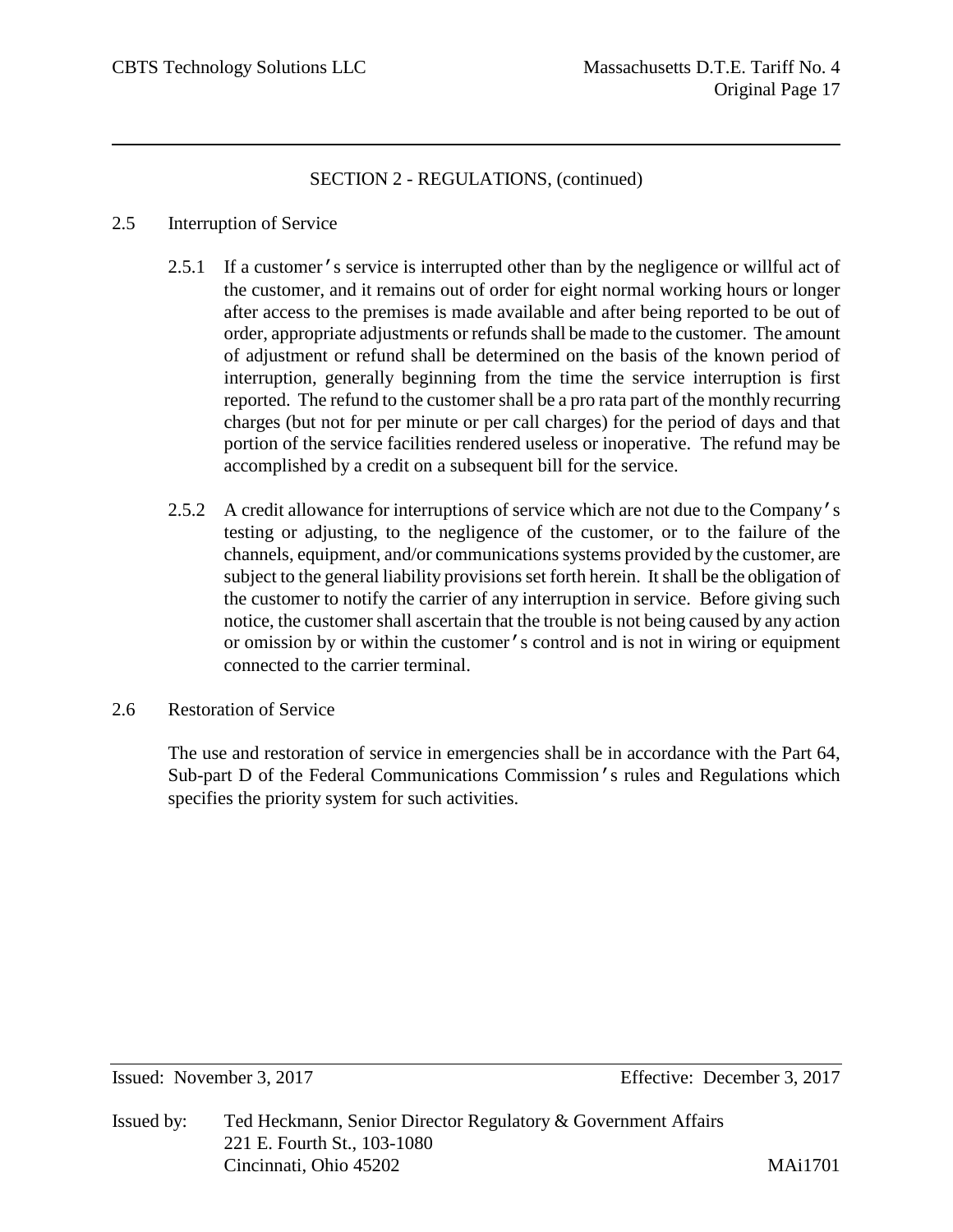## 2.7 Customer Responsibility

- 2.7.1 All customers assume general responsibilities in connection with the provisions and use of the Company's service. When facilities, equipment, and/or communication systems provided by others are connected to the Company's facilities, the customer assumes additional responsibilities. All customers are responsible for the following:
	- A. The customer is responsible for placing orders for service, paying all charges for service rendered by the Company and complying with all of the Company's regulations governing the service. The customer is also responsible for assuring that its users comply with regulations.
	- B. When placing an order for service, the customer must provide:
		- 1. The names and addresses of the persons responsible for the payment of service charges, and
		- 2. The names, telephone numbers, and addresses of the customer contact persons.
	- C. The customer must pay the Company for the replacement or repair of the Company's equipment when the damage results from:
		- 1. The negligence or willful act of the customer or user;
		- 2. Improper use of service; and
		- 3. Any use of equipment or service provided by others.
	- D. After receipt of payment for the damages, the Company will cooperate with the customer in prosecuting a claim against any third party causing damage.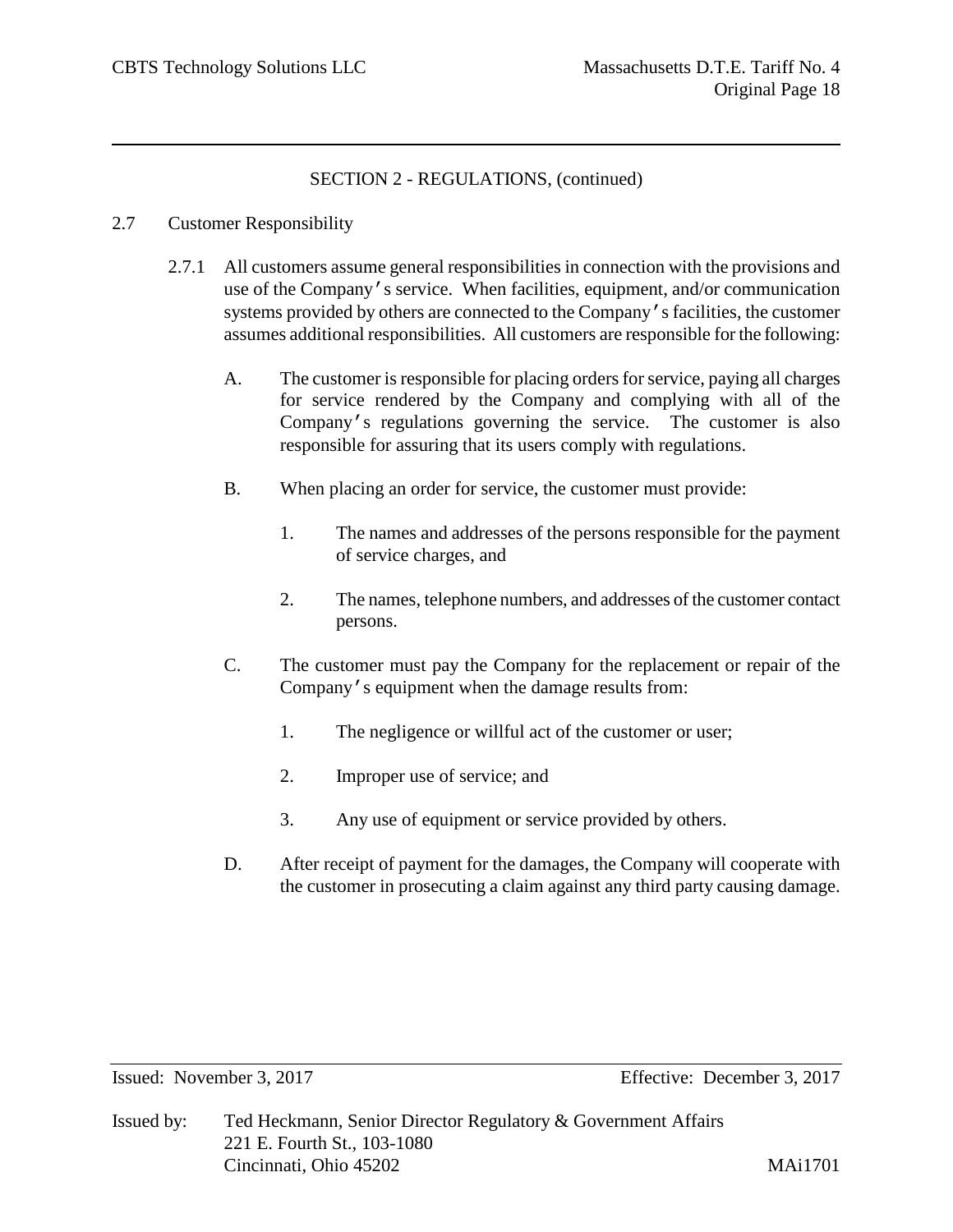## 2.7 Customer Responsibility, (continued)

2.7.2 Upon reasonable notice, the equipment provided by the Company shall be made available for such tests and adjustments as may be necessary to maintain them in satisfactory condition. No interruption allowance will be granted for the time during which such tests and adjustments are made.

## 2.7.3 Deposits

Applicants or customers whose financial condition is not acceptable to the Company or is not a matter of general knowledge, may be required to make, at any time, a cash deposit up to an amount equaling two and one-half times (2.5x) one (1) month's actual or estimated charges for the purpose of guaranteeing final payment for service, in accordance with the rules of the Commission. Interest on cash deposits will be payable per the deposit rules and regulations prescribed by the Commission for the period during which the deposit is held. Such deposit will be refunded or credited to the customer upon termination or after one year of prompt payment for service.

For deposits required of residential Customers, the Company agrees to comply with the requirements as set forth in M.D.T.E. 18448, Rules and Practices Relating to Telephone Service to Residential Customers.

#### 2.7.4 Credit Allowance

Credit for failure of service or equipment will be allowed only when failure is caused by or occurs in equipment owned, provided and billed for, by the Company.

- A. Credit allowances for failure of service or equipment starts when the customer notifies the Company of the failure or when the Company becomes aware of the failure and ceases when the operation has been restored and an attempt has been made to notify the customer.
- B. The customer shall notify the Company of failures of service or equipment and make reasonable attempts to ascertain that the failure is not caused by the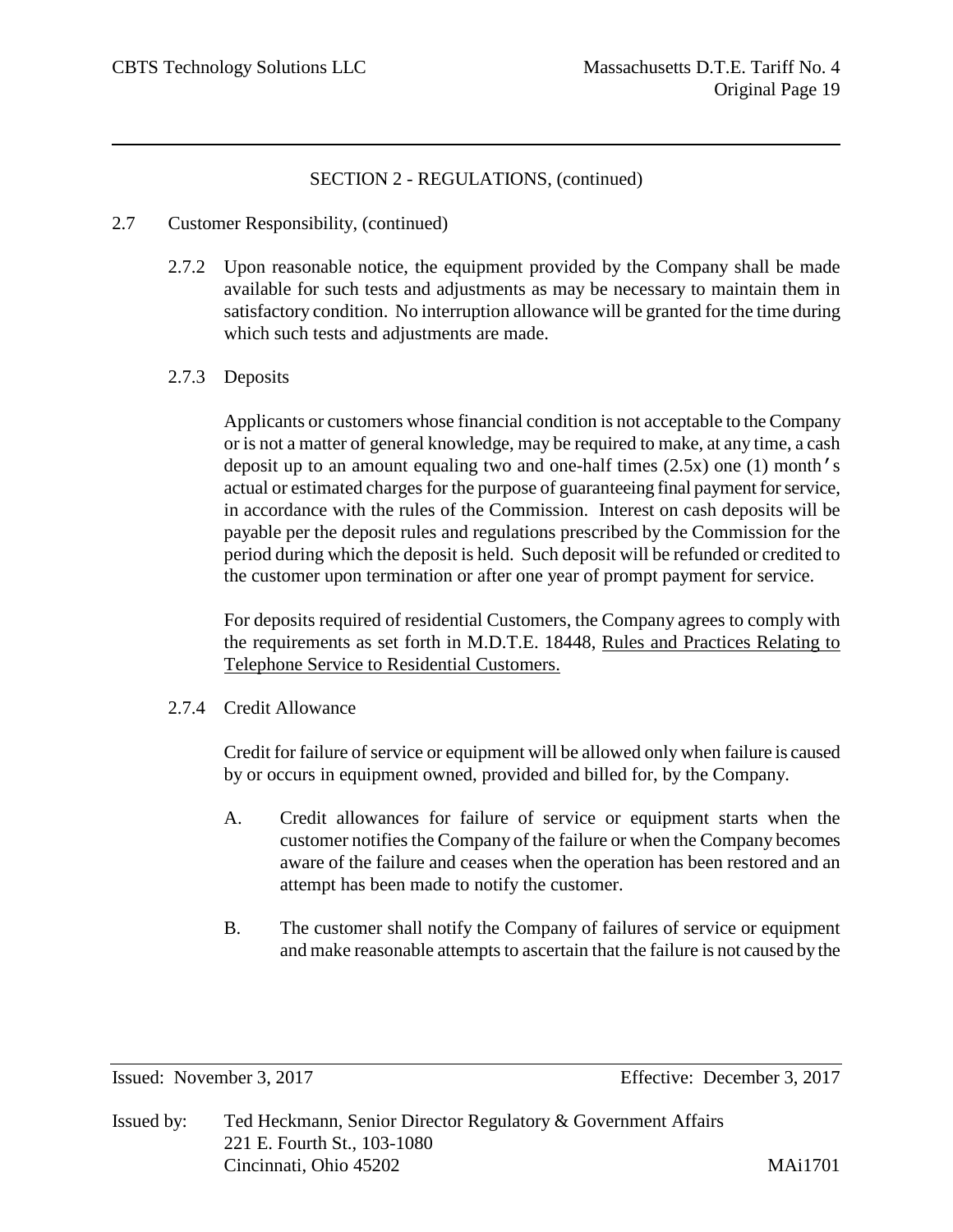- 2.7 Customer Responsibility, (continued)
	- 2.7.4 Credit Allowance, (continued)
		- C. Only those portions of the service or equipment operation disabled will be credited. No credit allowances will be made for:
			- 1. Interruptions of service resulting from the Company performing routine maintenance;
			- 2. Interruptions of service for implementation of a customer order for a change in the service;
			- 3. Interruption caused by the negligence of the customer or an authorized user;
			- 4. Interruptions of service because of the failure of service or equipment due to the customer or authorized user provided facilities.
	- 2.7.5 Cancellation by Customer

If a customer orders services requiring special equipment and/or facilities dedicated to the customer's use and then cancels its order before the service begins, before a completion of the minimum period mutually agreed upon by the customer and the Company, a charge will be made to the customer for the non-recoverable portions of expenditures or liabilities incurred expressly on behalf of the customer by the Company and not fully reimbursed by installation and monthly charges. If, based on such an order, any construction has either begun or been completed, but no such services provided, the non-recoverable cost of such construction shall be borne by the customer.

Issued by: Ted Heckmann, Senior Director Regulatory & Government Affairs 221 E. Fourth St., 103-1080 Cincinnati, Ohio 45202 MAi1701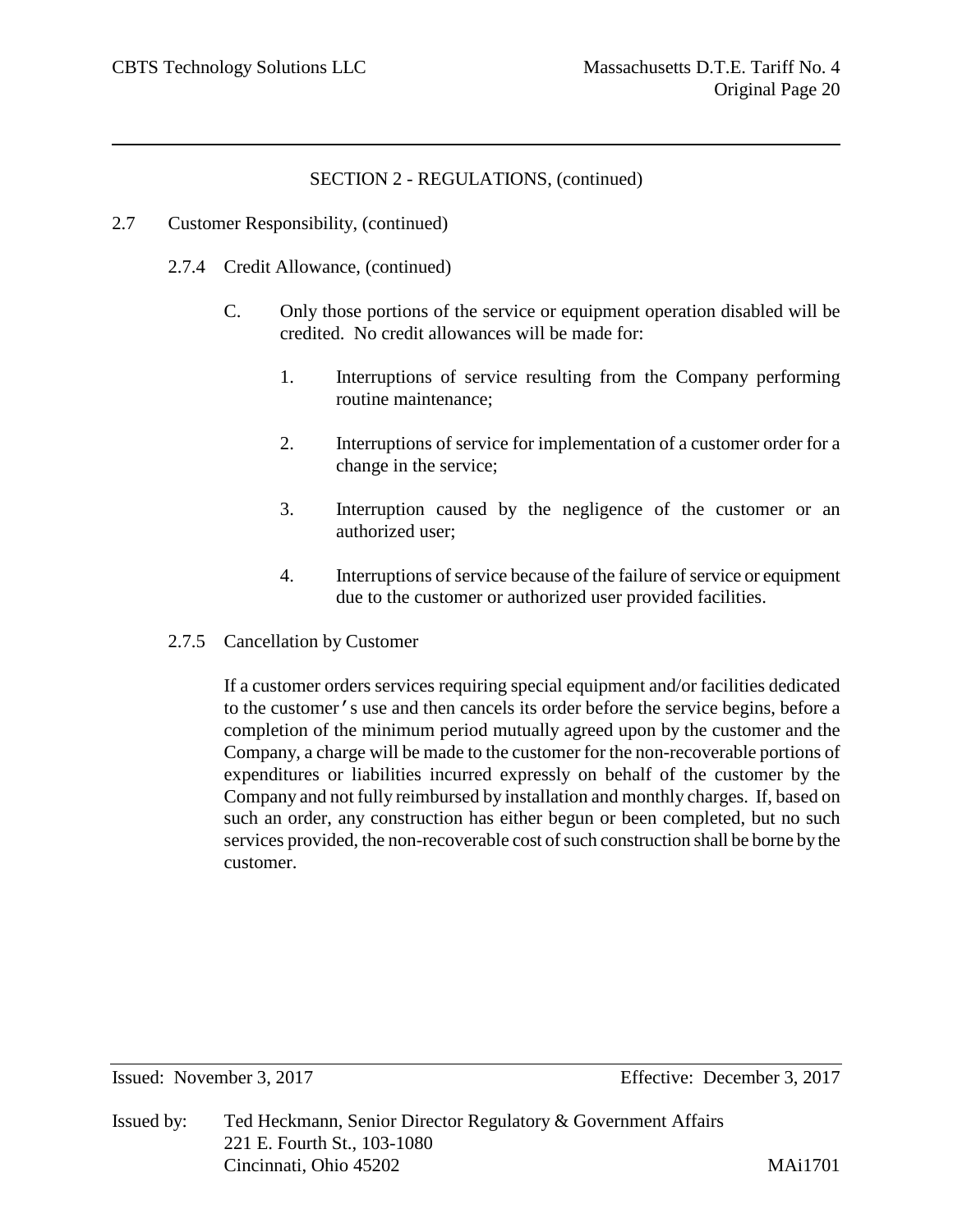- 2.7 Customer Responsibility, (continued)
	- 2.7.6 Payment and Charges for Services

Charges for service are applied on a recurring and nonrecurring basis. Service is provided and billed on a monthly basis. Service continues to be provided until disconnection is requested by the customer in writing, or until canceled by the Company pursuant to this tariff.

A. Billing and Payment for Service

Billing and payment for service by residential Customers shall be according to M.D.T.E 18448, Rules and Practices Relating to Telephone Service to Residential Customers.

B. Payment of Charges

Payment will be due upon receipt of the statement. A payment is considered delinquent thirty (30) days after rendition of the bill. A bill is considered rendered when deposited in the U.S. Mail for delivery to customer's last known address.

- 1. The customer is responsible for payment of all charges for service furnished to the customer. Charges based on actual usage during a month will be billed monthly in arrears. All fixed monthly and nonrecurring charges for services ordered will be billed monthly in advance.
- 2. Service may be denied or discontinued by;the Company for nonpayment of past due or delinquent amounts due the Company. Restoration of service will be subject to all applicable installation charges. Disconnection may not occur before thirty (30) days from invoice and the Company must give five (5) days written notice before any disconnection can occur.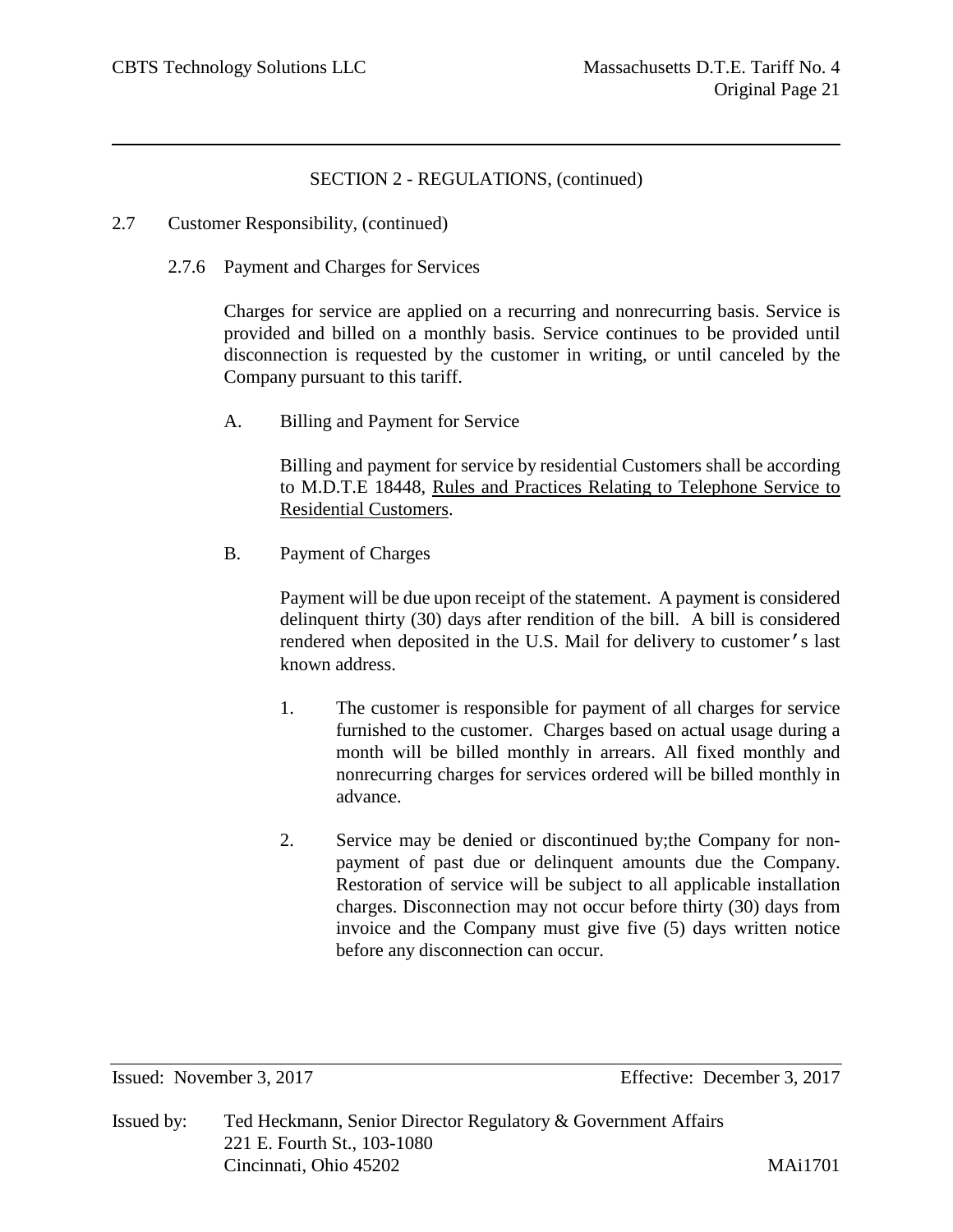- 2.7 Customer Responsibility, (continued)
	- 2.7.6 Payment and Charges for Services (cotntinued)
		- C. Late Payment Fees

The Company reserves the right to assess a late payment fee to commercial Customers of 1.5% per month on any past due balance. A balance is considered past due if unpaid thirty (30) days following the date of the bill listing amounts owed by the Customer. Any applicable late payment fees will be assessed according to the terms and conditions of the Company or its billing agent and pursuant to Massachusetts state law.

2.7.7 Application of Rates

The rates for service are those in effect for the period that service is furnished.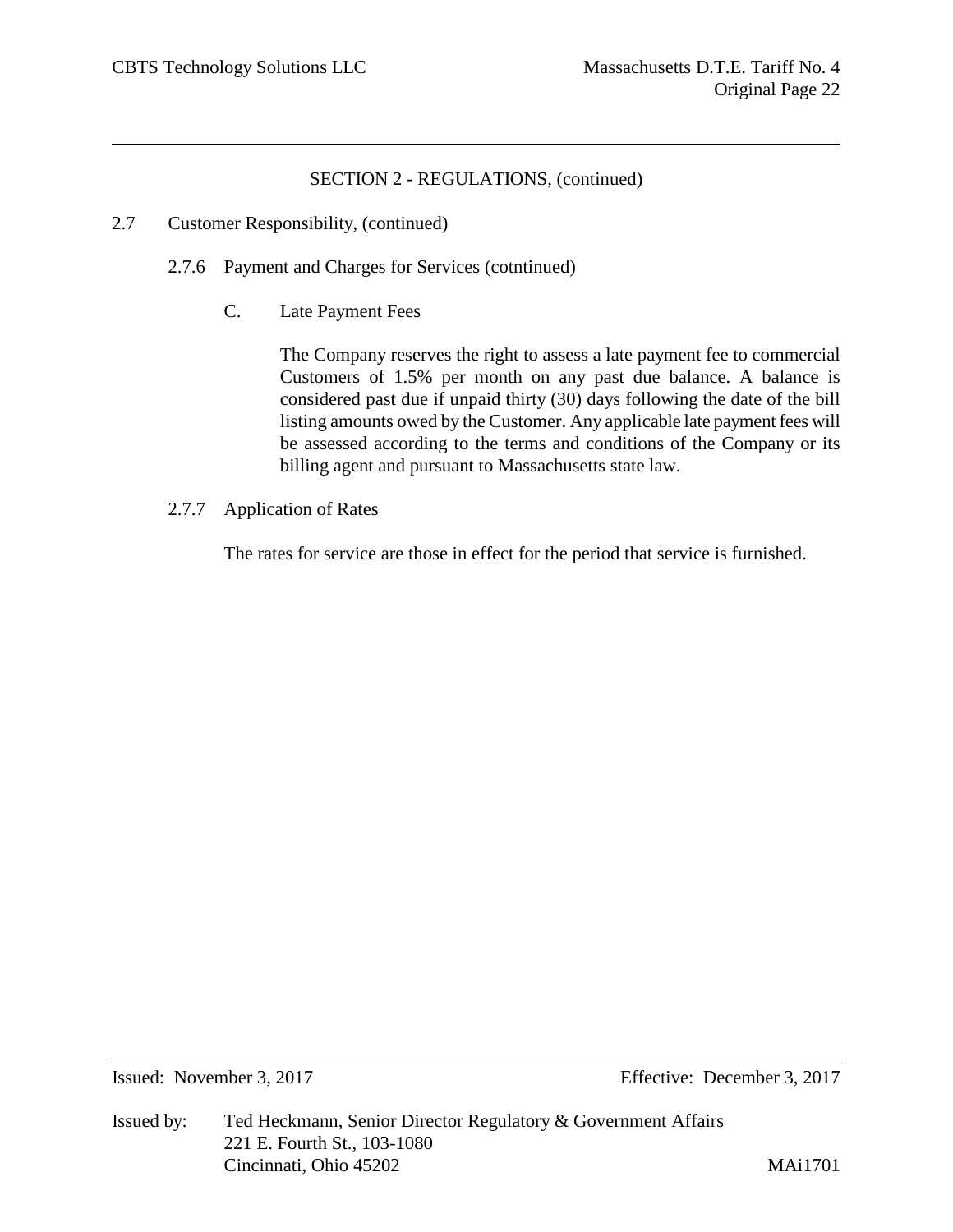## 2.8 Responsibility of the Company

- 2.8.1 Calculation of Credit Allowance Under the limitations of section 2.7.4, when service is interrupted the credit allowance will be computed on the following basis.
	- A. No credit shall be allowed for an interruption of less than two hours.
	- B. The customer shall be credited for an interruption of two hours or major fraction thereof that the interruption continues.
	- C. Where there has been an outage, and a minimum usage charge applies, and the customer fails to meet the minimum usage, a credit shall be applied against that minimum. The credit shall equal 1/360th of the monthly minimum charges associated with the portion of service disabled for each period of two hours or major fraction thereof that the interruption continues.

# 2.8.2 Cancellation of Credit

Where the Company cancels a service or the provision of equipment and the final service period is less than the monthly billing period, a credit will be issued for any amounts billed in advance, prorated at 1/30th of the monthly recurring charge for each day the service was rendered or the equipment was provided. This credit will be issued to the customer or applied against the balance remaining on the customer's account.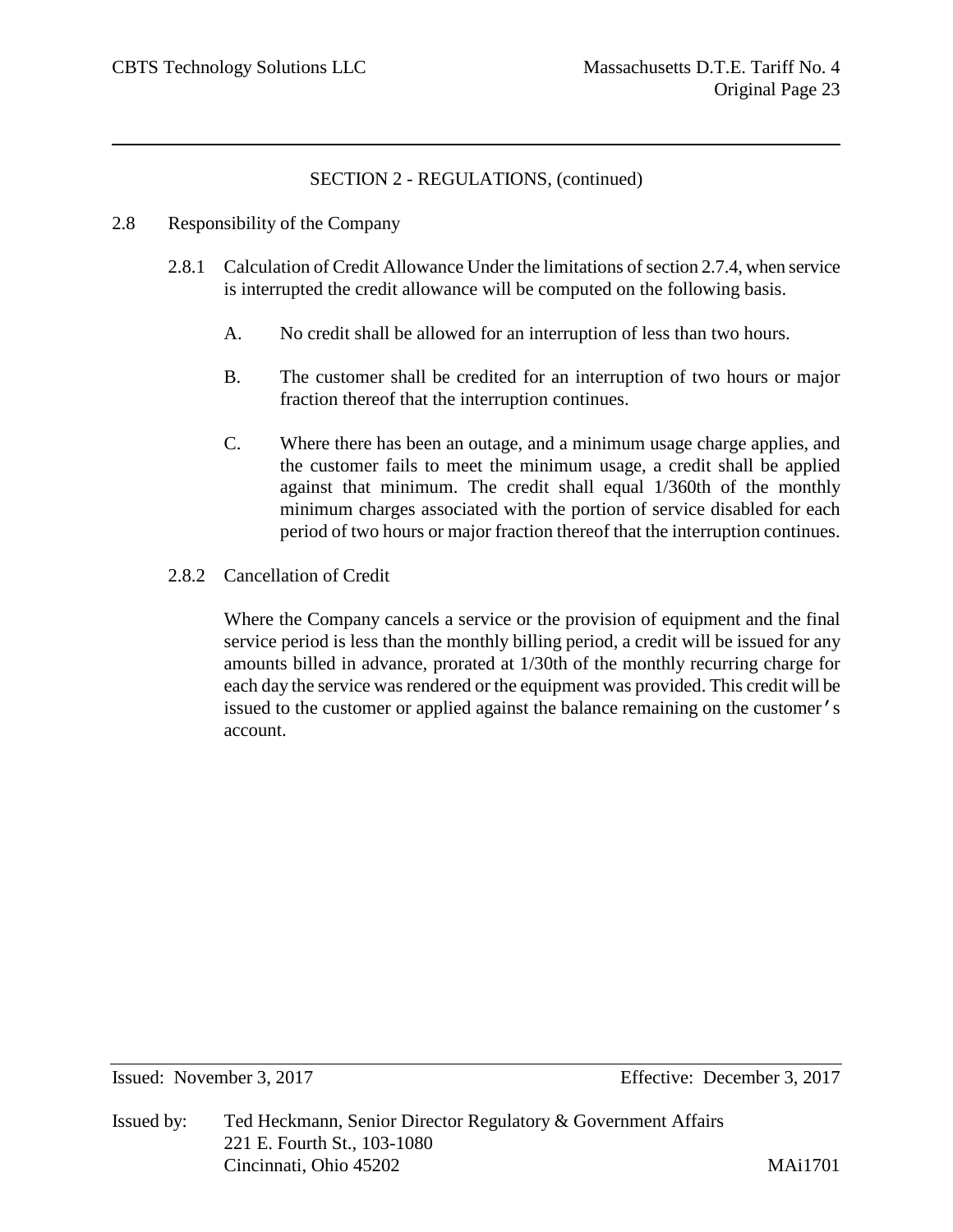- 2.8 Responsibility of the Company, (continued)
	- 2.8.3 Fractional Charges

Charges for a fractional part of a month (which follows a full month) are calculated by counting the number of days remaining in the billing period after service is furnished or has been discontinued. The number of days remaining in the billing period are counted starting with the day after the service was furnished or discontinued. Divide that figure by thirty days. The resultant fraction is then multiplied by the monthly charge to arrive at the fractional monthly charge.

2.8.4 Insufficient Fund Checks

Customers will be charged \$20.00 on all checks issued to the Company which are returned due to insufficient funds. At the discretion of the Company, the insufficient funds check charge may be waived under appropriate circumstances (e.g. a bank error).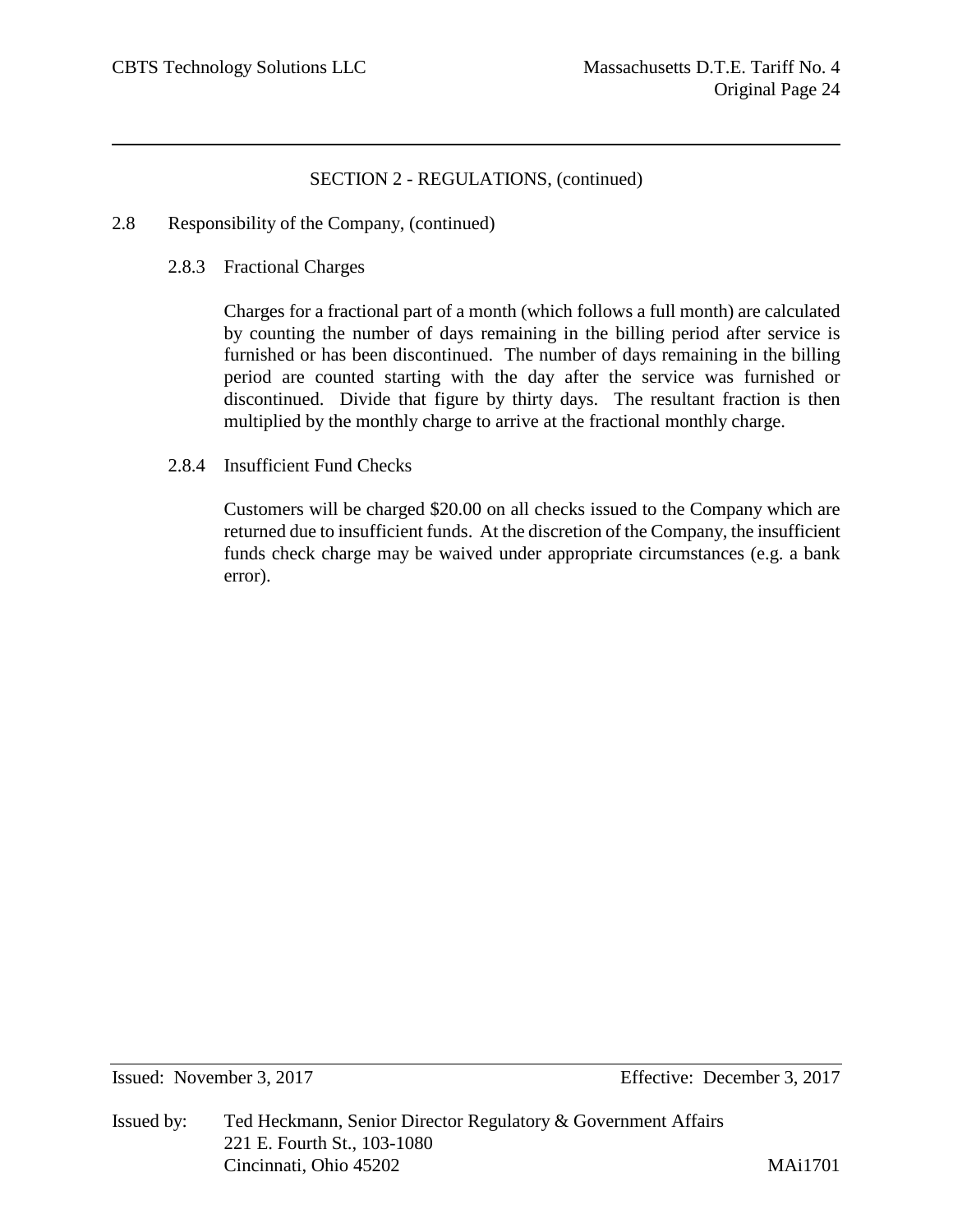## 2.9 Taxes and Fees

- 2.9.1 All state and local taxes (e.g., gross receipts tax, sales tax, municipal utilities tax) are not included in the rates under this tariff, but shall be listed as separate line items on the customer's bill.
- 2.9.2 To the extent that a municipality, other political subdivision or local agency of government, or commission imposes and collects from the Company a gross receipts tax, occupation tax, license tax, permit fee, franchise fee, or regulatory fee, such taxes and fees shall, as allowed by law, be billed pro rata to the customer receiving service from the Company within the territorial limits of such municipality, other political subdivision or local agency of government.
- 2.9.3 Service shall not be subject to taxes for a given taxing jurisdiction if the customer provides the Company with written verification, acceptable to the Company and to the relevant taxing jurisdiction, that the customer has been granted a tax exemption.
- 2.9.4 The Company may adjust its rates or impose additional rates on its customer to recover amounts it is required by governmental or quasi-governmental authorities to collect from or pay to others. The Company may also adjust its rates or impose additional rates to cover the administrative cost of collecting such charges or paying compensation to other entities. Examples of such programs include, but are not limited to, the Universal Service Fund (USF), the Presubscribed Interexchange Carrier Charge (PICC), and compensation to pay telephone service providers for the use of their pay telephones to access the Company's services.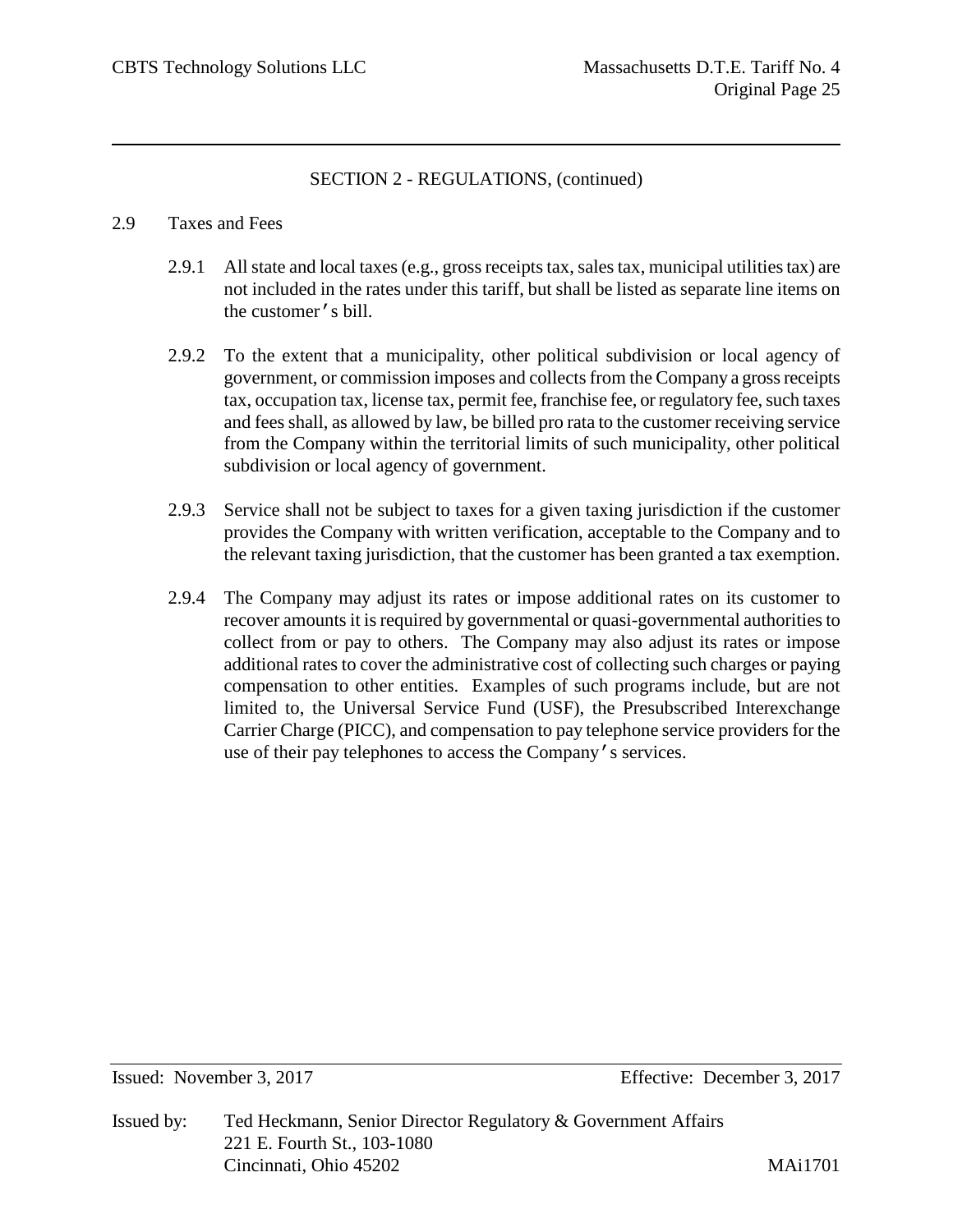## 2.10 Disputed Bills - Business Accounts Only

In the case of a billing dispute between the Customer and the Company for service furnished to the Customer, which cannot be settled with mutual satisfaction, the Customer may, within 30 days of the date of the bill containing the disputed amount, request, and the Company shall comply with the request, an in-depth investigation and review of the disputed amount. (The undisputed portion and subsequent bills must be paid on a timely basis or service shall be subject to cancellation under Section 2.5 above.) The Company shall communicate to the Customer the results of such investigation and review as soon as reasonably possible. The Customer has the right to refer all unresolved disputes to the Massachusetts Department of Telecommunication's and Energy. Pursuant to its authority under M.G.L. Chapter 159, the Massachusetts Department of Telecommunication's and Energy has discretion whether to adjudicate complaints between non-residential customers and Company.

2.11 Unauthorized Carrier Change Charge

Carrier will assess Reseller a \$200 Unauthorized Carrier Change Charge (UCCC) for each Primary Interexchange Carrier (PIC) made without prior valid authorization which results in Carrier being named in a complaint filed with a state or federal regulatory authority or counsel. Continued acts of unauthorized PIC's by any Reseller shall be considered grounds for refusing to provide service to that Reseller.

2.12 Unauthorized Service Change Charge

Carrier will assess Reseller a \$200 Unauthorized Service Change Charge (USCC) for each unauthorized addition of services on an end user's bill which results in Carrier being named in a complaint filed with a state or federal regulatory authority or counsel. Continued acts of unauthorized service changes by any Reseller shall be considered grounds for refusing to provide service to that Reseller.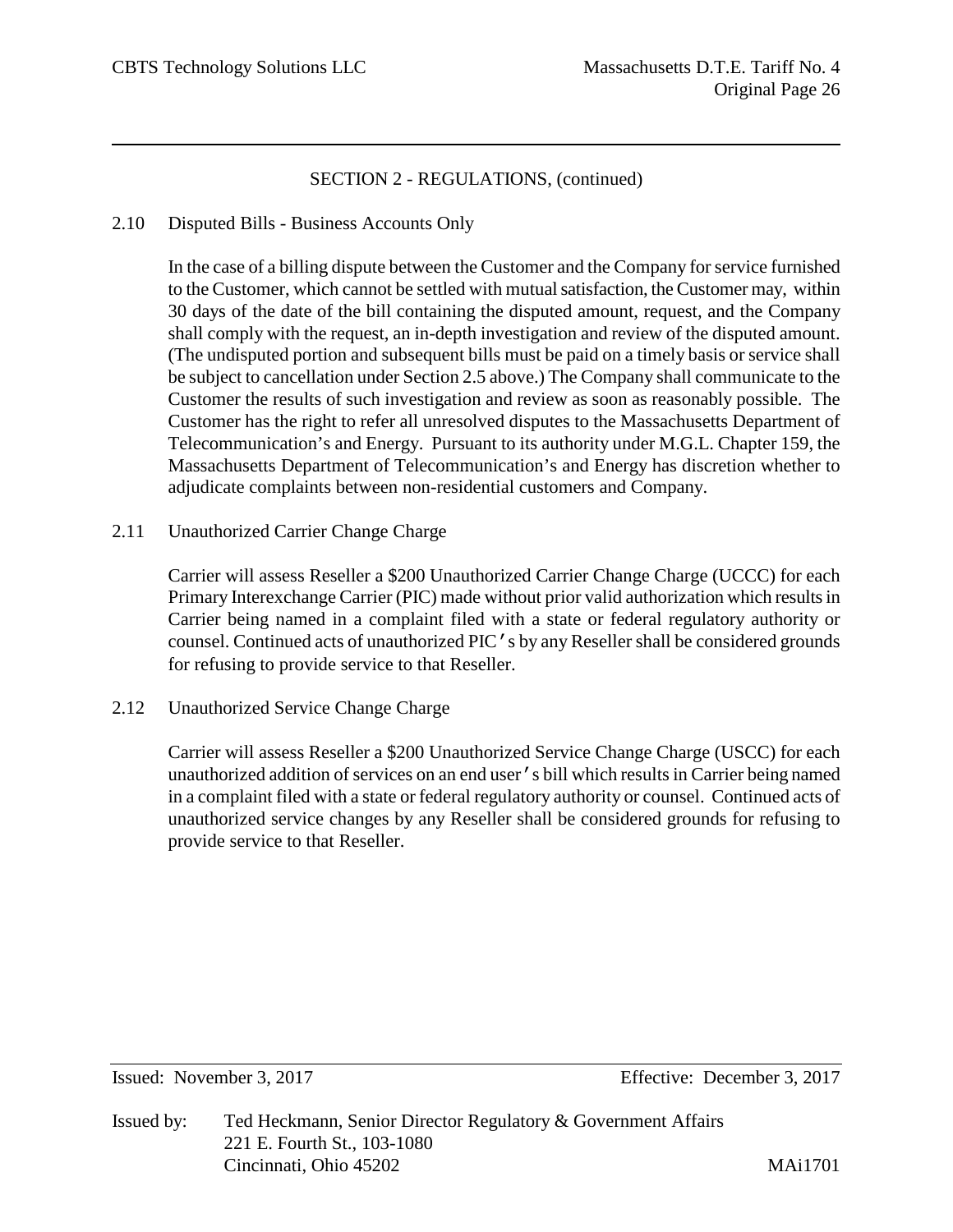# SECTION 3 - LONG DISTANCE SERVICES

## 3.1 Timing of Calls

- 3.1.1 The customer's monthly usage charges for the Company service are based upon the total number of minutes the customer uses and the service options to which the customer subscribes. Chargeable time begins when the connection is established between the calling station and the called station or PBX. Chargeable time ends when the either party hangs up. If the called station hangs up but the calling station does not, chargeable time ends when the connection is released by automatic timing equipment within the telecommunications network.
- 3.1.2 No charges apply if a call is not completed.

#### 3.2 Start of Billing

For billing purposes, the start of service is the day following acceptance by the customer of the Company's service or equipment. The end of service date is the last day of the minimum notification of cancellation or any portion of the last day, after receipt by the Company of notification of cancellation as described in Section 2 of this tariff.

#### 3.3 Interconnection

Service furnished by the Company may be interconnected with services or facilities of other authorized communications common carriers and with private systems, subject to the technical limitations established by the Company. Service technical limitations established by the Company. Service furnished by the Company is not part of a joint undertaking with such other carriers. Any special interface equipment of the Company and other participating carriers shall be provided at the customer's expense.

Interconnection with the facilities or services of other carriers shall be under the applicable terms and conditions of other carriers' tariffs. The customer is responsible for taking all necessary legal steps for inter connecting its customer-provided terminal equipment or communications systems with the Company's. The customer shall secure all licenses, permits, right-of-ways, and other arrangements necessary for such interconnection.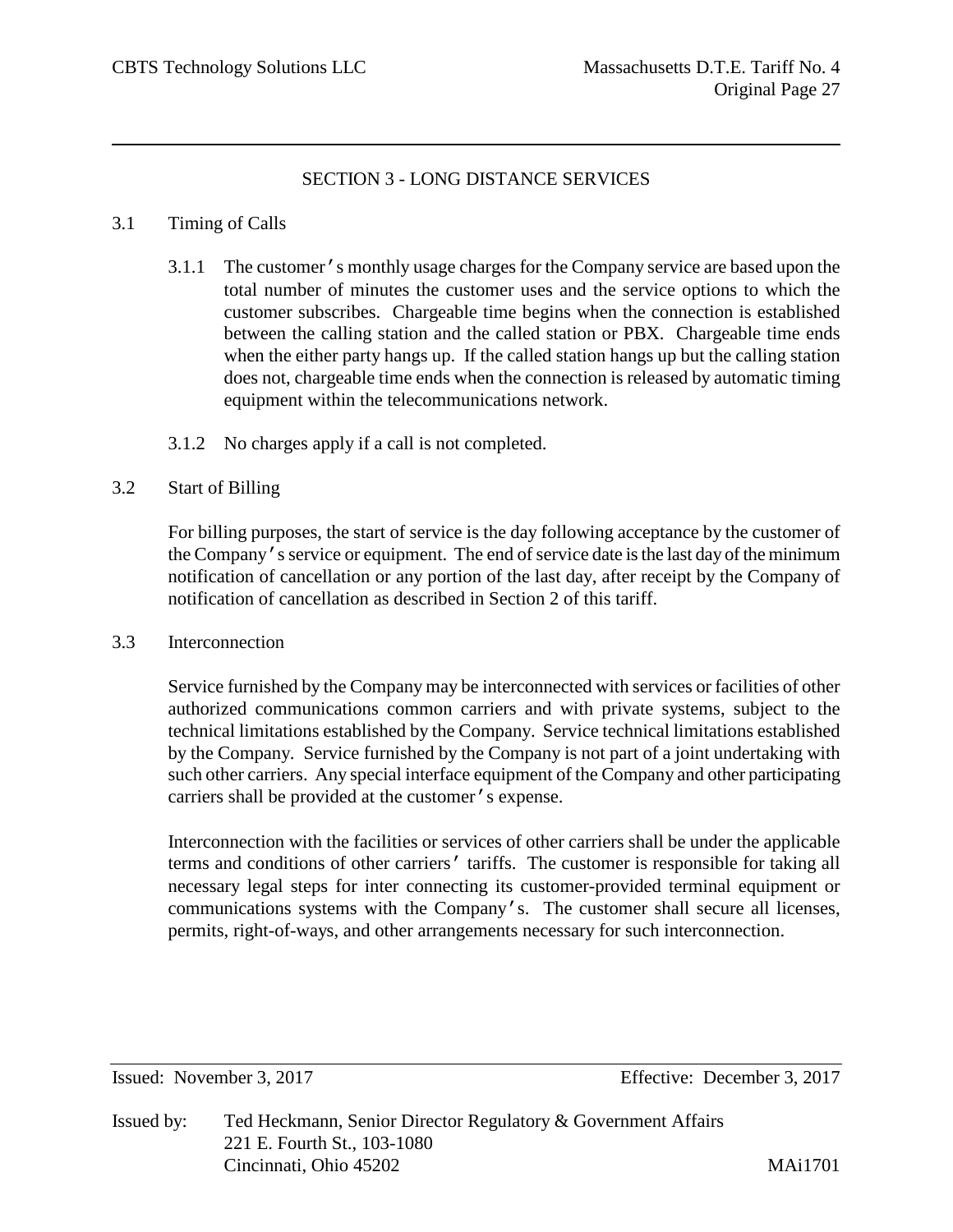#### 3.4 Terminal Equipment

The Company's service may be used with or terminated in customer provided terminal equipment or customer provided communication systems, such as teleprinter, handsets, or data sets. Such terminal equipment shall be furnished and maintained at the expense of the customer, except as otherwise provided. The customer is responsible for all costs at its premises, including customer personnel, wiring, electrical power, and the like incurred in its use of the Company's service.

The customer shall ensure that its terminal facilities are of the proper mode, band-width, power, data, speed, and signal level for the intended use of the customer, and that the signals do not damage the Company's equipment, injure personnel or degrade service to other customers.

If the customer fails to maintain and operate its terminal equipment properly, resulting in the occurrence or possibility of harm to the Company's equipment or personnel, or impairment to the quality of service to other customers, the Company may, upon written notice, require the use of protective equipment at the customer's expense. If this fails to produce satisfactory quality and safety of service, the Company may, upon written notice, terminate the customer's service.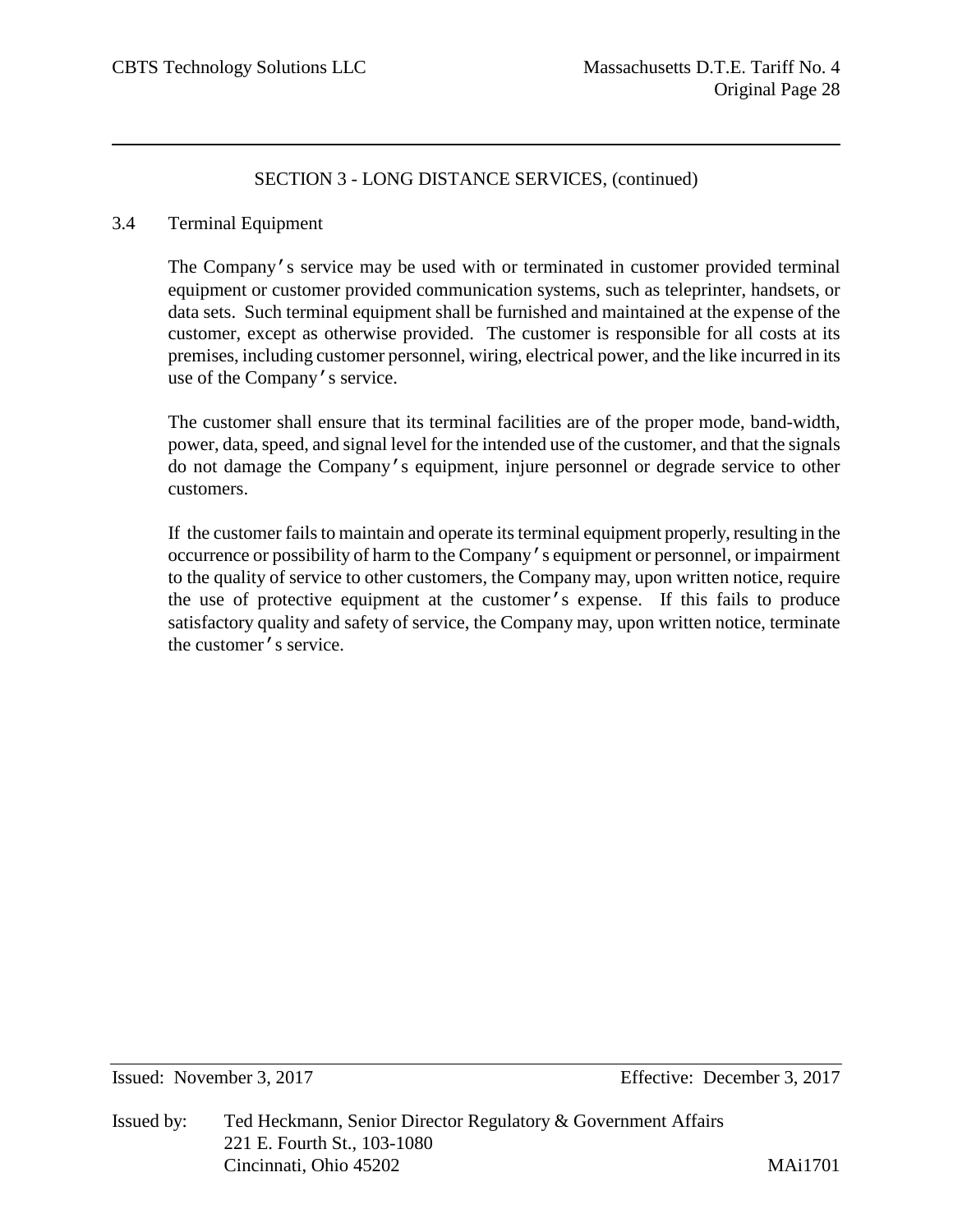## 3.5 Calculation of Distance

Usage charges for all mileage sensitive products are based on the airline distance between rate centers associated with the originating and terminating points of the call.

The airline mileage between rate centers is determined by applying the formula below to the vertical and horizontal coordinates associated with the rate centers involved. The Company uses the rate centers and associated vertical and horizontal coordinates that are currently being used within the industry.

Formula: 
$$
\sqrt{\frac{(V_{1}-V_{2})^{2}+(H_{1}-H_{2})^{2}}{10}}
$$

3.6 Minimum Call Completion Rate

The customer can expect a call completion rate of 99% per 100 calls attempted during peak use periods for all Feature Group  $D(1+)$  services. The Company will engineer its switching systems on the basis that ninety-nine percent (99%) of the customers accessing their system will be served during the busy hour.

3.7 Special Service Arrangements

Special Service Arrangement charges will be based on the estimated cost of furnishing such services including the cost of operating and maintaining such a service, the cost of equipment and materials used in providing such a service, the cost of installation including engineering, labor supervision, transportation, and the cost of any other specific item associated with the particular Special Service Arrangement request.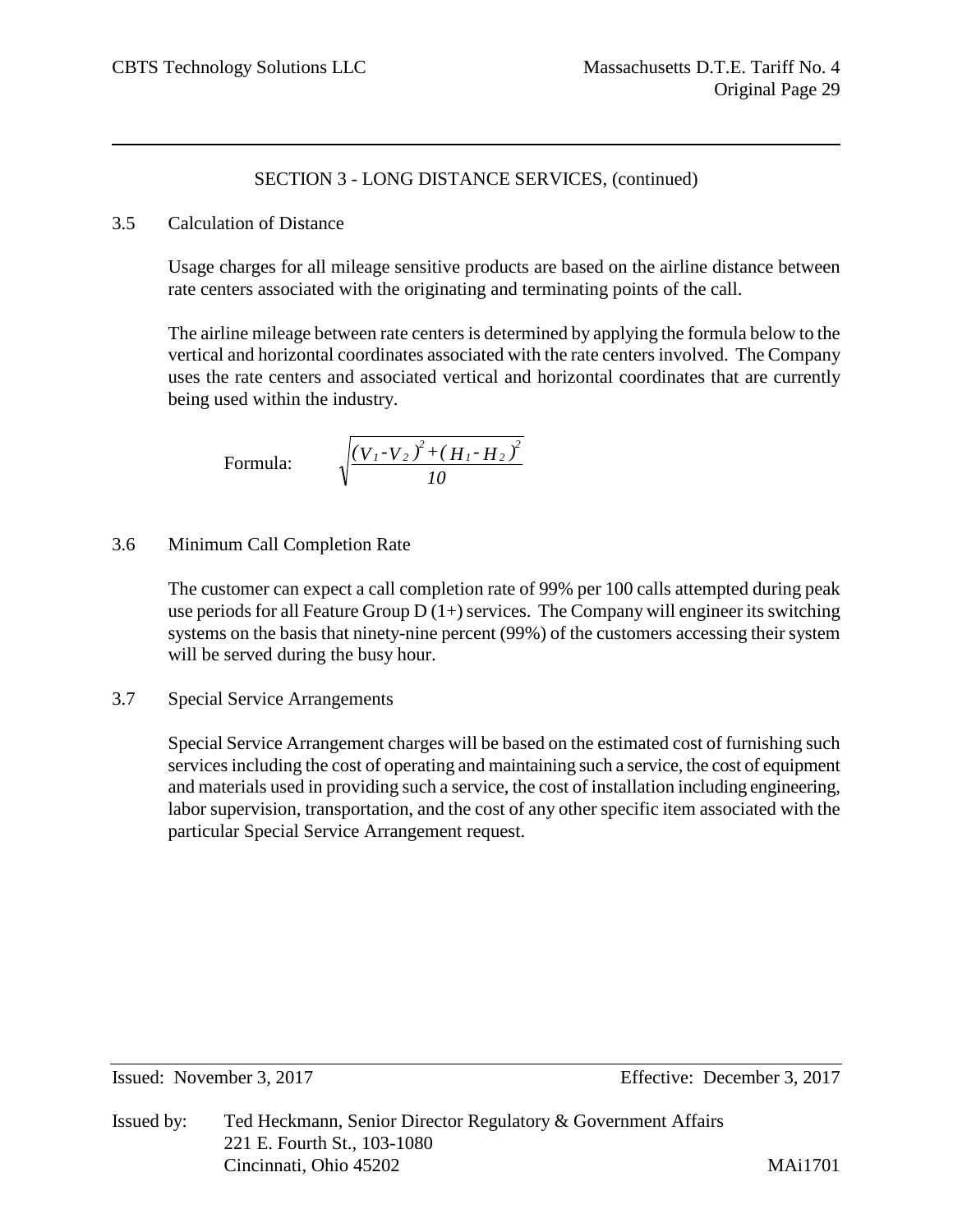#### 3.8 General

The Company offers Message Telecommunications Service or MTS, Inbound 800 Service, Calling Card Service and Alternative Operator Assisted calling programs. The customer's total monthly use of Carrier's service is charged at the applicable rates per minute set forth herein.

#### 3.8.1 Message Telecommunications Service (MTS)

MTS or 1+ dialing is achieved by when the LEC programs the customer's telephone lines to automatically route 1+ calls to the Company's network. Service is billed in six (6) second increments, with a minimum of thirty (30) seconds for business customers and in sixty (60) second increments, with a minimum of sixty (60) seconds for residential customers.

## 3.8.2 Toll Free (i.e., 800/888) Service

Toll Free Service is inbound telecommunications service which permits calls to be completed to the customer's location without charge to the calling party. Access to the service is gained by dialing a ten-digit telephone number which terminates at the customer's location. Toll Free Services originate via normal shared use facilities and are terminated via the customers' local exchange service access line.

The Company will accept a prospective Toll Free Service at customer's request for up to ten (10) toll free telephone numbers and will reserve such numbers on a firstcome first-served basis. All request for Toll Free Service number reservations must be written, dated and signed by the customer. The Company does not guarantee the availability of numbers until assigned. The requested Toll Free Service telephone numbers, if available, will be reserved for and furnished to the customer.

If a customer who has received a Toll Free Service number does not subscribe to Toll Free Service within thirty (30) days, the Company reserves the right to re-assign the number to another customer.

Issued: November 3, 2017 Effective: December 3, 2017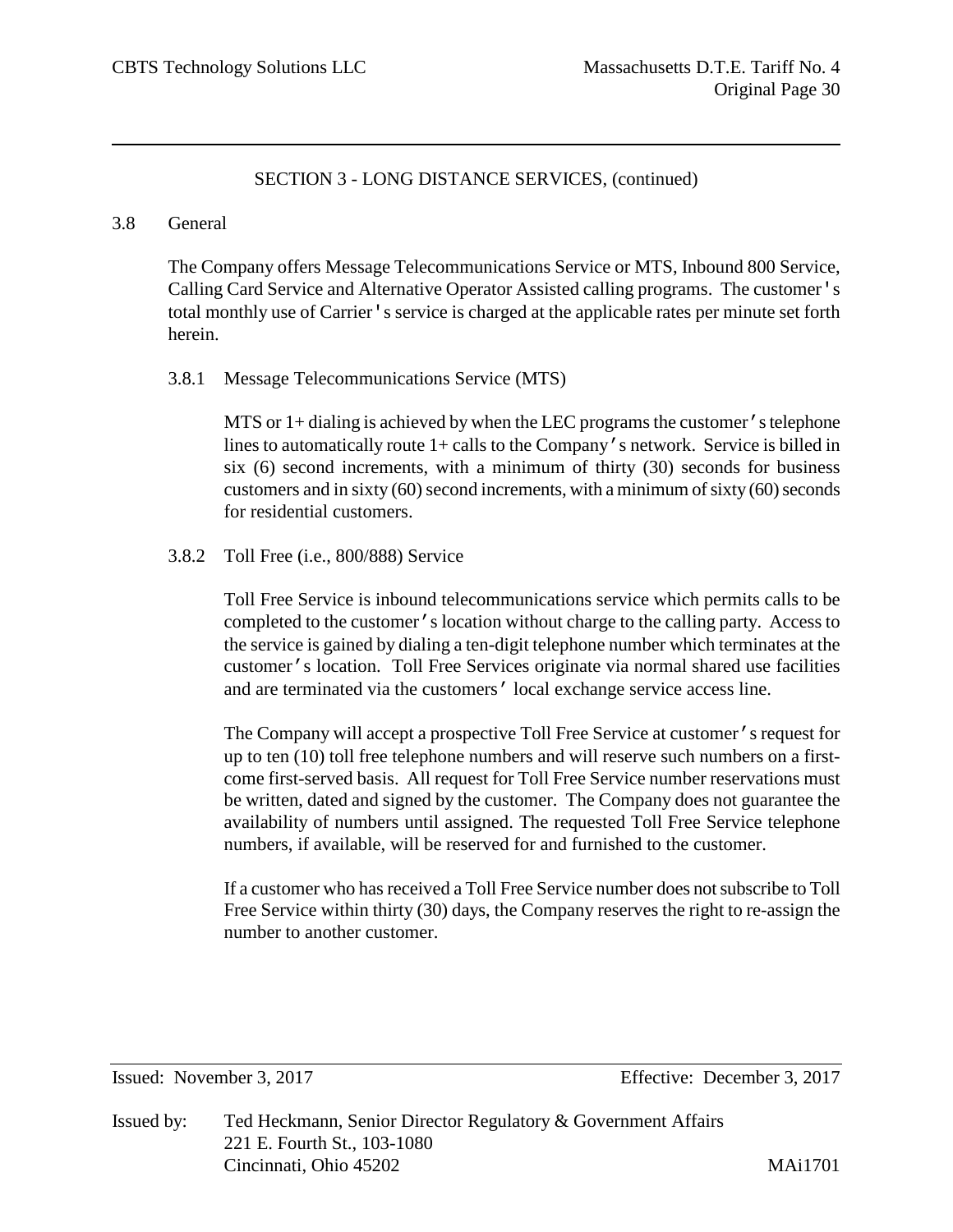#### 3.8 General, (continued)

#### 3.8.3 Calling Card Service

Calling Card Service allows subscribers who are away from home or office to place calls by gaining access to the Company's network via an 800 number. Calling Card Service is provided upon request to presubscribed customer and is not a stand-alone product.

## 3.8.4 Directory Assistance

Directory Assistance is available to Customers of the Company. A Long Distance Directory Assistance charge applies to each call to the Directory Assistance Bureau utilizing the services of the Company. The Directory Assistance charge applies to each call regardless of whether the Directory Assistance Bureau is able to furnish the requested telephone number.

No charge applies for directory assistance calls from pay telephones. Each business and residential account will receive ten (10) direct dialed calls to directory assistance for each main line or trunk presubscribed to the Company's service. Directory assistance requests for telephone numbers which are nonlisted or nonlisted and nonpublished are exempt from the charge and shall not be included in the ten call allowance.

Single line business or residence exchange lines may be registered for exemption with the Company in those instances when one of the users of the line is elderly or is legally blind, or visually or physically handicapped as defined by the Federal Register, Vol. 35, No. 126. Exchange lines of the Commonwealth of Massachusetts and its political subdivisions are also exempt from directory assistance charges.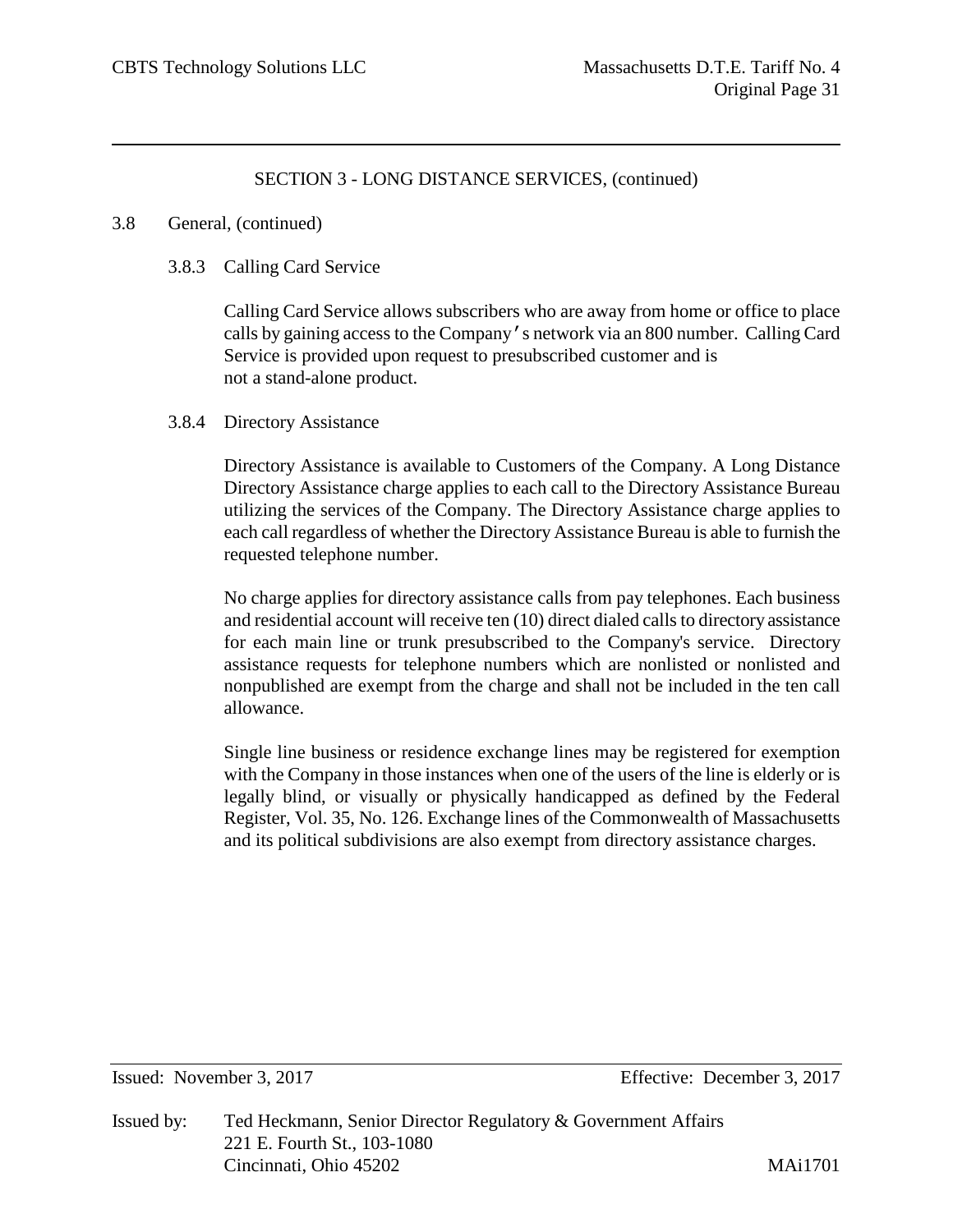- 3.9 Usage Charges and Billing Increments
	- 3.91 Usage Charges

Usage charges are determined by the time of day rate periods and minutes of use within each rate period. The rate period is determined by the time and day of call origination at the customer's location.

3.9.2 Billing Increments

Unless specifically stated in the product description, usage is billed in sixty (60) second increments for residential service and six (6) second increments for business service.

3.10 Pay Telephone (Payphone) Surcharge

A surcharge shall be assessed for each call made from a pay telephone to a Companyprovided toll-free number or placed by using a calling card. This charge is to compensate the Company for the Federal Communications Commission assessment which is paid by the Company to pay telephone service providers for the use of their pay telephone instruments. The following charges are applicable on the first day of the billing month following the effective date of FCC Order 04-182 in WC Docket No. 03-225.

Per Call Charge: \$0.60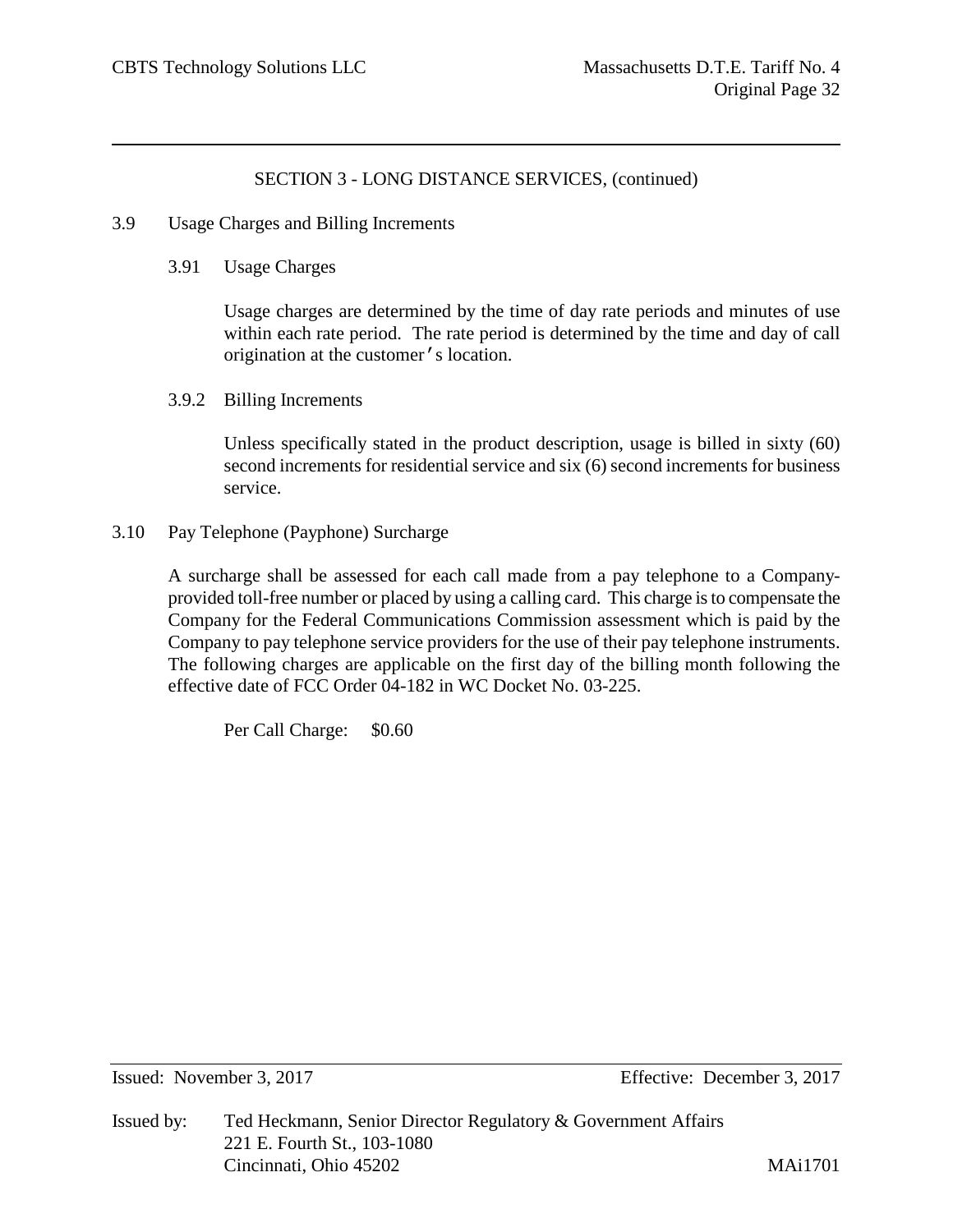#### 3.11 Calling Card Services

Per Minute Rates (unless stated otherwise in toll plan rates)

| Residence       | \$0.25/minute    |
|-----------------|------------------|
| <b>Business</b> | \$0.23/minute    |
| Surcharge       |                  |
| Domestic        | $$0.69$ per call |

3.12 Toll Free (i.e., 800/888) Service Rates

| <b>Monthly Service Charge</b> | \$7.50                                                           |
|-------------------------------|------------------------------------------------------------------|
| Time of Day Routing Service:  | \$100.00 per setup, change or removal                            |
| Area Code blocking:           | \$100.00 per setup, change or removal                            |
| 800 Directory Service:        | Monthly Service Charge $-$ \$13.69<br>Initial Charge $-$ \$15.00 |
| Directory Assistance Charge   |                                                                  |

Per Call Charge  $\$0.99$ 

 $3.13$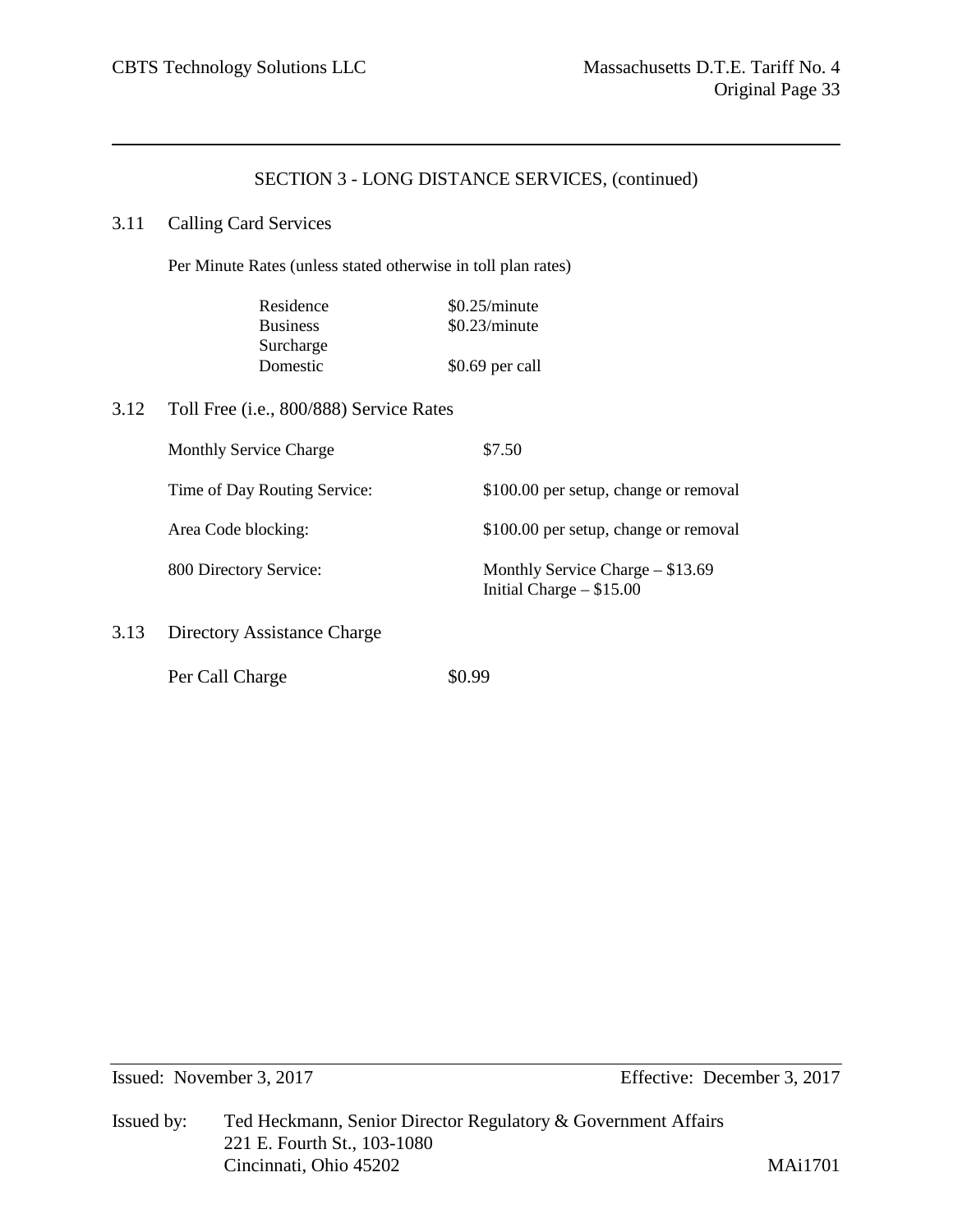#### 3.14 Operator Services

Operator services are available to Consumers from any Customer location. Operator Services allows the Consumer to place a call from a Customer location and arrange for billing other than to the originating telephone number. Calls are rounded up to the next whole minute for billing purposes and are billed to the Consumer through the monthly bill of the Consumer's local exchange carrier. These services are not offered as part of "Inmate only" services.

The following billing arrangements are available to Consumers through the Company's Operator Services:

#### a. Customer Dialed Calling/Credit Card

This is a service whereby the end user dials all of the digits necessary to route and bill the call without any operator assistance. Such calls may be billed either to a telephone company issued calling card or a commercial credit card.

#### b. Operator Station

This is a service whereby the caller places a non-person-to-person call with the assistance of an operator (live or automated). When placing an operator station call, the caller is connected to a nonspecified individual at the terminating end. Such calls may be billed to a calling card, credit card, the called number (collect) or a valid third party telephone number.

#### c. Person-to-Person

This is a service whereby the person originating the call specifies to CBTS Technology Solutions LLC's operator a particular person to be reached, or a particular person, station, room number, department, or office to be reached through a PBX attendant. Person-to-person calls may be billed to a calling card, credit card, the called number (collect) or a valid third party telephone number.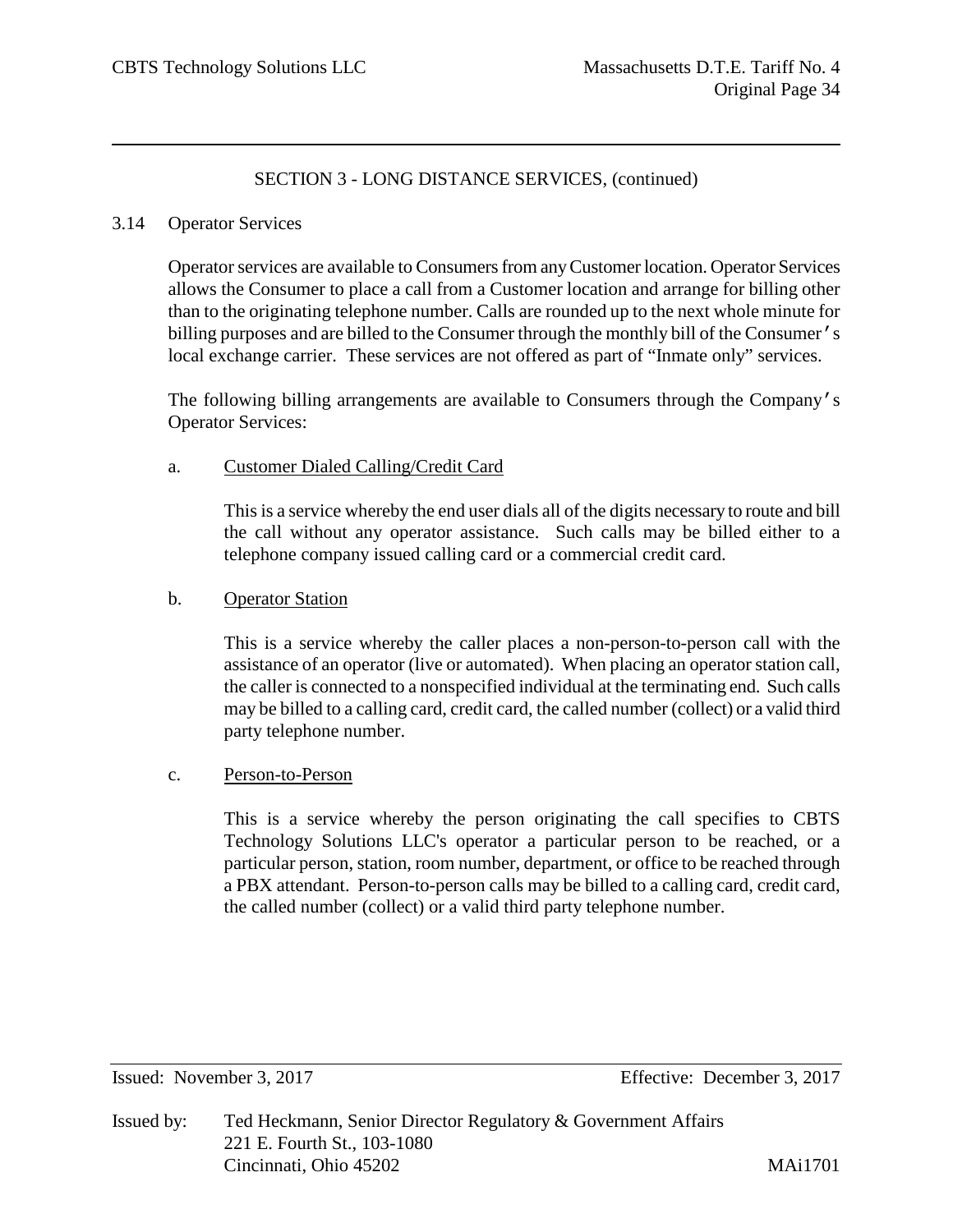## 3.14 Operator Services, Continued

3.14.1 Rates

| Mileage   | <b>DAY</b>      |                         |                 | Evening                 | Night           |                         |
|-----------|-----------------|-------------------------|-----------------|-------------------------|-----------------|-------------------------|
| Range     | First<br>Minute | Add'l<br><b>Minutes</b> | First<br>Minute | Add'l<br><b>Minutes</b> | First<br>Minute | Add'l<br><b>Minutes</b> |
| $0 - 10$  | .1300           | .1000                   | .0900           | .0600                   | .0650           | .0370                   |
| $11-25$   | .1600           | .1400                   | .1300           | .0900                   | .0700           | .0550                   |
| $26 - 55$ | .1900           | .1800                   | .1400           | .1300                   | .0800           | .0800                   |
| 56-70     | .1900           | .1900                   | .1400           | .1400                   | .1000           | .1000                   |
| $71 - 85$ | .2000           | .2000                   | .1500           | .1500                   | .1100           | .1100                   |
| 86-over   | .2200           | .2200                   | .1600           | .1600                   | .1200           | .1200                   |

Operator Assisted Surcharges:

| \$0.50 |
|--------|
| \$0.86 |
| \$0.86 |
| \$0.86 |
| \$2.04 |
|        |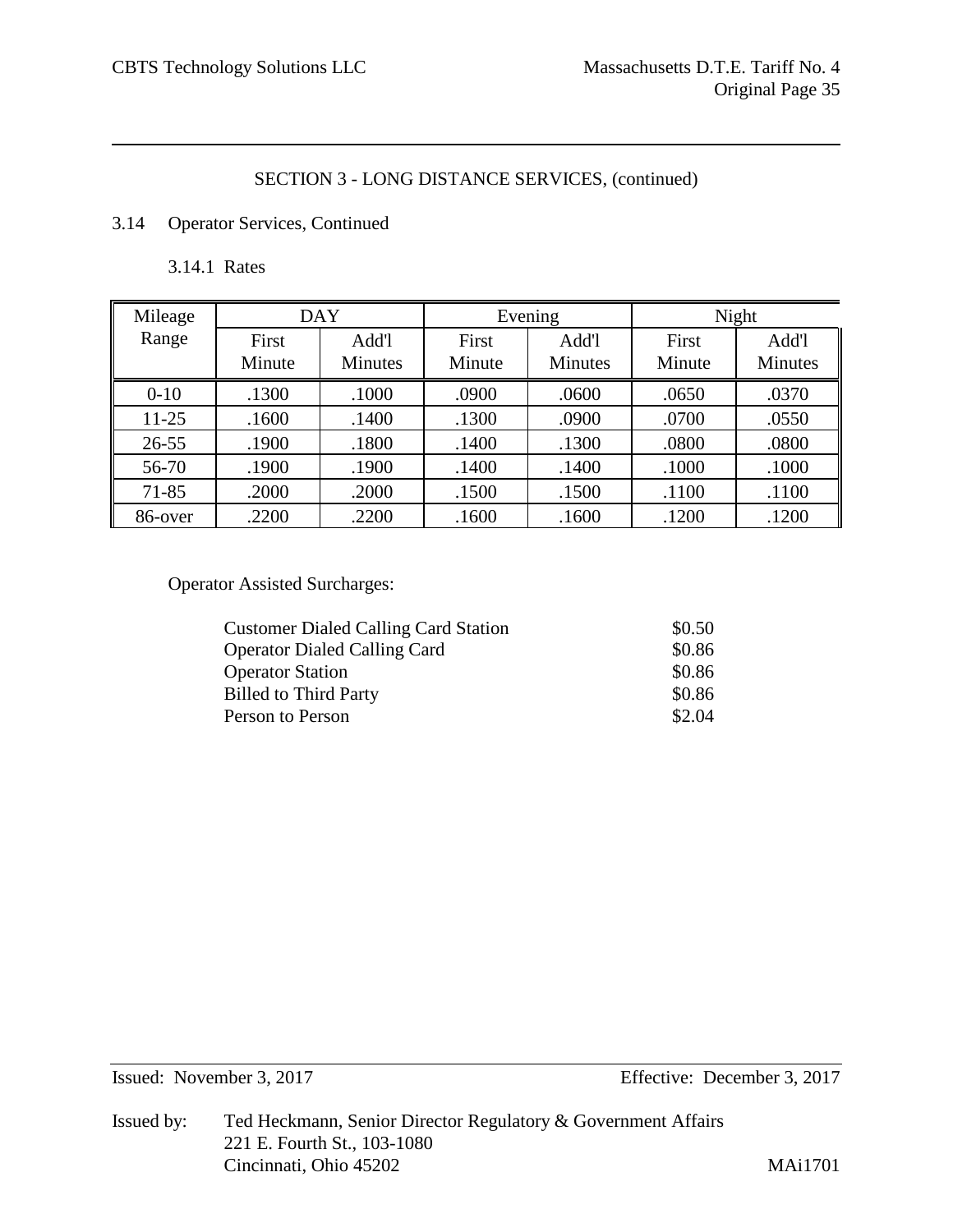#### 3.15 Residential Toll Plans

## 3.15.1 Service Descriptions

## AnyTime 500 (Product 64)

For a monthly service fee, customers subscribing to this plan will receive 500 minutes of outbound domestic long distance each month. A per minute rate will apply after the initial 500 minutes. Plan includes a calling card. 8XX service is available for a monthly fee. Call detail will be provided on monthly bills only when plan minutes are exceeded or upon customer's request.

## AnyTime 750 (Product 189)

For a monthly service fee, customers subscribing to this plan will receive 750 minutes of outbound domestic long distance each month. A per minute rate will apply after the initial 750 minutes. Plan includes a calling card. 8XX service is available for a monthly fee. Call detail will be provided on monthly bills only when plan minutes are exceeded or upon customer's request.

#### AnyTime 1000 (Product 198)

For a monthly service fee, customers subscribing to this plan will receive 1000 minutes of outbound domestic long distance each month. A per minute rate will apply after the initial 1000 minutes. Plan includes a calling card. 8XX service is available for a monthly fee. Call detail will be provided on monthly bills only when plan minutes are exceeded or upon customer's request.

# Basic II (Product 368)

There is a \$6.95 monthly, minimum usage charge associated with this plan. Calls that will be applied to the minimum usage include inbound and outbound toll calls, calling card calls; collect calls, and operator-assisted calls. Plan includes a calling card.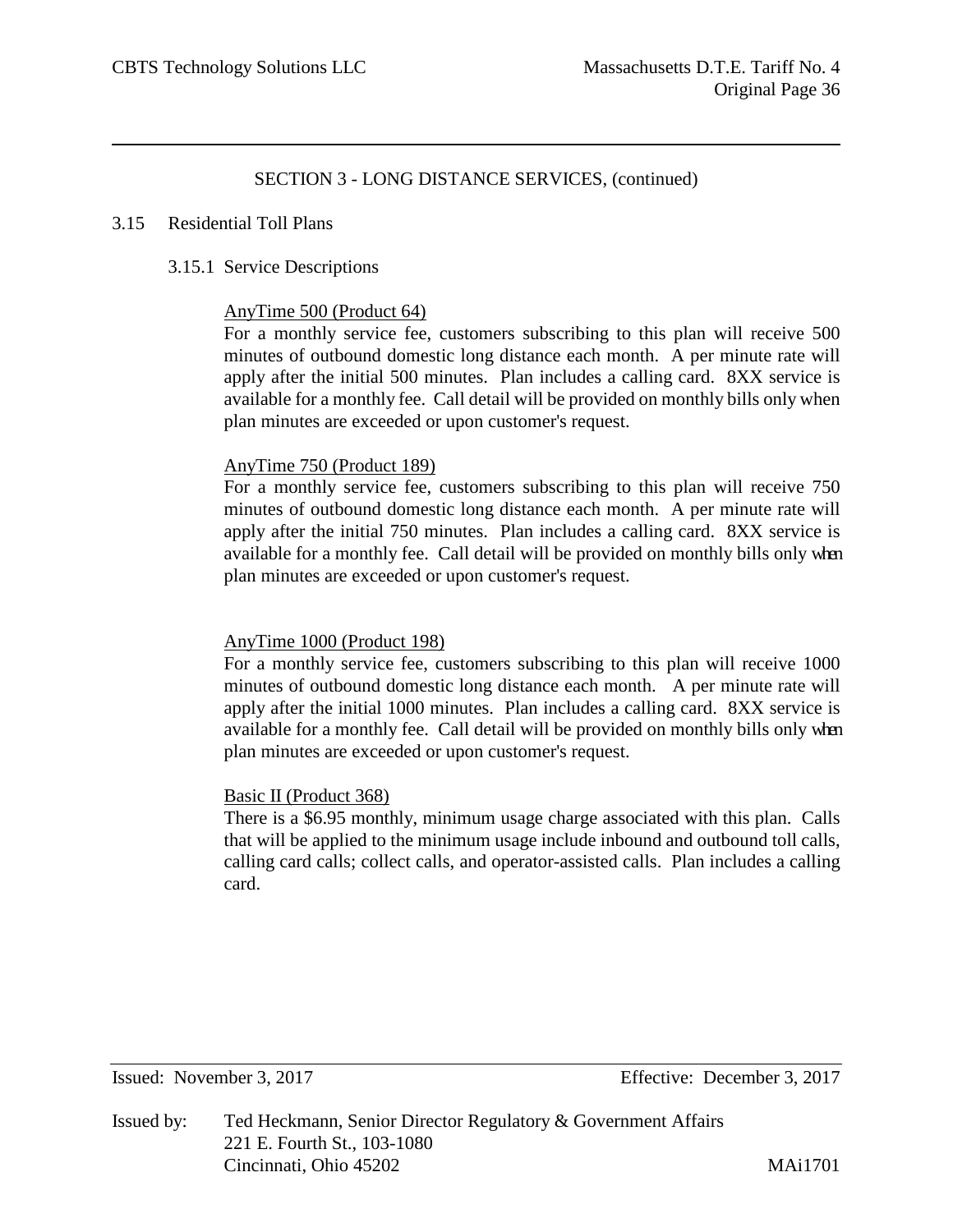#### 3.15 Residential Toll Plans (Continued)

#### 3.15.1 Service Descriptions (Continued)

AnyTime 100 (Product 591)

For a monthly service fee, customers subscribing to this plan will receive 100 minutes of outbound domestic long distance each month. A per minute rate will apply after the initial 100 minutes. Plan includes a calling card. 8XX service is available for a monthly fee. Call detail will be provided on monthly bills only when plan minutes are exceeded or upon customer's request.

#### AnyTime 5000 (Product 597)

For a monthly service fee, customers subscribing to this plan will receive 5000 minutes of outbound domestic long distance each month. A per minute rate will apply after the initial 5000 minutes. Plan includes a calling card. 8XX service is available for a monthly fee. Call detail will be provided on monthly bills only when plan minutes are exceeded or upon customer's request.

#### AnyTime 375 (Product 951)

For a monthly service fee, customers subscribing to this plan will receive 375 minutes of outbound domestic long distance each month. A per minute rate will apply after the initial 375 minutes. Plan includes a calling card. 8XX service is available for a monthly fee. Call detail will be provided on monthly bills only when plan minutes are exceeded or upon customer's request.

3.15.2 Rates and Charges

AnyTime 500 (Product 64) Rates Per Minute  $1+$  Outbound  $$0.06$ 8XX Inbound \$0.06 Monthly Service Fee: \$20.00 Outbound rate applies after the first 500 domestic direct dialed minutes

Issued: November 3, 2017 Effective: December 3, 2017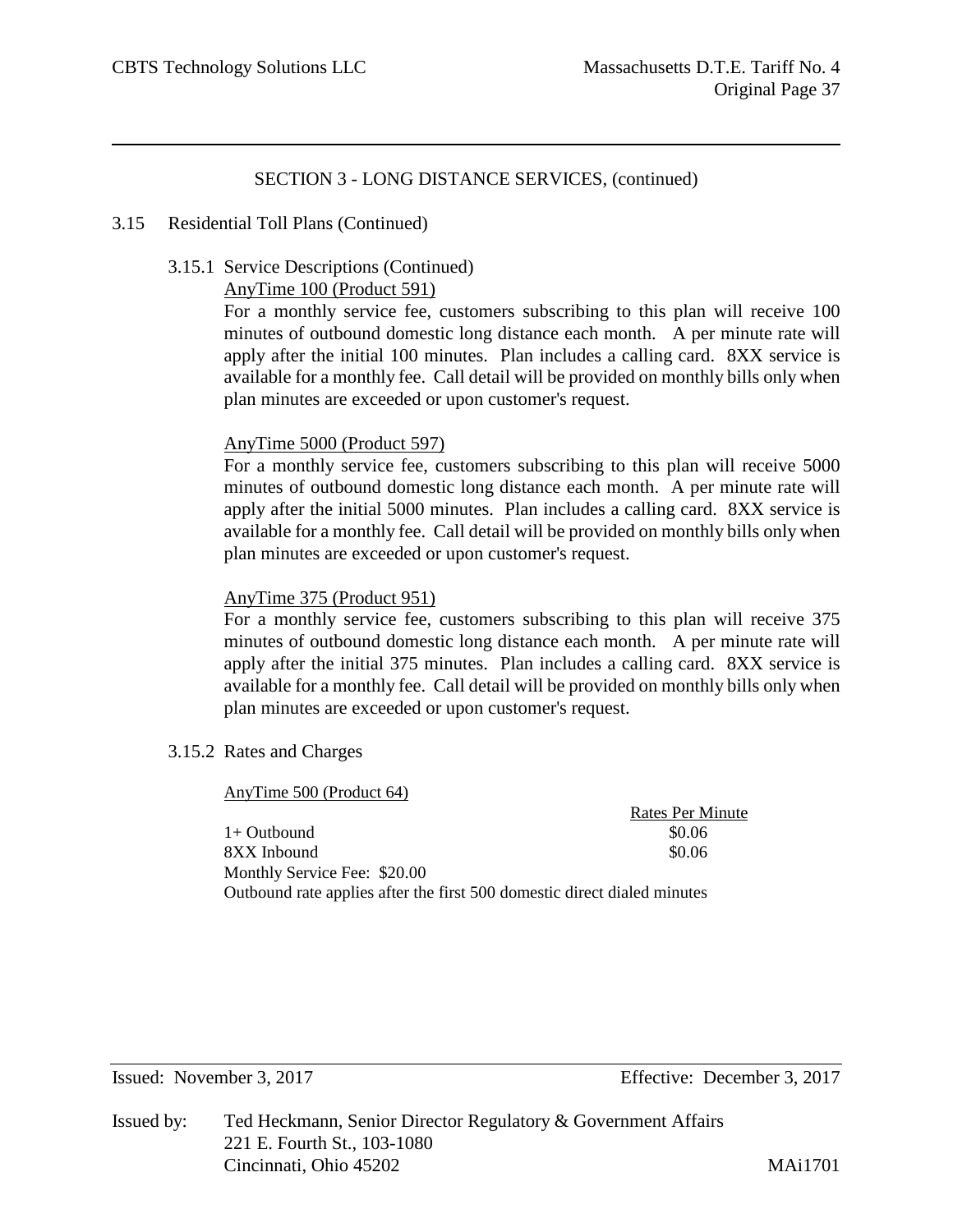#### 3.15 Residential Toll Plans (Continued)

#### 3.15.2 Rates and Charges (Continued)

#### AnyTime 750 (Product 189)

|                                                                          | <b>Rates Per Minute</b> |
|--------------------------------------------------------------------------|-------------------------|
| $1+$ Outbound/8XX Inbound                                                | \$0.06                  |
| 8XX Inbound                                                              | \$0.06                  |
| Monthly Service Fee: \$30.00                                             |                         |
| Outbound rate applies after the first 750 domestic direct dialed minutes |                         |

## AnyTime 1000 (Product 198)

|                                                                           | <b>Rates Per Minute</b> |
|---------------------------------------------------------------------------|-------------------------|
| 1+ Outbound                                                               | \$0.06                  |
| 8XX Inbound                                                               | \$0.06                  |
| Monthly Service Fee: \$40.00                                              |                         |
| Outbound rate applies after the first 1000 domestic direct dialed minutes |                         |

Basic II (Product 368)

|                                      | Rates Per minute |
|--------------------------------------|------------------|
| $1+$ Outbound                        | \$0.10           |
| 8XX Inbound                          | \$ 0.15          |
| Monthly minimum usage charge: \$6.95 |                  |

#### AnyTime 100 (Product 591)

|                              | Rates Per minute |
|------------------------------|------------------|
| $1+$ Outbound                | \$0.07           |
| 8XX Inbound                  | \$0.07           |
| Monthly Service Fee: \$10.00 |                  |
|                              |                  |

Outbound rate applies after the first 100 domestic direct dialed minutes

#### AnyTime 5000 (Product 597)

|                                                                           | Rates Per minute |
|---------------------------------------------------------------------------|------------------|
| $1+$ Outbound                                                             | \$0.06           |
| 8XX Inbound                                                               | \$0.06           |
| Monthly Service Fee: \$200.00                                             |                  |
| Outbound rate applies after the first 5000 domestic direct dialed minutes |                  |

| Issued by: | Ted Heckmann, Senior Director Regulatory & Government Affairs |                |  |  |  |
|------------|---------------------------------------------------------------|----------------|--|--|--|
|            | 221 E. Fourth St., 103-1080                                   |                |  |  |  |
|            | Cincinnati, Ohio 45202                                        | <b>MAi1701</b> |  |  |  |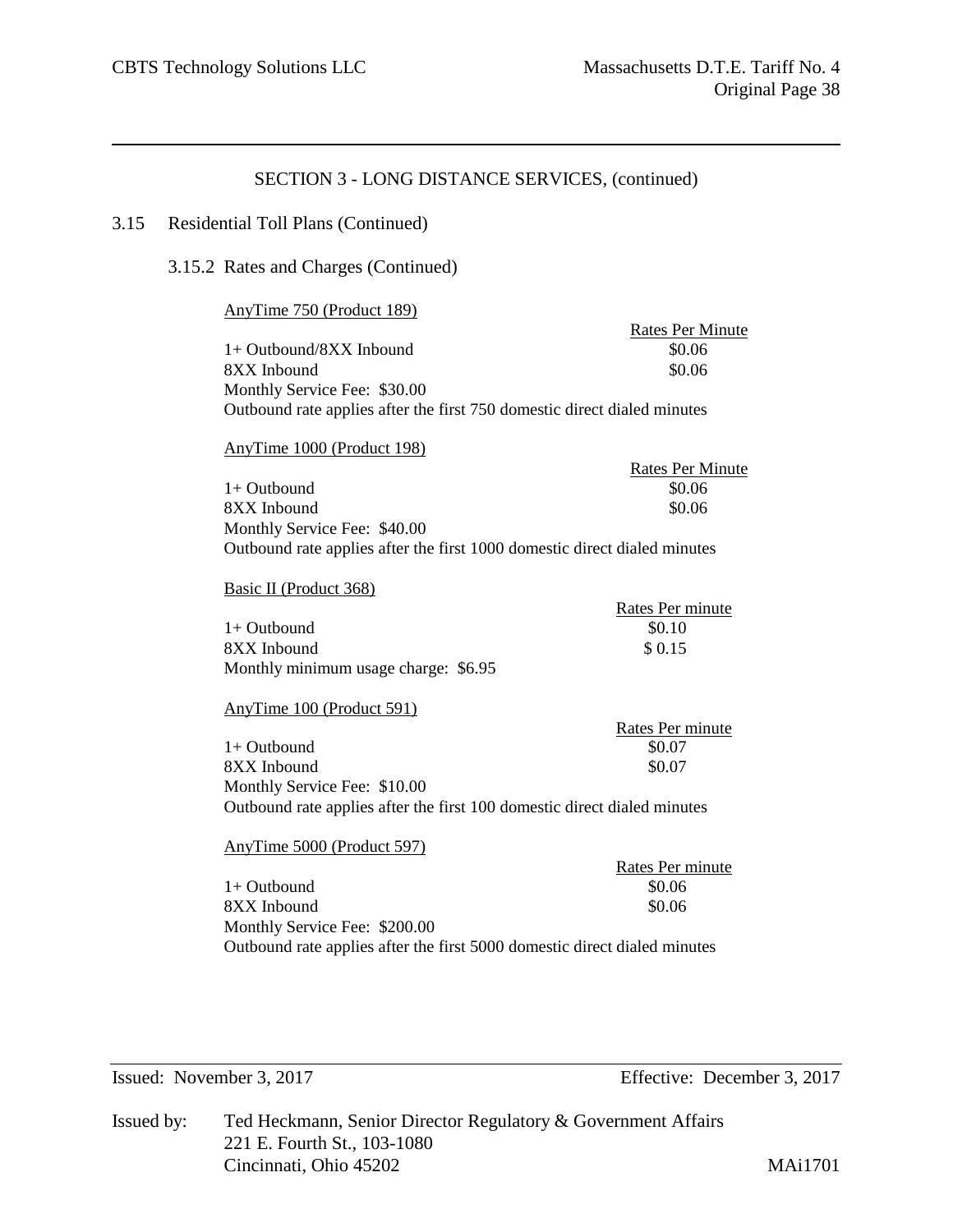#### 3.15 Residential Toll Plans (Continued)

3.15.2 Rates and Charges (Continued)

#### AnyTime 375 (Product 951)

Rates Per minute  $1+$  Outbound  $$0.07$ 8XX Inbound \$0.07 Monthly Service Fee: \$15.00 Outbound rate applies after the first 375 domestic direct dialed minutes

## 3.16 Business Toll Plans

#### 3.16.1 Service Descriptions

#### AnyTime 500 (Product 391)

For a monthly service fee, customers subscribing to this plan will receive 500 minutes of outbound domestic long distance each month. A per minute rate will apply after the initial 500 minutes. Plan includes a calling card. 8XX service is available for a monthly fee. Call detail will be provided on monthly bills only when plan minutes are exceeded or upon customer's request.

#### AnyTime 750 (Product 393)

For a monthly service fee, customers subscribing to this plan will receive 750 minutes of outbound domestic long distance each month. A per minute rate will apply after the initial 750 minutes. Plan includes a calling card. 8XX service is available for a monthly fee. Call detail will be provided on monthly bills only when plan minutes are exceeded or upon customer's request.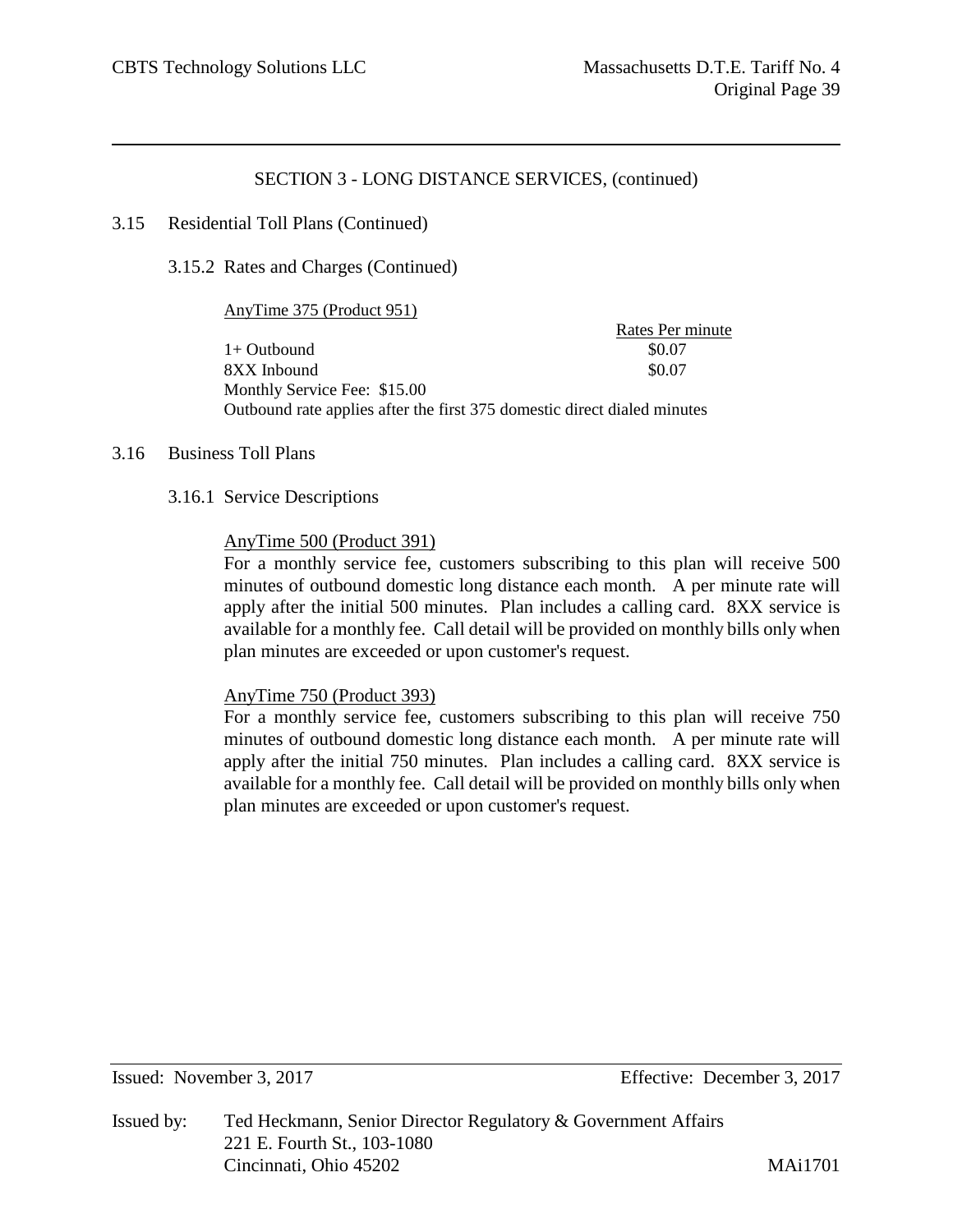## 3.16 Business Toll Plans (Continued)

3.16.1 Service Descriptions (Continued)

#### AnyTime 1000 (Product 395)

For a monthly service fee, customers subscribing to this plan will receive 1000 minutes of outbound domestic long distance each month. A per minute rate will apply after the initial 1000 minutes. Plan includes a calling card. 8XX service is available for a monthly fee. Call detail will be provided on monthly bills only when plan minutes are exceeded or upon customer's request.

#### Business Basic II (Product 358) – Business

There is a \$6.95 monthly, minimum usage charge associated with this plan. Calls that will be applied to the minimum usage include inbound and outbound toll calls, calling card calls; collect calls, and operator-assisted calls. Plan includes a calling card.

## AnyTime 100 (Product 593)

For a monthly service fee, customers subscribing to this plan will receive 100 minutes of outbound domestic long distance each month. A per minute rate will apply after the initial 100 minutes. Plan includes a calling card. 8XX service is available for a monthly fee. Call detail will be provided on monthly bills only when plan minutes are exceeded or upon customer's request.

# AnyTime 375 (Product 948)

For a monthly service fee, customers subscribing to this plan will receive 375 minutes of outbound domestic long distance each month. A per minute rate will apply after the initial 375 minutes. Plan includes a calling card. 8XX service is available for a monthly fee. Call detail will be provided on monthly bills only when plan minutes are exceeded or upon customer's request.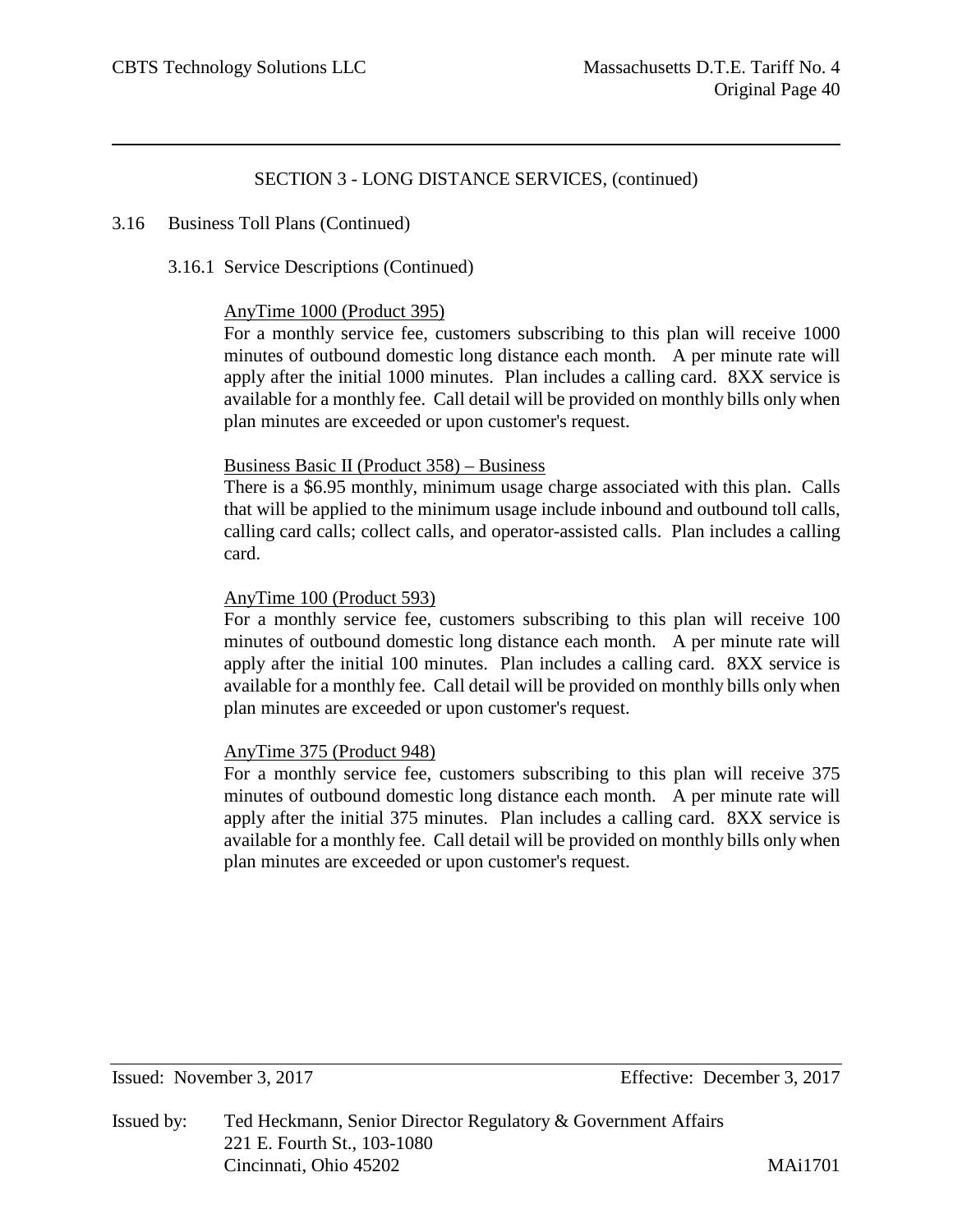Rates Per Minute

## SECTION 3 - LONG DISTANCE SERVICES, (continued)

#### 3.16 Business Toll Plans (Continued)

3.16.1 Service Descriptions (Continued)

#### AnyTime 4000 (Product 475)

For a monthly service fee, customers subscribing to this plan will receive 4000 minutes of outbound domestic long distance each month. A per minute rate will apply after the initial 4000 minutes. Plan includes a calling card. 8XX service is available for a monthly fee. Call detail will be provided on monthly bills only when plan minutes are exceeded or upon customer's request.

#### 3.16.2 Rates and Charges

AnyTime 500 (Product 391)

|                                                                          | Kates Pel Milliute |
|--------------------------------------------------------------------------|--------------------|
| $1+$ Outbound                                                            | \$0.06             |
| 8XX Inbound                                                              | \$0.06             |
| Monthly Service Fee: \$20.00                                             |                    |
| Outbound rate applies after the first 500 domestic direct dialed minutes |                    |

#### AnyTime 750 (Product 393)

Rates Per Minute  $1+$  Outbound  $$0.06$ 8XX Inbound  $80.06$ Monthly Service Fee: \$30.00 Outbound rate applies after the first 750 domestic direct dialed minutes

#### AnyTime 1000 (Product 395)

Rates Per Minute  $1+$  Outbound  $$0.06$ 8XX Inbound \$0.06 Monthly Service Fee: \$40.00 Outbound rate applies after the first 1000 domestic direct dialed minutes

Issued: November 3, 2017 Effective: December 3, 2017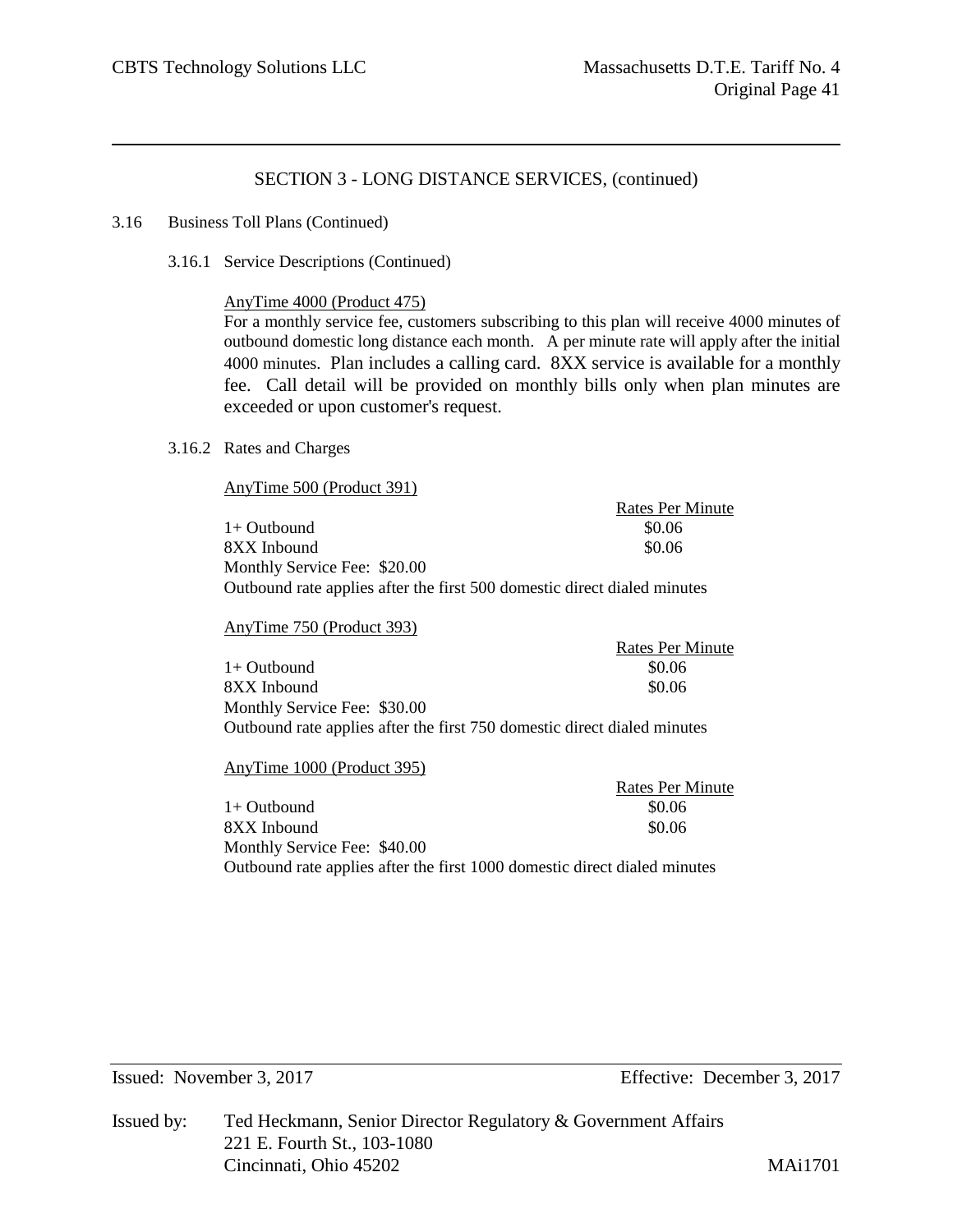Rates Per minute

# SECTION 3 - LONG DISTANCE SERVICES, (continued)

#### 3.16 Business Toll Plans (Continued)

3.16.2 Rates and Charges (Continued)

#### Business Basic II (Product 358)

 $1+$  Outbound  $$0.09$ 8XX Inbound \$0.15 Monthly minimum usage charge: \$6.95

| AnyTime 100 (Product 593)                                                 |                  |
|---------------------------------------------------------------------------|------------------|
|                                                                           | Rates Per minute |
| $1+$ Outbound                                                             | \$0.07           |
| 8XX Inbound                                                               | \$0.07           |
| Monthly Service Fee: \$10.00                                              |                  |
| Outbound rate applies after the first 5000 domestic direct dialed minutes |                  |

#### AnyTime 375 (Product 948)

Rates Per minute 1+ Outbound \$0.07<br>8XX Inbound \$0.07 8XX Inbound Monthly Service Fee: \$15.00 Outbound rate applies to calls after the first 375 domestic direct dialed minutes

AnyTime 4000 (Product 475)

|                                                                           | Rates Per minute |
|---------------------------------------------------------------------------|------------------|
| $1+$ Outbound                                                             | \$0.0375         |
| 8XX Inbound                                                               | \$0.0375         |
| Monthly Service Fee: \$150.00                                             |                  |
| Outbound rate applies after the first 4000 domestic direct dialed minutes |                  |

Issued: November 3, 2017 Effective: December 3, 2017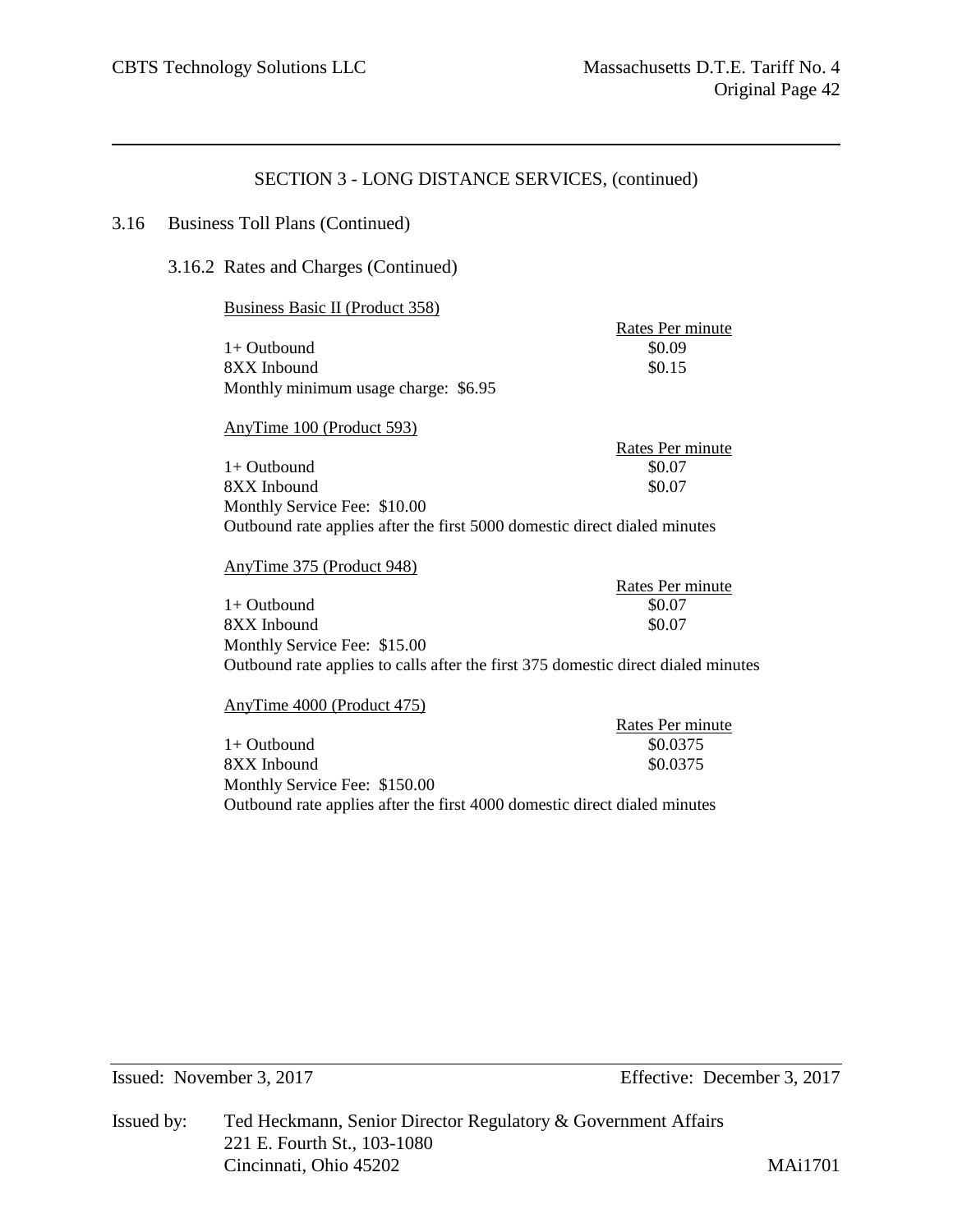# SECTION 4 - OBSOLETE SERVICE OFFERINGS

- 4.1 Obsolete Service Options Formerly Offered by Cincinnati Bell Long Distance Company
	- 4.1.1 Business Outbound Standard Service

Switched 1+ Long Distance Service allows Business Customers to make direct dialed long distance calls. Customers access the service via local exchange companyprovided Feature Group D switched access circuits.

4.1.2 Business In-Bound "Toll Free" Service

Switched In-Bound 800 Service is a "toll-free calling" service offered to business customers. The CBLD/CBTS Customer is billed for each 800/888 call, rather than the call originator. Calls terminate to the Customer over local exchange companyprovided switched access circuits.

4.1.3 Travel Master Select Service

Travel Master Select Service enables customers to use CBLD/CBTS's service while away from their home or office. Customers must dial an access code in addition to an authorization number and the detonation telephone number.

4.1.4 Directory Assistance

A Directory Assistance charge applies per intrastate directory assistance call made from points within the State of Massachusetts. The customer may make two (2) requests for a telephone number per call. Discounts are not applicable to Directory Assistance Charges. Directory Assistance Charges are not included in usage commitments or computes in any discount calculations.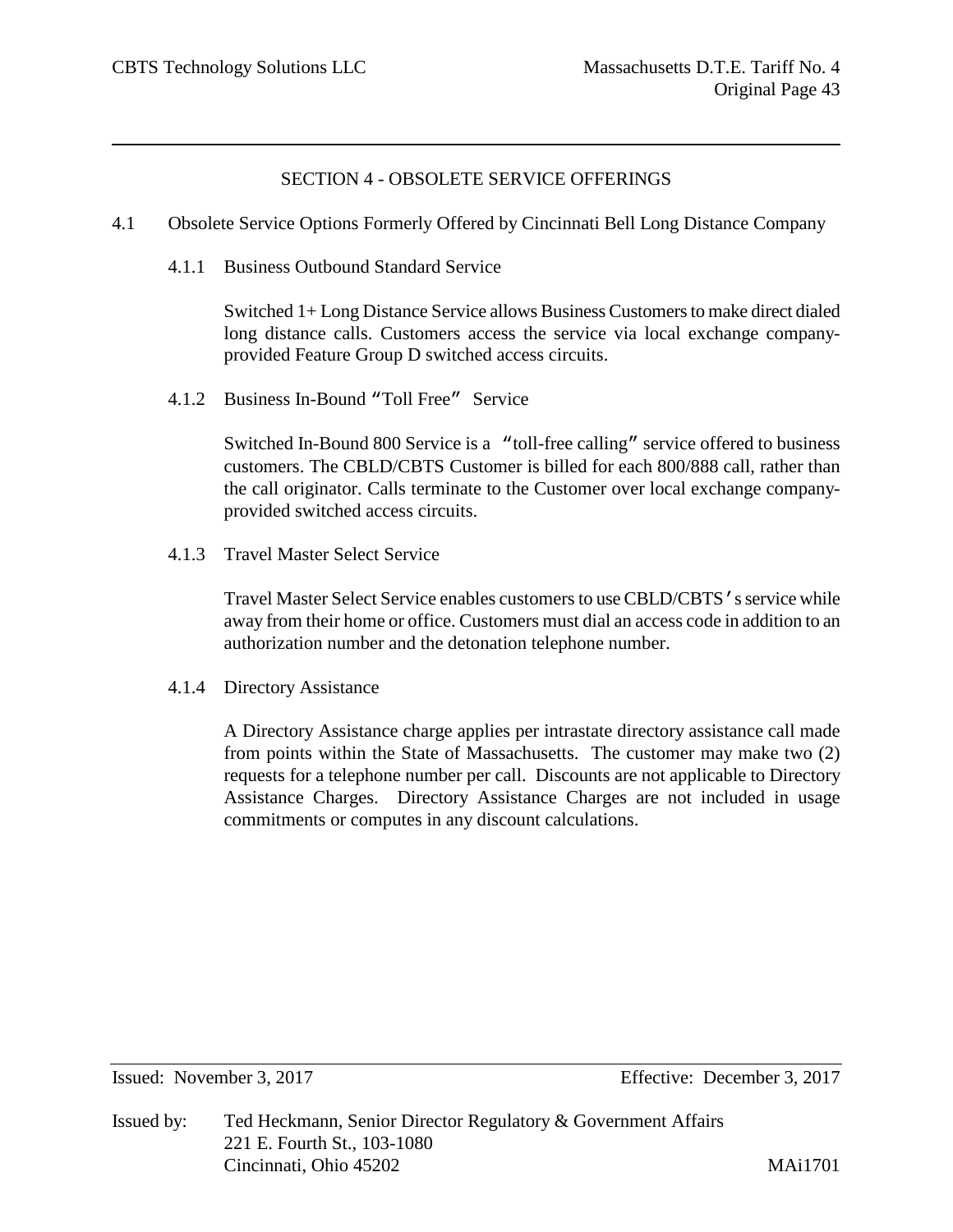- 4.1 Obsolete Service Offerings Formerly Offered by Cincinnati Bell Long Distance Company, (continued)
	- 4.1.4 Directory Assistance, (continued)

No charge applies for directory assistance calls from residential pre-subscribed accounts or pay telephones. Each business account will receive ten (10) direct dialed calls to directory assistance for each business line or trunk pre-subscribed to the Company's service. Directory assistance request for telephone number which are non-listed or non-listed and non-published are exempt from the charge and shall not be included in the ten call allowance.

Single line business or residence exchange lines may be registered from exemption with the Carrier in those instances when one of the users of the line is legally blind, or visually or physically handicapped as defined by the Federal Register, Vol. 35, No. 126. Exchange lines of the Commonwealth of Massachusetts and its political subdivisions are also exempt from directory assistance Charges.

4.1.5 Debit Card/Prepaid Card Service

The CBLD/CBTS Debit Card/Prepaid Card allows customers to pay a fixed dollar amount in advance for long distance calling over CBLD/CBTS's network. Customers use an "800/888" number for access from touch tone phones. Customers can place direct dial calls using the service.

The following types of calls may not be completed using the Debit Card/Prepaid Card:

- \* calls to 700, 800, and 900 numbers
- \* calls to directory assistance
- \* operator assisted calls
- \* conference calls
- \* calls requiring time and/or charges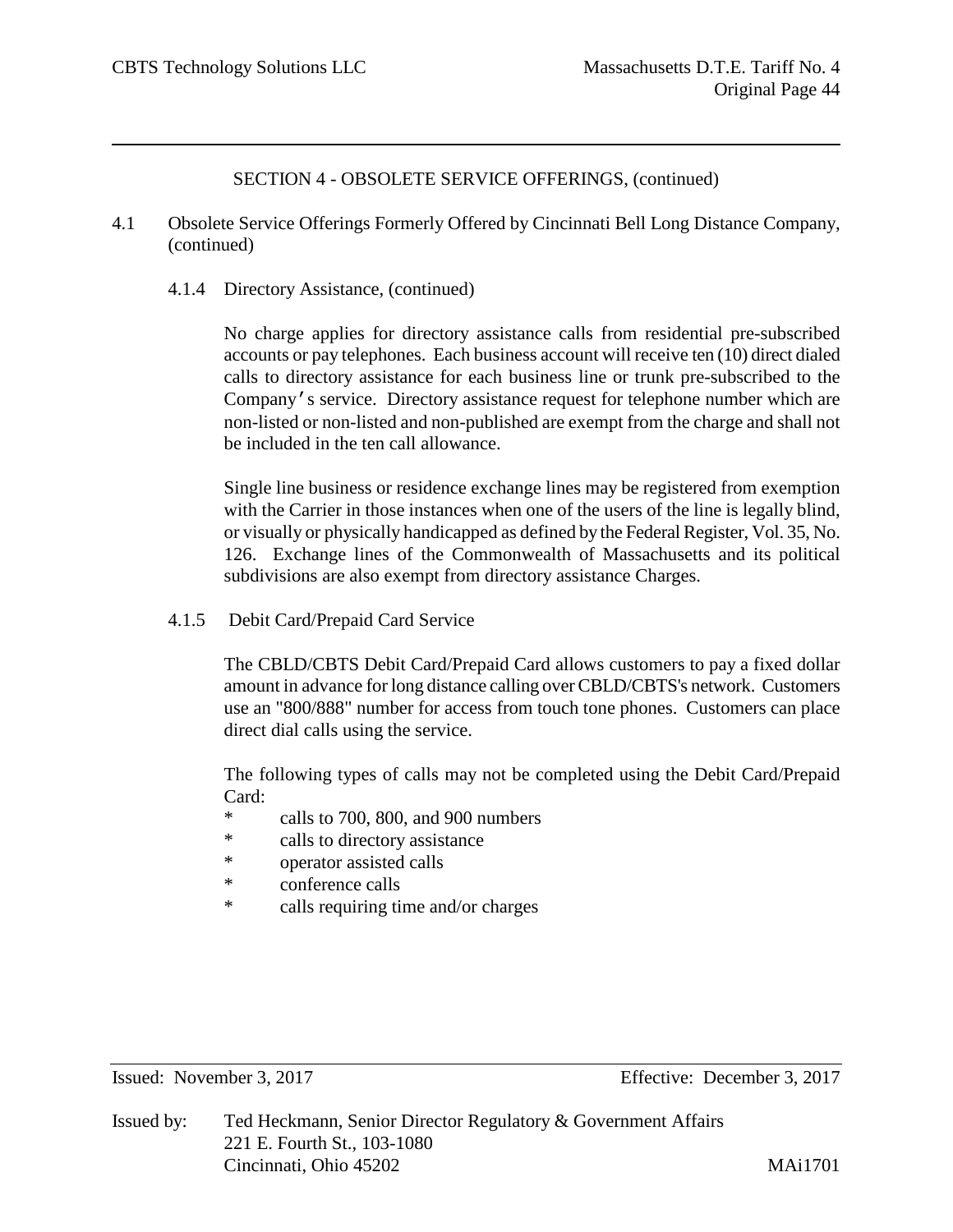4.1 Obsolete Service Offerings Formerly Offered by Cincinnati Bell Long Distance Company, (continued)

## 4.1.6 Association Program

The following program is offered to qualified Association Groups for their association members. Association Groups include, but are not limited to, trade associations, professional or social associations, nonprofit groups, or other bona fide associations. Association Groups who will jointly market the company's service are required to qualify as an Agent of the Company.

## 4.1.7 Operator Assisted Services

The Company provides the Customer operator services where technically available on a per call service charge basis. The service is available to pre-subscribed customer and to traffic aggregators for use by the transient public. The Company's operator services are accessible on a twenty-four (24) hour a day, seven (7) days a week basis. In addition to the usage charges, at least one per-call service charges apply.

Customers have the right to dispute charges for intrastate calls to the MDPU. Aggregator locations must post label information at all locations that access the Company for operator services. The labeling information must indicate the Company's name, that rate information is available from the operator 24 hours a day, the Company's 800 telephone number, procedures for reporting service problems, obtaining billing information and accessing emergency services, and that the end user may appeal unresolved disputes to the MDPU. Violations of this labeling requirement may result in disconnection of service.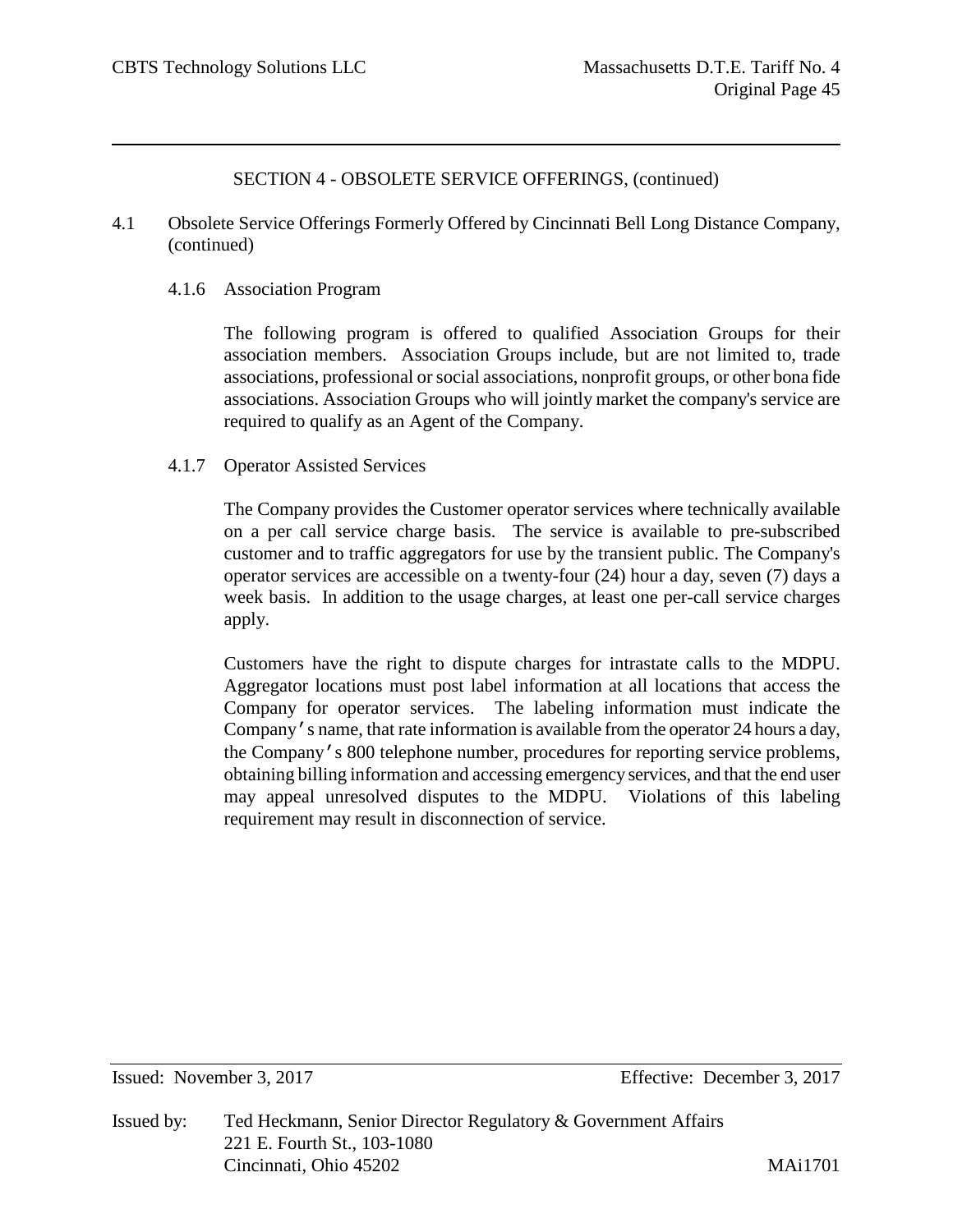- 4.1 Obsolete Service Offerings Formerly Offered by Cincinnati Bell Long Distance Company, (continued)
	- 4.1.8 Network Plus

Network Plus Service is a switched service which allows Customers to make direct dialed long distance calls and receive toll free inbound service for the same per minute rate. For billing purposes, call timing is rounded up to the nearest six (6) second increment after the initial minimum period of six (6) seconds.

Calls are not time-of-day or mileage sensitive. Customers are billed based on actual monthly usage billing. All domestic interstate and intrastate usage contributes to and receives the volume discount.

In addition to the volume discount, Customers may receive an additional discount by signing a term commitment of 24 months or 36 months.

Term Discount: 24 month term commitment 5% 36 month term commitment 7%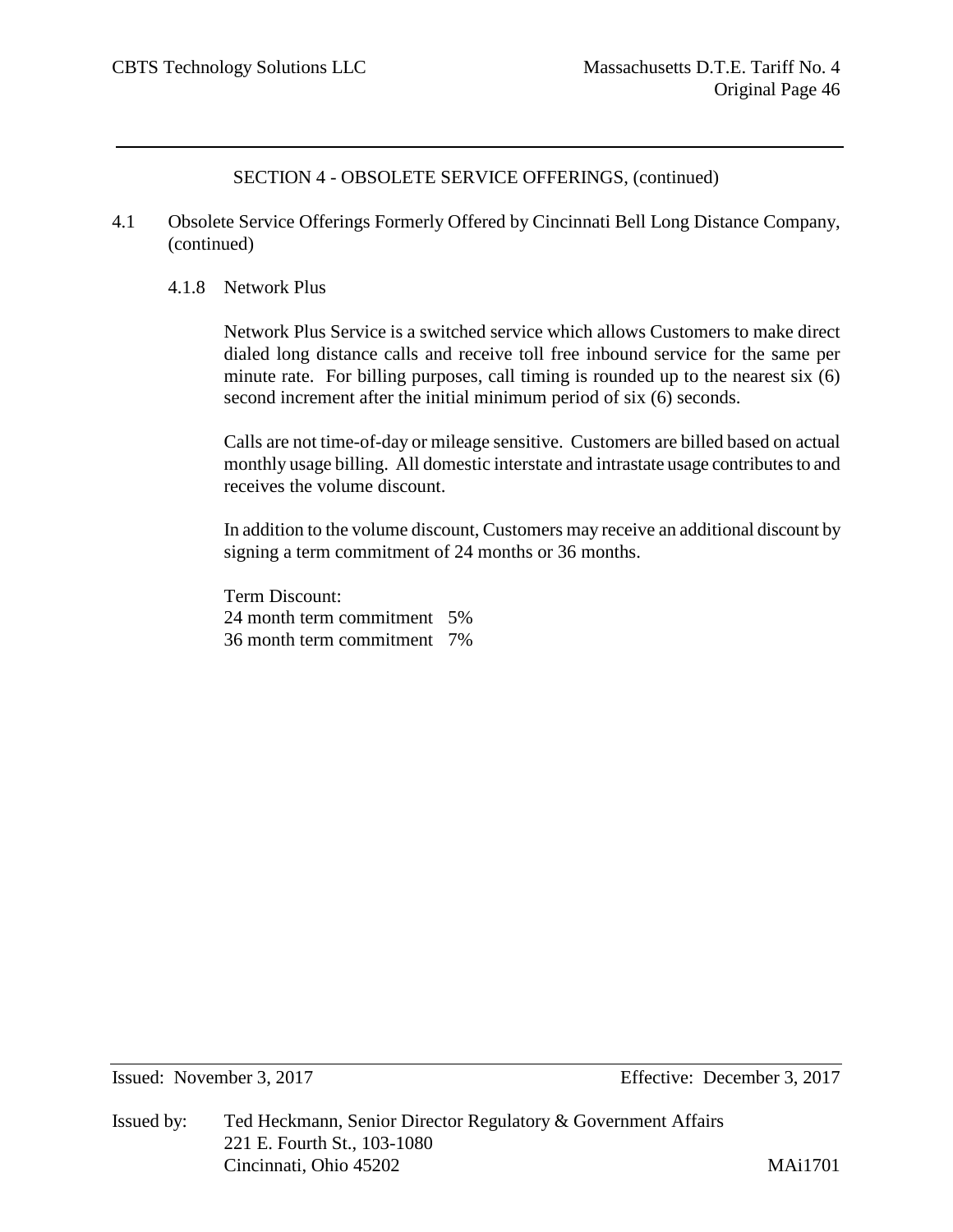- 4.1 Obsolete Service Offerings Formerly Offered by Cincinnati Bell Long Distance Company, (continued)
	- 4.1.9 Core Business Service

Core Business Service is a switched bundled service including inbound and outbound calling, a travel card option and access to directory assistance. This service is targeted at business Customers with at least \$25.00 in monthly billing for all Customer locations. Customers choosing this service will be billed the difference between actual usage and the \$25.00 minimum should billing in any given month fall below the stated minimum.

Calls are not time-of-day nor mileage sensitive. Calls are billed in six (6) second increments with an initial increment for billing purposes of six (6) seconds. Travel Card calls are billed in six (6) second increments with an initial period, for billing purposes, of thirty (30) seconds.

Customers receive a discount based upon actual billing per month on combined usage of all interstate, intrastate and international calling including calls to directory assistance and made through the use of a Company travel card. Customers who commit to a 12 or 24 month agreement receive an additional discount.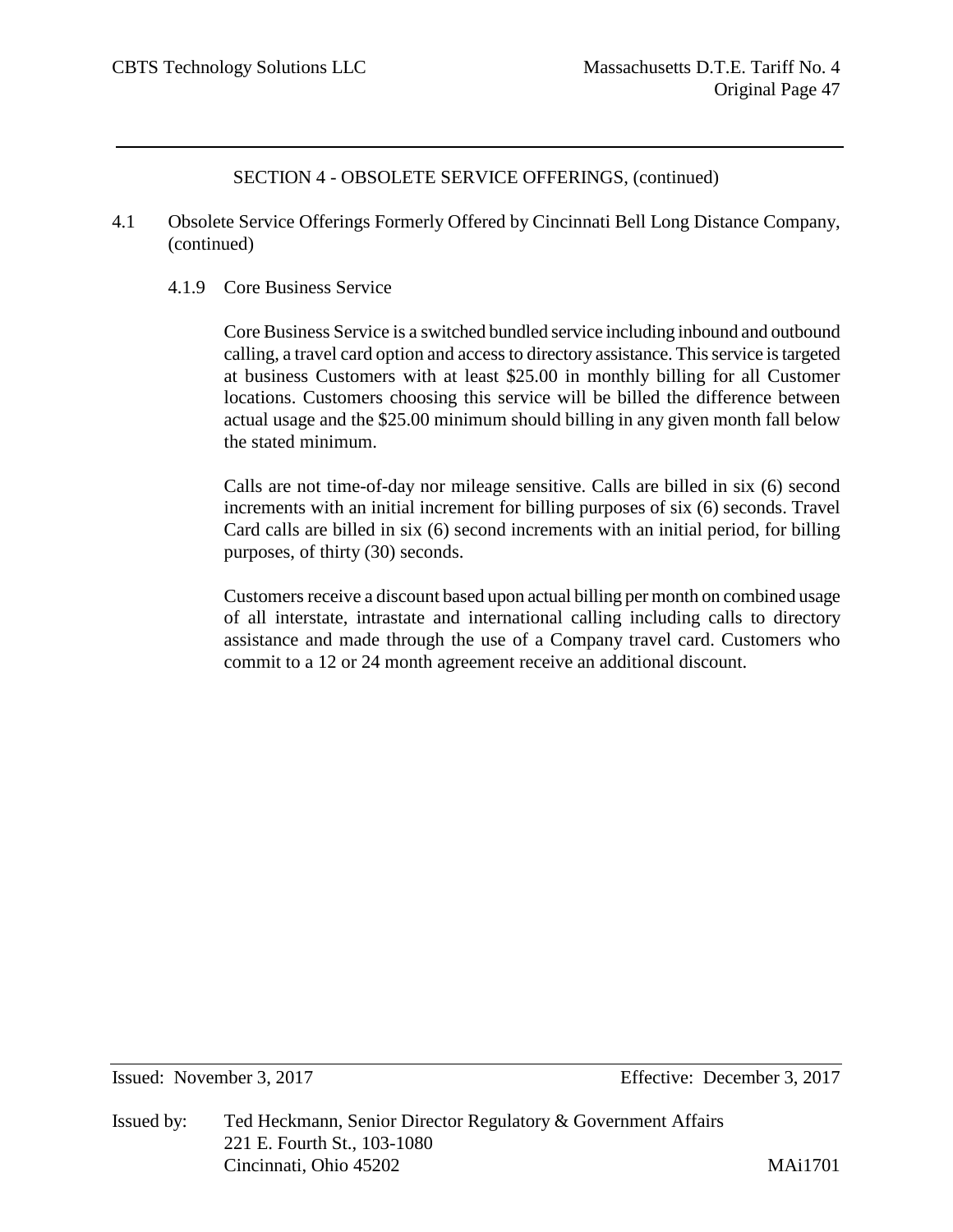- 4.1 Obsolete Service Offerings Formerly Offered by Cincinnati Bell Long Distance Company, (continued)
	- 4.1.10 Enterprise Service

Enterprise Service is a dedicated bundled service with switched access overflow. Service includes inbound and outbound calling, a travel card option and access to directory assistance. This service is targeted at business with at least \$3,000.00 in monthly billing. Customers choosing this service select a rate plan based on anticipated minimum monthly billing for all Customer locations. Customers choosing this service will be billed the difference between actual usage and the minimum should billing in any given month fall below the stated minimum.

Calls are not time-of-day nor mileage sensitive. Calls are billed in six (6) second increments with an initial increment for billing purposes of six (6) seconds. Travel Card calls are billed in six (6) second increments with an initial period, for billing purposes, of thirty (30) seconds.

Customers must commit to a twelve (12) or twenty-four (24) month term. Customers receive a discount based upon actual billing per month on combined usage of all interstate, intrastate and international calling including calls to directory assistance and made through the use of a Company travel card.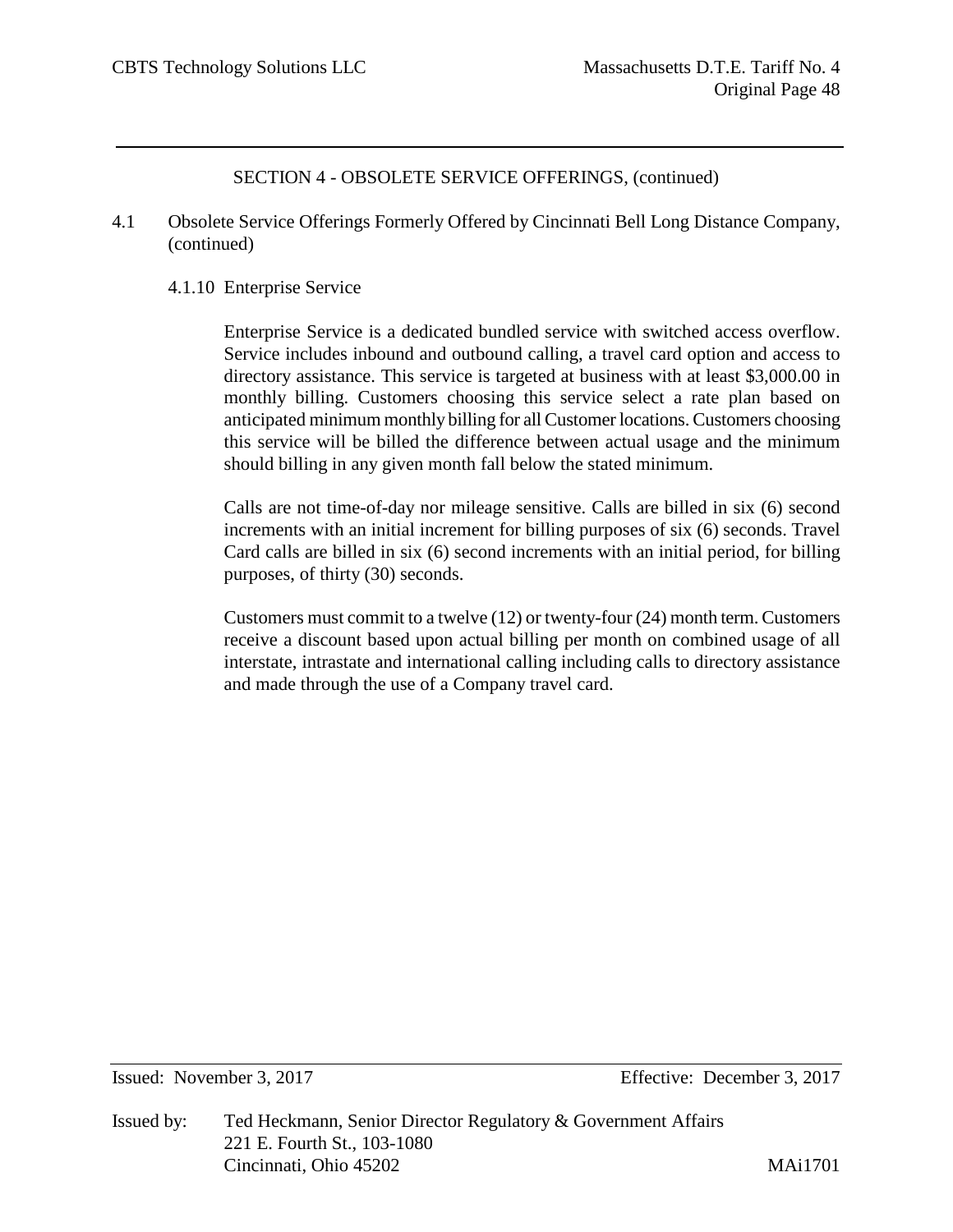4.1 Obsolete Service Offerings Formerly Offered by Cincinnati Bell Long Distance Company, (continued)

4.1.11 Rates

A. Business Outbound Standard Service

For billing purposes, call timing is rounded up to the nearest six (6) second increment after the initial minimum period of thirty (30) seconds.

|                  | PFAK     | <b>OFF-PEAK</b> |
|------------------|----------|-----------------|
| Rate per minute: | \$0.1500 | \$0.1500        |

B. Business In-Bound "Toll-Free" Service For billing purposes, call timing is rounded up to the nearest six (6) second increment after the initial minimum period of thirty (30) seconds.

|                  | PEAK     | <b>OFF-PEAK</b> |
|------------------|----------|-----------------|
| Rate per minute: | \$0.1500 | \$0.1500        |

# C. Travel Master Select Service

Calls are billed in six (6) second increments with a minimum call duration of thirty (30) seconds.

| Rate Per Minute: | \$0.2500 |
|------------------|----------|
| Rate Per Call:   | \$0.0000 |

Issued: November 3, 2017 Effective: December 3, 2017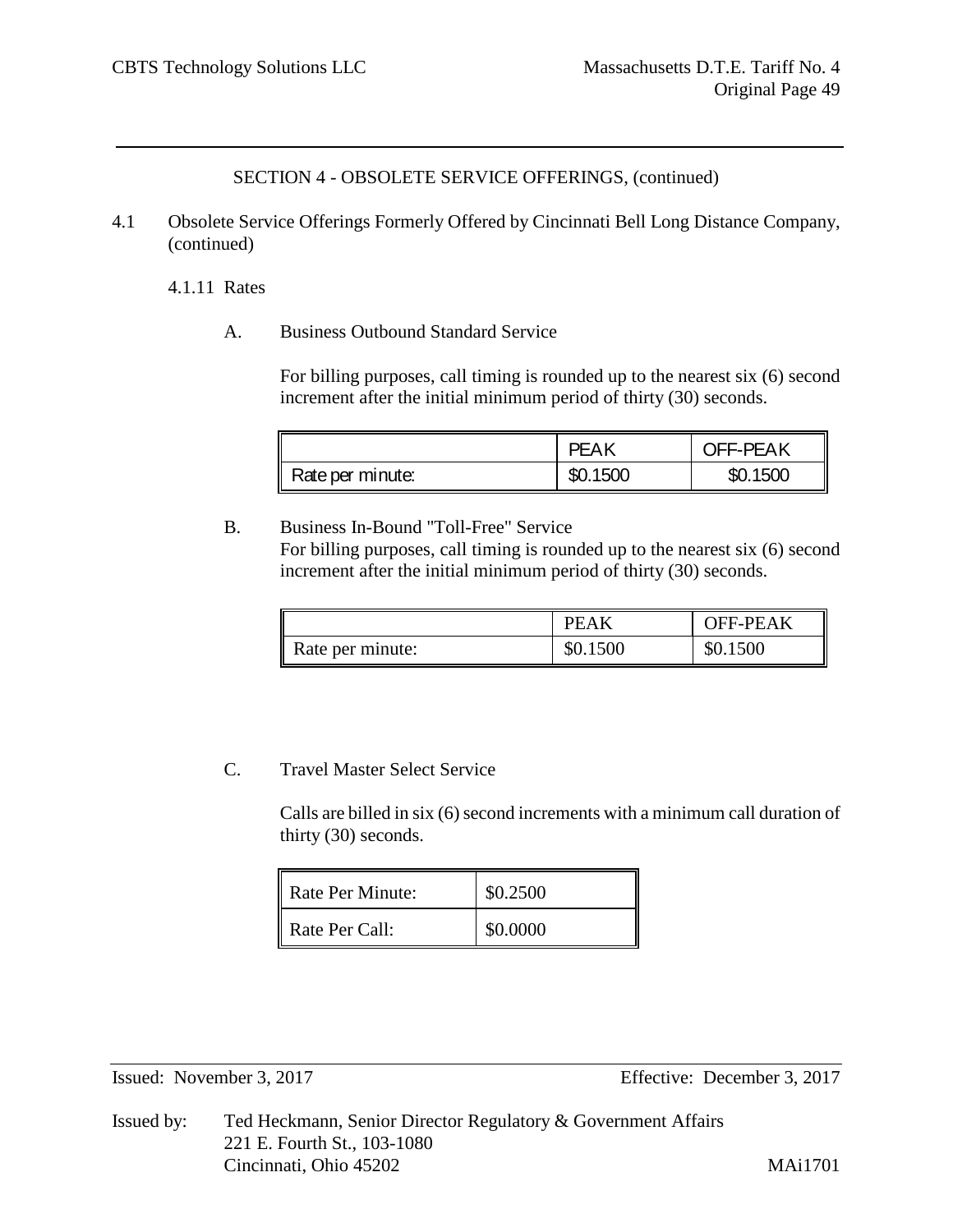- 4.1 Obsolete Service Offerings Formerly Offered by Cincinnati Bell Long Distance Company, (continued)
	- 4.1.11 Rates, (continued)
		- D. Association Program

To qualify for this program, Association Groups must have sign a minimum of 10 members to CBLD/CBTS's long distance service and bill a minimum of \$250 per month within six months of beginning service with CBLD/CBTS. Service is provided to qualified Association Groups under contract. This program offers outbound direct dialing, inbound "toll-free" 800/888 service, and travel service. Calls are billed in six (6) second increments after a minimum call duration of thirty (30) seconds.

Per Minute Rate:

| <b>Product Type</b>    | PFAK     | <b>OFF-PEAK</b> |
|------------------------|----------|-----------------|
| Outbound               | \$0.1200 | \$0.1200        |
| <b>Inbound 800/888</b> | \$0.1300 | \$0.1300        |
| Travel Master          | \$0.2500 | \$0.2500        |

Directory assistance, per call: \$0.50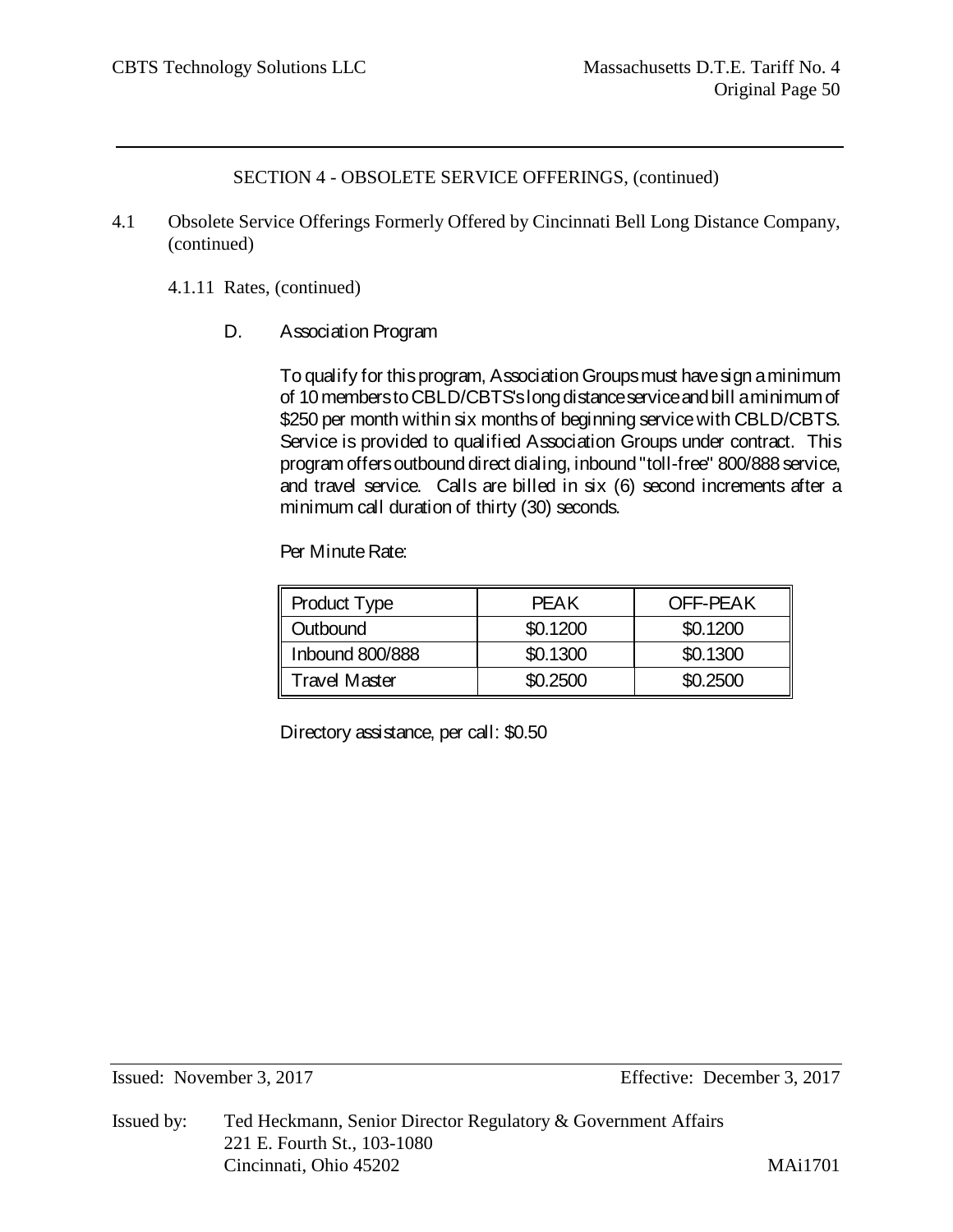- 4.1 Obsolete Service Offerings Formerly Offered by Cincinnati Bell Long Distance Company, (continued)
	- 4.1.11 Rates, (continued)
		- E. Operator Assisted Services

In addition to the usage charges, at least one per-call service charge applies.

Rates Customer Dialed Calling Card Operator Dialed Calling Card Operator Station: **Collect** Billed Third Party Person to Person

| Mileage   |                   | Day                     | Evening           |                      | Night/Weekend     |                         |
|-----------|-------------------|-------------------------|-------------------|----------------------|-------------------|-------------------------|
|           | Initial<br>Minute | Each<br>Add'l<br>Minute | Initial<br>Minute | Each Add'l<br>Minute | Initial<br>Minute | Each<br>Add'I<br>Minute |
| 1 B 10    | 0.1300            | 0.1000                  | 0.0900            | 0.0600               | 0.0650            | 0.0370                  |
| 10 B 22   | 0.1600            | 0.1400                  | 0.1300            | 0.0900               | 0.0700            | 0.0550                  |
| 23 B 55   | 0.1800            | 0.1800                  | 0.1400            | 0.1400               | 0.0800            | 0.0800                  |
| 56 B 124  | 0.1900            | 0.1900                  | 0.1500            | 0.1400               | 0.1000            | 0.1000                  |
| 125 B 192 | 0.2000            | 0.2000                  | 0.1600            | 0.1500               | 0.1100            | 0.1100                  |
| $293+$    | 0.2100            | 0.2100                  | 0.1600            | 0.1600               | 0.1200            | 0.1200                  |

#### Per Call Operator Service Charges

| Customer Dialed Calling Card | \$.50  |
|------------------------------|--------|
| Operator Dialed Calling Card | \$.86  |
| <b>Operator Station</b>      |        |
| Collect                      | \$.86  |
| <b>Billed to Third Party</b> | \$.86  |
| Person-to-Person             | \$2.04 |
|                              |        |

Issued: November 3, 2017 Effective: December 3, 2017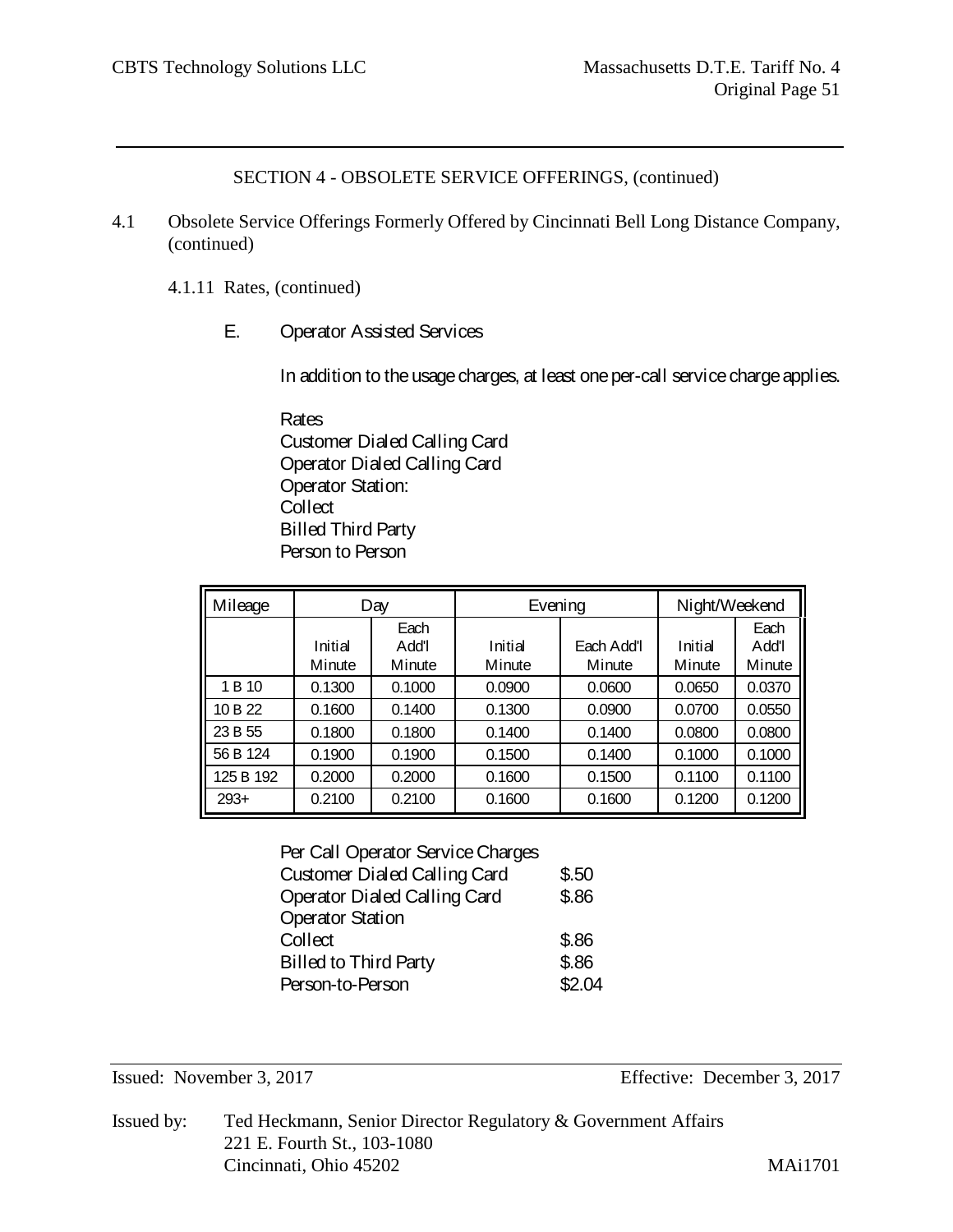- 4.1 Obsolete Service Offerings Formerly Offered by Cincinnati Bell Long Distance Company, (continued)
	- 4.1.11 Rates, (continued)
		- F. Network Plus

For billing purposes, call timing is rounded up to the nearest six (6) second increment after the initial minimum period of six (6) seconds. Calls are not time-of-day or mileage sensitive. Customers are billed based on actual monthly usage billing. All domestic interstate and intrastate usage contribute to and receives the volume discount.

In addition to the volume discount, Customers may receive an additional discount by signing a term commitment of 24 months or 36 months.

Rates

Per Minute Rates: \$0.1900

Volume Discount:

| Monthly Billing       | Percentage Discount |
|-----------------------|---------------------|
| \$49.99<br>$$0.00 -$  | $0\%$               |
| $$50.00 -$<br>\$99.99 | 5%                  |
| \$100.00 - \$499.99   | 15%                 |
| \$500.00 - \$999.99   | 20%                 |
| \$1000.00 - \$2499.99 | 25%                 |
| $$2500.00 +$          | 30%                 |

Term Discount:

24 month term commitment 5% 36 month term commitment 7%

Issued: November 3, 2017 Effective: December 3, 2017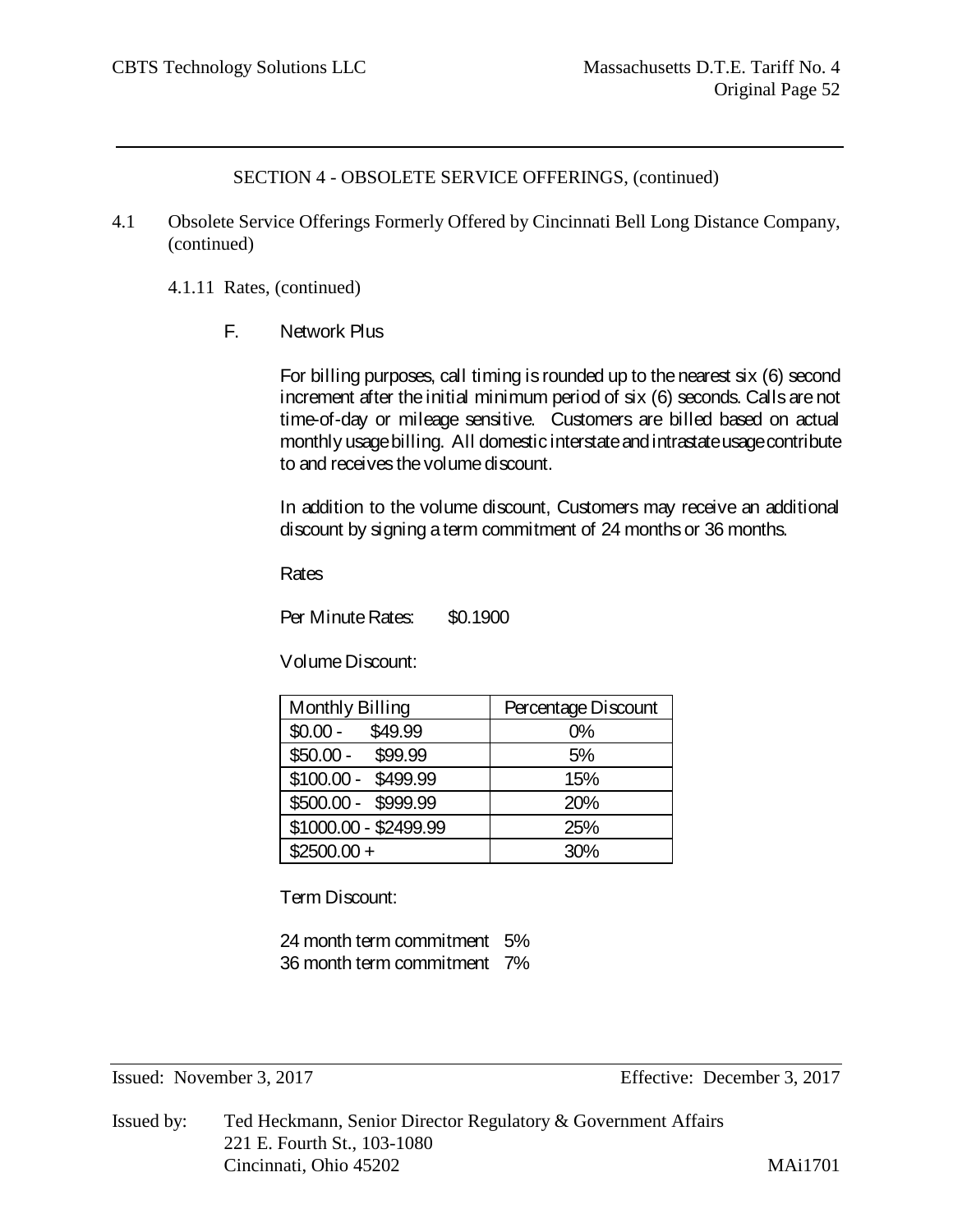- 4.1 Obsolete Service Offerings Formerly Offered by Cincinnati Bell Long Distance Company, (continued)
	- 4.1.11 Rates, (continued)
		- G. CoreBusiness Service

Calls are not time-of-day nor mileage sensitive. Calls are billed in six (6) second increments with an initial increment for billing purposes of six (6) seconds. Travel Card calls are billed in six (6) second increments with an initial period, for billing purposes, of thirty (30) seconds.

Rates

| Outbound service     | \$0.14 per minute |
|----------------------|-------------------|
| Inbound service      | \$0.14 per minute |
| Travel Card service  | \$0.23 per minute |
| Directory Assistance | \$0.80 per call   |

Volume and Term Discount Schedule

|                  | Month to |          |          |
|------------------|----------|----------|----------|
| Billing Volume   | Month    | 12 Month | 24 Month |
|                  |          |          |          |
| \$25.00-\$249.99 | 0.0%     | 10.0%    | 15.0%    |
| \$250.00-749.99  | 5.0%     | 15.0%    | 20.0%    |
| \$750.00+        | 7.5%     | 17.5%    | 22.5%    |